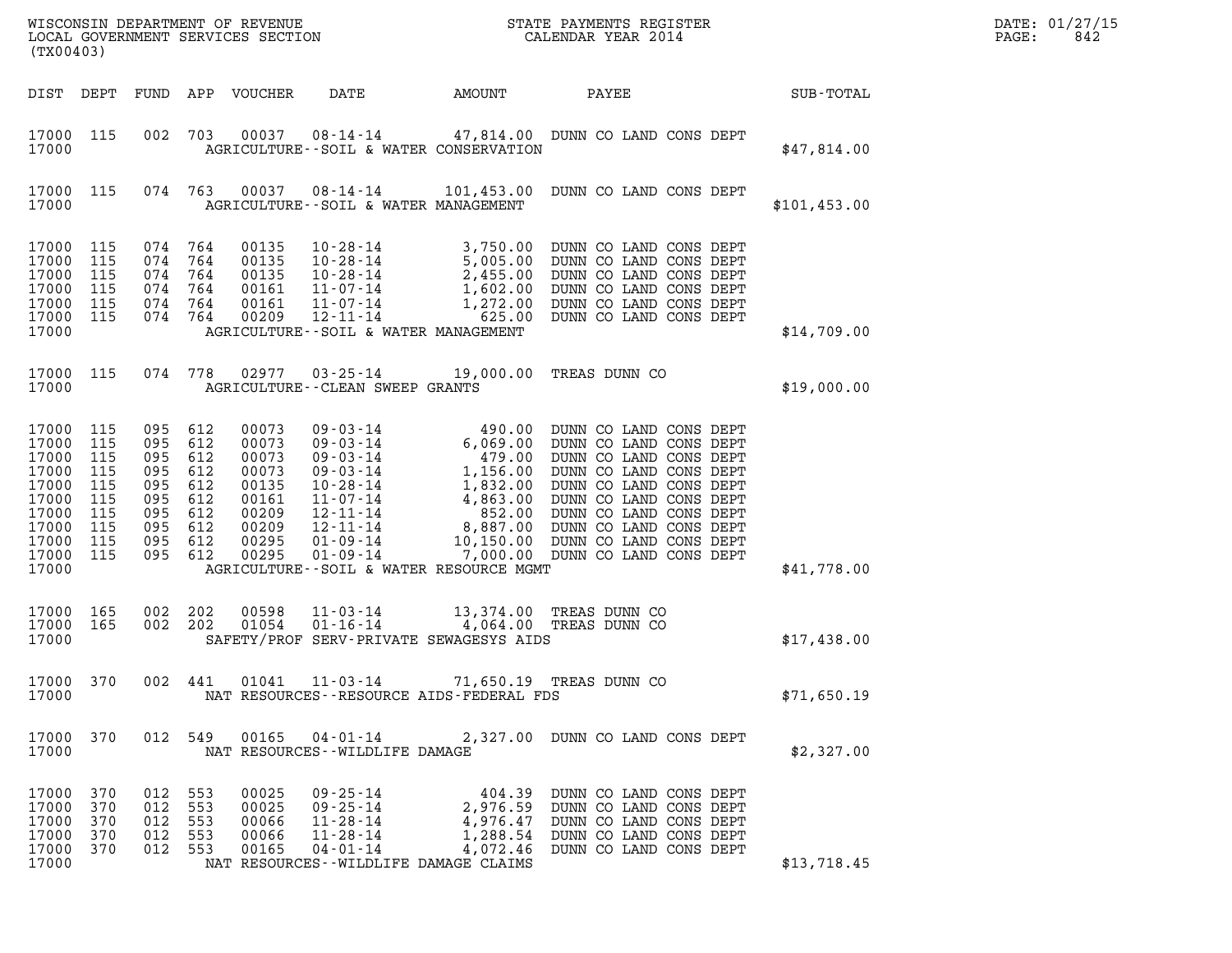| DATE: | 01/27/15 |
|-------|----------|
| PAGE: | 843      |

| (TX00403)                                 |                          |                    |                               |                                  | WISCONSIN DEPARTMENT OF REVENUE<br>LOCAL GOVERNMENT SERVICES SECTION                                   |                                                                                                  | STATE PAYMENTS REGISTER<br>CALENDAR YEAR 2014                        |                            | DATE: 01/27/15<br>PAGE:<br>843 |
|-------------------------------------------|--------------------------|--------------------|-------------------------------|----------------------------------|--------------------------------------------------------------------------------------------------------|--------------------------------------------------------------------------------------------------|----------------------------------------------------------------------|----------------------------|--------------------------------|
|                                           |                          |                    |                               | DIST DEPT FUND APP VOUCHER       | DATE                                                                                                   | AMOUNT                                                                                           | PAYEE                                                                | SUB-TOTAL                  |                                |
| 17000 370<br>17000 370<br>17000           |                          | 012 563            | 012 563                       | 00101<br>00619                   | $08 - 05 - 14$                                                                                         | 09-23-14 3,877.00 TREAS DUNN CO<br>NAT RESOURCES - COUNTY CONSERVATION AIDS                      | 1,981.69 TREAS DUNN CO                                               | \$5,858.69                 |                                |
| 17000 370<br>17000                        |                          |                    | 012 566                       |                                  |                                                                                                        | 00001  09-16-14  22,694.47 TREAS DUNN CO<br>NAT RESOURCES-FOREST CROP/MANAGED FOREST             |                                                                      | \$22,694.47                |                                |
| 17000 370<br>17000                        |                          |                    | 012 569                       |                                  |                                                                                                        | 00504  09-16-14  25,805.25  TREAS DUNN CO<br>NAT RESOURCES - - SNOWMOBILE TRAIL AIDS             |                                                                      | \$25,805.25                |                                |
| 17000 370<br>17000<br>17000<br>17000      | 370<br>370               | 012 575<br>012 575 | 012 575                       | 01008<br>01672                   | 10-28-14<br>02-24-14                                                                                   | 00191  08-07-14  36,337.50  TREAS DUNN CO<br>5,769.42<br>NAT RESOURCES - - SNOWMOBILE TRAIL AIDS | 36,337.50 TREAS DUNN CO<br>TREAS DUNN CO                             | \$78,444.42                |                                |
| 17000 370<br>17000                        |                          |                    | 012 584                       | 00065                            | 09-30-14                                                                                               | 219.00<br>NAT RESOURCES -- PMT IN LIEU OF TAXES                                                  | TREAS DUNN CO                                                        | \$219.00                   |                                |
| 17000 370<br>17000                        |                          |                    | 012 663                       |                                  | $01041$ $11-03-14$                                                                                     | NAT RESOURCES - - LAKES MANAGEMENT GRANTS                                                        | 38,096.31 TREAS DUNN CO                                              | \$38,096.31                |                                |
| 17000 370<br>17000                        |                          |                    | 074 670                       |                                  | NAT RESOURCES - - RU RECYCLING GRANT                                                                   | 41471  05-23-14  146,351.00 TREAS DUNN CO                                                        |                                                                      | \$146,351.00               |                                |
| 17000 370<br>17000                        |                          |                    | 074 673                       |                                  | 41471 05-23-14                                                                                         | NAT RESOURCES--RU CONSOLIDATED GRANT                                                             | 10,759.39 TREAS DUNN CO                                              | \$10,759.39                |                                |
| 17000 395<br>17000                        |                          |                    |                               | 011 168 14017                    | TRANSPORTATION--ELDERLY & DISABLED                                                                     | 05-05-14 95,513.00 COUNTY OF DUNN                                                                |                                                                      | \$95,513.00                |                                |
| 17000<br>17000                            | 395                      | 011 175            |                               | 05665                            | $03 - 06 - 14$                                                                                         | 3,695.00 DUNN CO<br>TRANSPORTATION - - PARATRANSIT AIDS, STATE                                   |                                                                      | TRANSIT COMM<br>\$3,695.00 |                                |
| 17000<br>17000<br>17000<br>17000<br>17000 | 395<br>395<br>395<br>395 | 011 177            | 011 177<br>011 177<br>011 177 | 16016<br>24016<br>26016<br>42016 | $06 - 04 - 14$<br>$07 - 07 - 14$<br>$09 - 30 - 14$<br>$12 - 30 - 14$<br>TRANSPORTATION - - TRANSIT AID | 30,495.00<br>30,494.00<br>30,494.00<br>18,297.00                                                 | COUNTY OF DUNN<br>COUNTY OF DUNN<br>COUNTY OF DUNN<br>COUNTY OF DUNN | \$109,780.00               |                                |
| 17000<br>17000<br>17000                   | 395<br>395<br>395        | 011 182            | 011 182<br>011 182            | 04985<br>04986<br>06040          | $02 - 25 - 14$<br>$02 - 25 - 14$<br>$03 - 11 - 14$                                                     | 141,924.00<br>26,056.00<br>102,637.00                                                            | TREAS DUNN CO<br>TREAS DUNN CO<br>TREAS DUNN CO                      |                            |                                |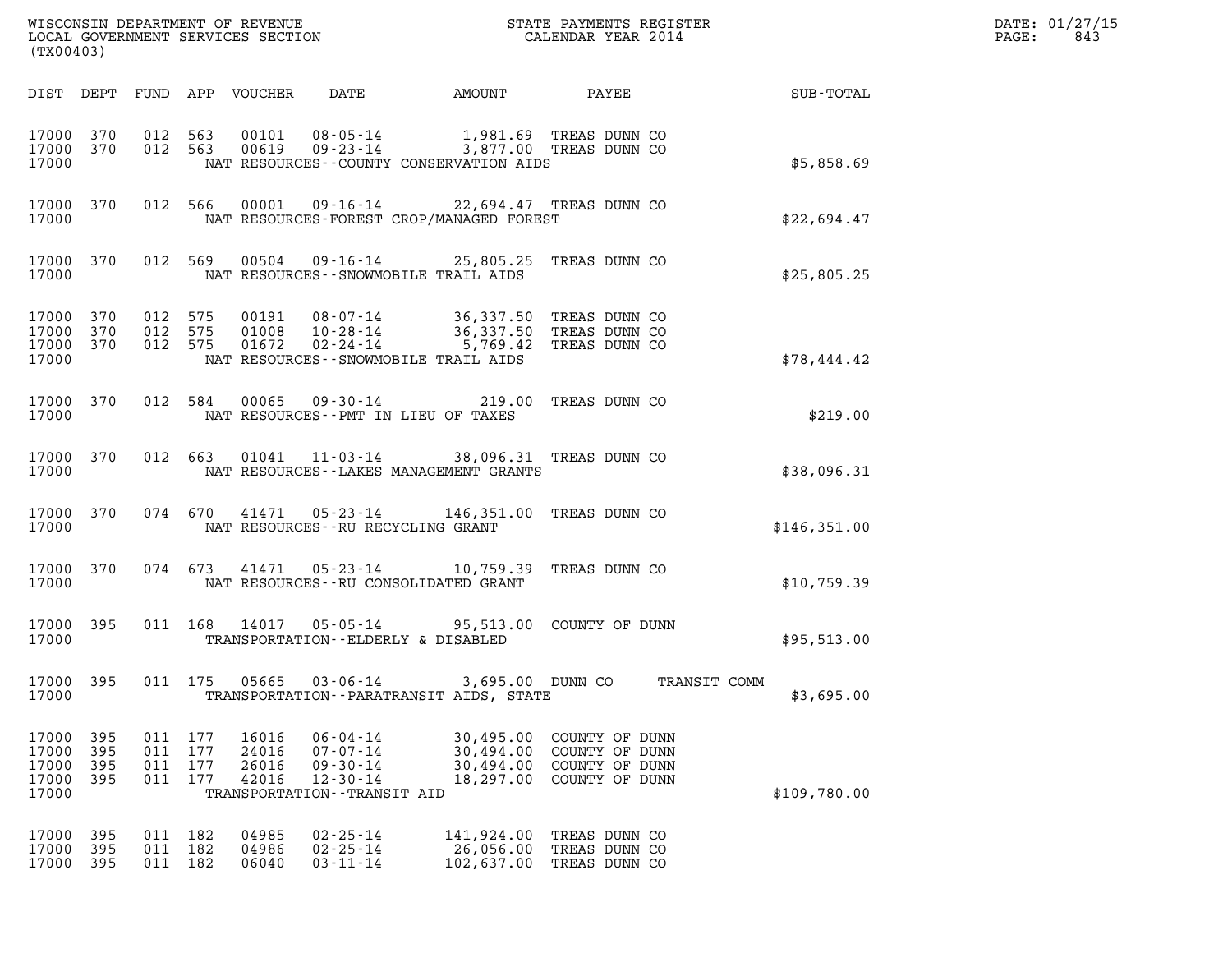| WISCONSIN DEPARTMENT OF REVENUE   | STATE PAYMENTS REGISTER | DATE: 01/27/15 |
|-----------------------------------|-------------------------|----------------|
| LOCAL GOVERNMENT SERVICES SECTION | CALENDAR YEAR 2014      | 844<br>PAGE:   |

| (TX00403)                                                                                                                  |                                                                                         |                                                                                             |                                                                                  | WISCONSIN DEPARTMENT OF REVENUE<br>LOCAL GOVERNMENT SERVICES SECTION                                              |                                                                                                                                                                                                                                                      |                                                                                                                                                                                                                                                                         | STATE PAYMENTS REGIST<br>CALENDAR YEAR 2014<br>STATE PAYMENTS REGISTER                                     |                | $\mathtt{PAGE}$ : | DATE: 01/27/15<br>844 |
|----------------------------------------------------------------------------------------------------------------------------|-----------------------------------------------------------------------------------------|---------------------------------------------------------------------------------------------|----------------------------------------------------------------------------------|-------------------------------------------------------------------------------------------------------------------|------------------------------------------------------------------------------------------------------------------------------------------------------------------------------------------------------------------------------------------------------|-------------------------------------------------------------------------------------------------------------------------------------------------------------------------------------------------------------------------------------------------------------------------|------------------------------------------------------------------------------------------------------------|----------------|-------------------|-----------------------|
| DIST DEPT                                                                                                                  |                                                                                         |                                                                                             |                                                                                  | FUND APP VOUCHER                                                                                                  | DATE                                                                                                                                                                                                                                                 |                                                                                                                                                                                                                                                                         | AMOUNT PAYEE                                                                                               | SUB-TOTAL      |                   |                       |
| 17000<br>17000<br>17000<br>17000                                                                                           | 395<br>395<br>395                                                                       | 011 182<br>011 182<br>011 182                                                               |                                                                                  | 26776<br>26777<br>31792                                                                                           | 10-09-14                                                                                                                                                                                                                                             | 10-09-14 52,159.00 TREAS DUNN CO<br>10-09-14 72,756.00 TREAS DUNN CO<br>11-24-14 46,639.00 TREAS DUNN CO<br>TRANSPORTATION - - TRANSIT AIDS - FEDERAL                                                                                                                   |                                                                                                            | \$442,171.00   |                   |                       |
| 17000<br>17000<br>17000<br>17000                                                                                           | 395<br>395<br>395                                                                       | 011 185<br>011 185<br>011 185                                                               |                                                                                  | 20727<br>27402<br>31180                                                                                           | 08 - 11 - 14<br>10 - 14 - 14<br>11 - 17 - 14                                                                                                                                                                                                         | 620.09<br>TRANSPORTATION - - HIGHWAY SAFETY - FEDERAL                                                                                                                                                                                                                   | TREAS DUNN CO<br>3,185.96 TREAS DUNN CO<br>1,903.17 TREAS DUNN CO                                          | \$5,709.22     |                   |                       |
| 17000<br>17000<br>17000<br>17000                                                                                           | 395<br>395<br>395                                                                       | 011 190<br>011 190<br>011 190                                                               |                                                                                  | 02017<br>18017<br>28017                                                                                           |                                                                                                                                                                                                                                                      | 01-06-14 366,559.95 COUNTY OF DUNN<br>07-07-14 733,119.90 COUNTY OF DUNN<br>10-06-14 366,559.98 COUNTY OF DUNN<br>TRANSPORTATION - - GENERAL TRANSP AIDS - GTA                                                                                                          |                                                                                                            | \$1,466,239.83 |                   |                       |
| 17000<br>17000<br>17000<br>17000                                                                                           | 395<br>395<br>395                                                                       | 011 278<br>011 278<br>011 278                                                               |                                                                                  | 05979<br>19247<br>98958                                                                                           | $03 - 06 - 14$<br>07-23-14<br>$01 - 07 - 14$                                                                                                                                                                                                         | 130,000.00 TREAS DUNN CO<br>5,204.09 TREAS DUNN CO<br>TRANSPORTATION - - LRIP/TRIP/MSIP GRANTS                                                                                                                                                                          | 5,071.53 TREAS DUNN CO                                                                                     | \$140, 275.62  |                   |                       |
| 17000 410<br>17000                                                                                                         |                                                                                         |                                                                                             | 002 116                                                                          | 11261                                                                                                             | $11 - 05 - 14$<br>CORRECTIONS - - LOCAL AID                                                                                                                                                                                                          |                                                                                                                                                                                                                                                                         | 27,684.12 TREAS DUNN CO                                                                                    | \$27,684.12    |                   |                       |
| 17000<br>17000<br>17000<br>17000<br>17000<br>17000<br>17000<br>17000<br>17000<br>17000<br>17000<br>17000<br>17000<br>17000 | 435<br>435<br>435<br>435<br>435<br>435<br>435<br>435<br>435<br>435<br>435<br>435<br>435 | 005<br>005<br>005<br>005<br>005<br>005<br>005<br>005<br>005<br>005<br>005<br>005 000<br>005 | 000<br>000<br>000<br>000<br>000<br>000<br>000<br>000<br>000<br>000<br>000<br>000 | 90412<br>90415<br>90416<br>90417<br>90419<br>90420<br>90421<br>90500<br>90502<br>90506<br>90508<br>90509<br>90510 | $01 - 01 - 14$<br>$02 - 01 - 14$<br>$03 - 01 - 14$<br>04-01-14<br>$05 - 01 - 14$<br>06-01-14<br>$06 - 30 - 14$<br>07-01-14<br>$08 - 01 - 14$<br>$09 - 01 - 14$<br>$10 - 01 - 14$<br>$11 - 01 - 14$<br>12-01-14<br>HEALTH SERVICES - - STATE/FED AIDS | 116,384.00 DUNN CO<br>93,276.00 DUNN CO<br>$93,276.00$<br>$103,258.00$<br>$282,732.00$<br>$282,732.00$<br>$109,910.00$<br>$75,195.00$<br>$700,415.00$<br>$333,369.00$<br>$228,875.00$<br>$127,455.00$<br>$127,456.00$<br>177,763.00 DUNN CO<br>129,566.00<br>101,102.00 | DUNN CO<br>DUNN CO<br>DUNN CO<br>DUNN CO<br>DUNN CO<br>DUNN CO<br>DUNN CO<br>DUNN CO<br>DUNN CO<br>DUNN CO | \$2,579,304.00 |                   |                       |
| 17000<br>17000<br>17000<br>17000<br>17000<br>17000<br>17000<br>17000<br>17000                                              | 437<br>437<br>437<br>437<br>437<br>437<br>437<br>437<br>437                             | 005<br>005<br>005<br>005<br>005<br>005<br>005<br>005<br>005                                 | 000<br>000<br>000<br>000<br>000<br>000<br>000<br>000<br>000                      | 00000<br>00000<br>00000<br>00000<br>00000<br>00000<br>00000<br>00000<br>00000                                     | $01 - 06 - 14$<br>$01 - 30 - 14$<br>$02 - 05 - 14$<br>$03 - 05 - 14$<br>$04 - 07 - 14$<br>$04 - 30 - 14$<br>$05 - 05 - 14$<br>$06 - 05 - 14$<br>$07 - 07 - 14$                                                                                       | 12,739.62<br>126,311.31<br>11,285.30<br>40,017.63<br>42,131.54<br>141,236.50<br>1,326.20<br>130,672.90<br>34,360.22                                                                                                                                                     | <b>DUNN</b><br>DUNN CHILD SUPPORT<br>DUNN<br>DUNN<br>DUNN<br>DUNN CHILD SUPPORT<br>DUNN<br>DUNN<br>DUNN    |                |                   |                       |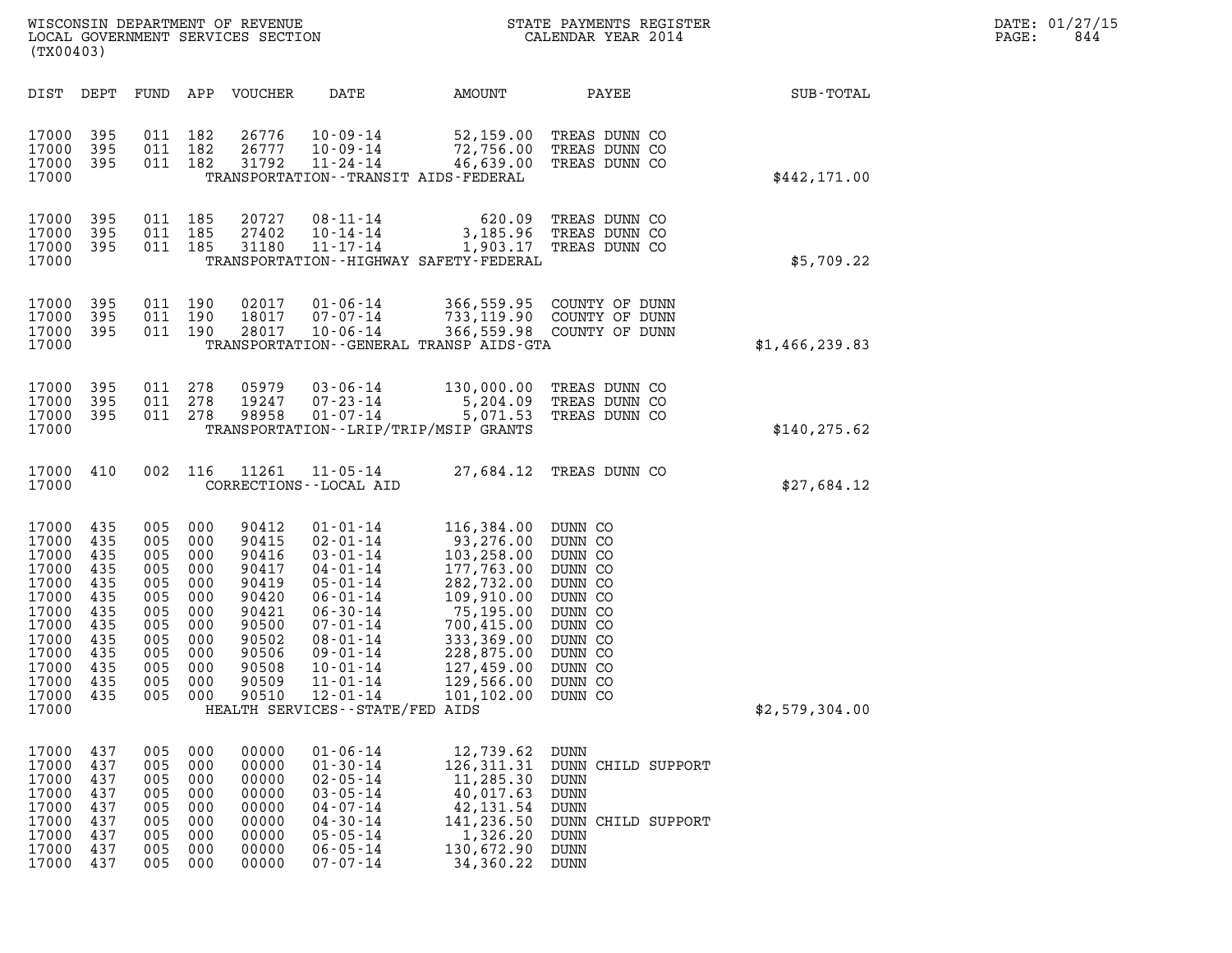| (TX00403)                                                                                                                                                                                                                          |                                                                                                                                                                                                                                                                                                                                                  |                                                                                                                                                                                                                    |                                                                                      |                |
|------------------------------------------------------------------------------------------------------------------------------------------------------------------------------------------------------------------------------------|--------------------------------------------------------------------------------------------------------------------------------------------------------------------------------------------------------------------------------------------------------------------------------------------------------------------------------------------------|--------------------------------------------------------------------------------------------------------------------------------------------------------------------------------------------------------------------|--------------------------------------------------------------------------------------|----------------|
| DIST<br>DEPT<br>FUND                                                                                                                                                                                                               | APP<br><b>VOUCHER</b><br>DATE                                                                                                                                                                                                                                                                                                                    | AMOUNT                                                                                                                                                                                                             | PAYEE                                                                                | SUB-TOTAL      |
| 17000<br>437<br>005<br>17000<br>437<br>005<br>17000<br>437<br>005<br>17000<br>437<br>005<br>17000<br>437<br>005<br>17000<br>437<br>005<br>17000<br>437<br>005<br>17000<br>437<br>005<br>17000<br>437<br>005<br>17000<br>437<br>005 | 00000<br>000<br>$07 - 08 - 14$<br>000<br>00000<br>$07 - 30 - 14$<br>000<br>00000<br>$08 - 05 - 14$<br>000<br>00000<br>$08 - 12 - 14$<br>000<br>00000<br>$08 - 29 - 14$<br>000<br>00000<br>$09 - 05 - 14$<br>000<br>00000<br>$10 - 06 - 14$<br>000<br>00000<br>$10 - 30 - 14$<br>000<br>00000<br>$11 - 03 - 14$<br>000<br>00000<br>$11 - 04 - 14$ | 38,742.02<br><b>DUNN</b><br>148,787.09<br>24, 149.64<br><b>DUNN</b><br>36,780.96<br><b>DUNN</b><br>310,453.02<br><b>DUNN</b><br>71,720.50<br>DUNN<br>14,466.90<br><b>DUNN</b><br>116,394.87<br>960.00<br>27,332.26 | DUNN CHILD SUPPORT<br>DUNN CHILD SUPPORT<br>DUNN CHILD SUPPORT<br>DUNN CHILD SUPPORT |                |
| 17000<br>005<br>437<br>17000<br>005<br>437<br>17000                                                                                                                                                                                | 000<br>00000<br>$11 - 05 - 14$<br>000<br>00000<br>$12 - 05 - 14$<br>CHILDREN & FAMILIES - - STATE/FEDERAL AIDS                                                                                                                                                                                                                                   | 6, 154.53<br>DUNN<br>65,634.34<br>DUNN                                                                                                                                                                             |                                                                                      | \$1,401,657.35 |
| 17000<br>002<br>455<br>17000                                                                                                                                                                                                       | 221<br>13<br>$07 - 30 - 14$<br>JUSTICE--LAW ENFORCEMENT SERVICES AID                                                                                                                                                                                                                                                                             | 800.00                                                                                                                                                                                                             | TREAS DUNN CNTY                                                                      | \$800.00       |
| 17000<br>455<br>002<br>17000                                                                                                                                                                                                       | 231<br>01347<br>$02 - 18 - 14$<br>JUSTICE - - LAW ENFORCEMENT TRAINING                                                                                                                                                                                                                                                                           | 9,760.00                                                                                                                                                                                                           | TREAS DUNN CNTY                                                                      | \$9,760.00     |
| 17000<br>002<br>455<br>17000<br>002<br>455<br>17000<br>002<br>455<br>17000<br>002<br>455<br>17000<br>002<br>455<br>17000                                                                                                           | 251<br>00371<br>$08 - 06 - 14$<br>251<br>02187<br>$04 - 04 - 14$<br>251<br>02187<br>$04 - 04 - 14$<br>251<br>02244<br>$11 - 05 - 14$<br>251<br>02754<br>$05 - 12 - 14$<br>JUSTICE - - TRUANCY PROGRAM - GRANT FUNDS                                                                                                                              | 26,862.46<br>12,148.54<br>13,765.21<br>20,455.11<br>3,953.40                                                                                                                                                       | TREAS DUNN CO<br>TREAS DUNN CO<br>TREAS DUNN CO<br>TREAS DUNN CO<br>TREAS DUNN CO    | \$77,184.72    |
| 17000<br>002<br>455<br>17000<br>455<br>002<br>17000                                                                                                                                                                                | 532<br>$07 - 22 - 14$<br>532<br>009<br>$03 - 10 - 14$<br>JUSTICE - - VICTIM/WITNESS ASSISTANCE SERV                                                                                                                                                                                                                                              | 24,874.26<br>28,935.70                                                                                                                                                                                             | TREAS DUNN CO<br>TREAS DUNN CO                                                       | \$53,809.96    |
| 17000<br>002<br>455<br>17000<br>455<br>002<br>17000<br>002<br>455<br>002<br>17000<br>455<br>17000                                                                                                                                  | 542<br>00059<br>$08 - 11 - 14$<br>542<br>00207<br>$11 - 13 - 14$<br>542<br>00409<br>$02 - 14 - 14$<br>542<br>00572<br>$05 - 09 - 14$<br>JUSTICE - - VICTIM ASSISTANCE                                                                                                                                                                            | 6,101.00<br>8,927.00<br>5,854.00<br>6,843.00                                                                                                                                                                       | TREAS DUNN CO<br>TREAS DUNN CO<br>TREAS DUNN CO<br>TREAS DUNN CO                     | \$27,725.00    |
| 17000<br>465<br>002<br>17000                                                                                                                                                                                                       | 308<br>00074<br>$11 - 19 - 14$<br>MILITARY AFFAIRS-EMER MGMT-RESPONSE EQMT                                                                                                                                                                                                                                                                       | 5,763.00                                                                                                                                                                                                           | TREAS DUNN CO                                                                        | \$5,763.00     |
| 17000<br>465<br>002<br>17000                                                                                                                                                                                                       | 337<br>01543<br>07-09-14<br>MILITARY AFFAIRS-EMERGENCY MGMT PLANNING                                                                                                                                                                                                                                                                             | 6,999.00 TREAS DUNN CO                                                                                                                                                                                             |                                                                                      | \$6,999.00     |
| 17000<br>465<br>002<br>17000<br>465<br>002                                                                                                                                                                                         | 342<br>00136<br>$09 - 03 - 14$<br>342<br>00978<br>$01 - 15 - 14$                                                                                                                                                                                                                                                                                 | 426.60<br>20,911.86                                                                                                                                                                                                | TREAS DUNN CO<br>TREAS DUNN CO                                                       |                |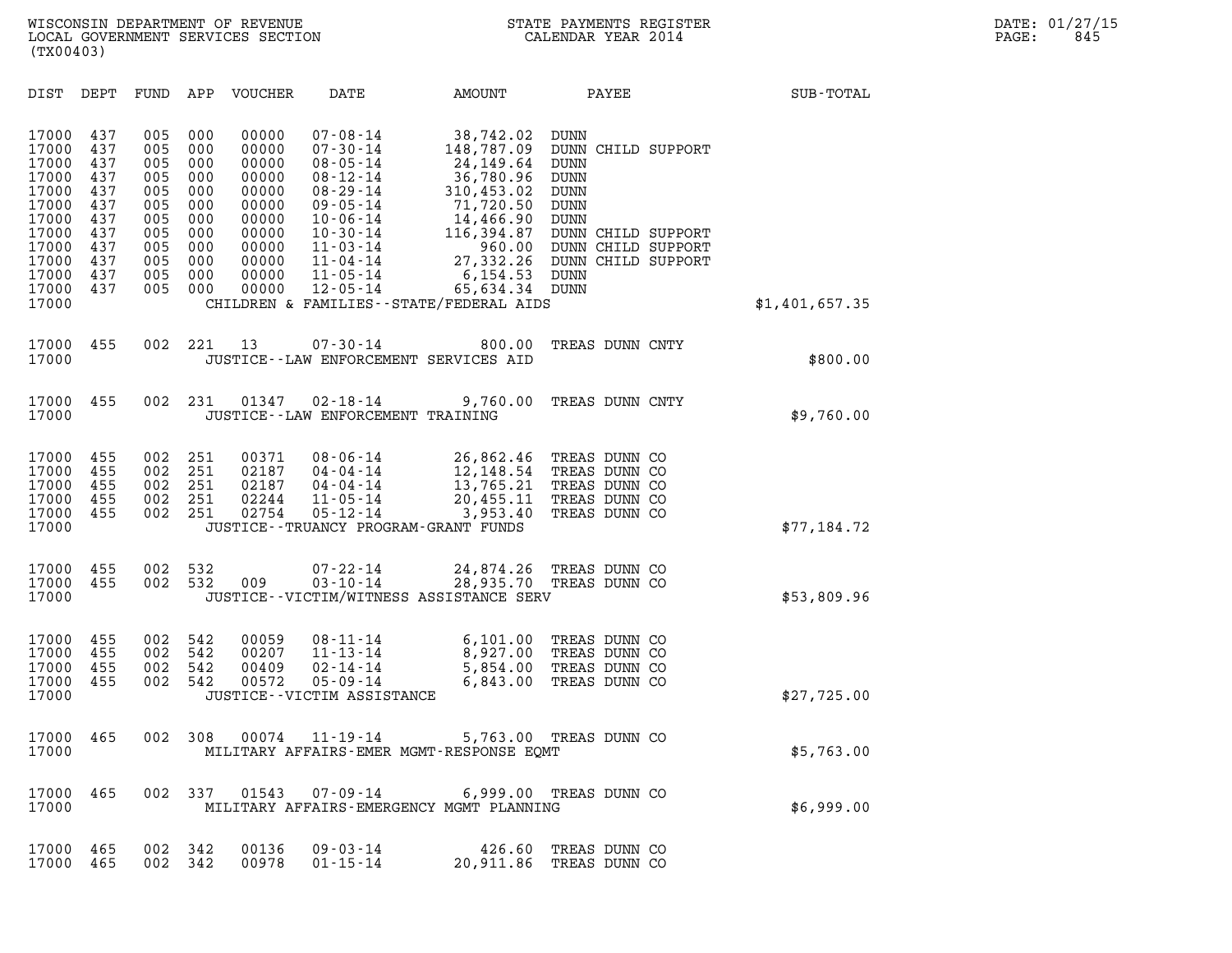| DATE: | 01/27/15 |
|-------|----------|
| PAGE: | 846      |

| (TX00403)                                                                                                                                                                                          |                                                                                                                                                        |                                                                                                                                                        |                                                                                                                                                        | WISCONSIN DEPARTMENT OF REVENUE<br>LOCAL GOVERNMENT SERVICES SECTION                                                                                                                               |                                                                                                                                                                                                                                                                                                                                                                                                          |                                                                                                                                                                                                                                                              | STATE PAYMENTS REGISTER<br>CALENDAR YEAR 2014                                                                                                                                                                                                                                                                                                                                      |              | DATE: 01/27/15<br>PAGE:<br>846 |
|----------------------------------------------------------------------------------------------------------------------------------------------------------------------------------------------------|--------------------------------------------------------------------------------------------------------------------------------------------------------|--------------------------------------------------------------------------------------------------------------------------------------------------------|--------------------------------------------------------------------------------------------------------------------------------------------------------|----------------------------------------------------------------------------------------------------------------------------------------------------------------------------------------------------|----------------------------------------------------------------------------------------------------------------------------------------------------------------------------------------------------------------------------------------------------------------------------------------------------------------------------------------------------------------------------------------------------------|--------------------------------------------------------------------------------------------------------------------------------------------------------------------------------------------------------------------------------------------------------------|------------------------------------------------------------------------------------------------------------------------------------------------------------------------------------------------------------------------------------------------------------------------------------------------------------------------------------------------------------------------------------|--------------|--------------------------------|
| DIST DEPT                                                                                                                                                                                          |                                                                                                                                                        |                                                                                                                                                        |                                                                                                                                                        | FUND APP VOUCHER                                                                                                                                                                                   | DATE                                                                                                                                                                                                                                                                                                                                                                                                     | AMOUNT                                                                                                                                                                                                                                                       | PAYEE                                                                                                                                                                                                                                                                                                                                                                              | SUB-TOTAL    |                                |
| 17000 465<br>17000<br>17000 465<br>17000                                                                                                                                                           | 465                                                                                                                                                    | 002<br>002<br>002                                                                                                                                      | 342<br>342<br>342                                                                                                                                      | 01092<br>01413<br>01608                                                                                                                                                                            | $05 - 09 - 14$<br>$05 - 06 - 14$<br>$07 - 11 - 14$<br>MILITARY AFFAIRS-EMERGENCY MGMT-FED FUND                                                                                                                                                                                                                                                                                                           | 4,485.15                                                                                                                                                                                                                                                     | 25,650.00 TREAS DUNN CO<br>TREAS DUNN CO<br>21,795.16 TREAS DUNN CO                                                                                                                                                                                                                                                                                                                | \$73, 268.77 |                                |
| 17000 465<br>17000<br>17000                                                                                                                                                                        | 465                                                                                                                                                    | 002                                                                                                                                                    | 350<br>002 350                                                                                                                                         | 00980<br>01356                                                                                                                                                                                     | 04-10-14<br>$07 - 18 - 14$<br>MILITARY AFFAIRS--HOMELAND SEC GRANT                                                                                                                                                                                                                                                                                                                                       |                                                                                                                                                                                                                                                              | 194,996.92 TREAS DUNN CNTY<br>366,003.08 TREAS DUNN CNTY                                                                                                                                                                                                                                                                                                                           | \$561,000.00 |                                |
| 17000<br>17000                                                                                                                                                                                     | 465                                                                                                                                                    |                                                                                                                                                        | 072 364                                                                                                                                                | 00925                                                                                                                                                                                              | $01 - 10 - 14$<br>MILITARY AFFAIRS-EMER MGMT-PLANNING AID                                                                                                                                                                                                                                                                                                                                                |                                                                                                                                                                                                                                                              | 6,673.00 TREAS DUNN CO                                                                                                                                                                                                                                                                                                                                                             | \$6,673.00   |                                |
| 17000<br>17000                                                                                                                                                                                     | 485                                                                                                                                                    | 002                                                                                                                                                    | 127                                                                                                                                                    | 06469                                                                                                                                                                                              | $06 - 27 - 14$<br>VETERANS AFFAIRS GRANTS                                                                                                                                                                                                                                                                                                                                                                |                                                                                                                                                                                                                                                              | 1,000.00 TREAS DUNN CO                                                                                                                                                                                                                                                                                                                                                             | \$1,000.00   |                                |
| 17000<br>17000                                                                                                                                                                                     | 485                                                                                                                                                    |                                                                                                                                                        | 082 267                                                                                                                                                | 06469                                                                                                                                                                                              | $06 - 27 - 14$<br>VETERANS AFFAIRS -- GRANTS TO COUNTIES                                                                                                                                                                                                                                                                                                                                                 |                                                                                                                                                                                                                                                              | 4,500.00 TREAS DUNN CO                                                                                                                                                                                                                                                                                                                                                             | \$4,500.00   |                                |
| 17000<br>17000                                                                                                                                                                                     | 485                                                                                                                                                    | 082                                                                                                                                                    | 280                                                                                                                                                    | 03406                                                                                                                                                                                              | $01 - 30 - 14$<br>VETERANS AFFAIRS - - GRANTS                                                                                                                                                                                                                                                                                                                                                            | 1,044.19                                                                                                                                                                                                                                                     | TREAS DUNN CO                                                                                                                                                                                                                                                                                                                                                                      | \$1,044.19   |                                |
| 17000<br>17000                                                                                                                                                                                     | 485                                                                                                                                                    | 083                                                                                                                                                    | 370                                                                                                                                                    | 06469                                                                                                                                                                                              | $06 - 27 - 14$<br>VETERANS AFFAIRS -- GRANTS TO COUNTIES                                                                                                                                                                                                                                                                                                                                                 | 4,500.00                                                                                                                                                                                                                                                     | TREAS DUNN CO                                                                                                                                                                                                                                                                                                                                                                      | \$4,500.00   |                                |
| 17000<br>17000<br>17000<br>17000<br>17000<br>17000<br>17000<br>17000<br>17000<br>17000<br>17000<br>17000<br>17000<br>17000<br>17000<br>17000<br>17000<br>17000<br>17000<br>17000<br>17000<br>17000 | 505<br>505<br>505<br>505<br>505<br>505<br>505<br>505<br>505<br>505<br>505<br>505<br>505<br>505<br>505<br>505<br>505<br>505<br>505<br>505<br>505<br>505 | 002<br>002<br>002<br>002<br>002<br>002<br>002<br>002<br>002<br>002<br>002<br>002<br>002<br>002<br>002<br>002<br>002<br>002<br>002<br>002<br>002<br>002 | 155<br>155<br>155<br>155<br>155<br>155<br>155<br>155<br>155<br>155<br>155<br>155<br>155<br>155<br>155<br>155<br>155<br>155<br>155<br>155<br>155<br>155 | 60036<br>60036<br>60150<br>60296<br>60296<br>60309<br>60309<br>60398<br>60398<br>60502<br>60502<br>60529<br>60529<br>60565<br>60565<br>60565<br>60645<br>60645<br>60645<br>60717<br>60717<br>60788 | $08 - 06 - 14$<br>$08 - 06 - 14$<br>$09 - 23 - 14$<br>$12 - 11 - 14$<br>$12 - 11 - 14$<br>$12 - 11 - 14$<br>$12 - 11 - 14$<br>$01 - 23 - 14$<br>$01 - 23 - 14$<br>$03 - 11 - 14$<br>$03 - 11 - 14$<br>$03 - 25 - 14$<br>$03 - 25 - 14$<br>$04 - 08 - 14$<br>$04 - 08 - 14$<br>$04 - 08 - 14$<br>$05 - 07 - 14$<br>$05 - 07 - 14$<br>$05 - 07 - 14$<br>$06 - 06 - 14$<br>$06 - 06 - 14$<br>$07 - 08 - 14$ | 1,943.06<br>2,578.59<br>1,782.72<br>3,943.37<br>4,767.22<br>2,020.84<br>2,565.16<br>195.64<br>2,578.02<br>2,315.62<br>3,168.18<br>1,563.73<br>1,529.23<br>2,970.76<br>1,089.01<br>61.80<br>2,073.86<br>61.80<br>2,003.81<br>3,074.25<br>2,027.93<br>1,349.08 | TREAS DUNN CO<br>TREAS DUNN CO<br>TREAS DUNN CO<br>TREAS DUNN CO<br>TREAS DUNN CO<br>TREAS DUNN CO<br>TREAS DUNN CO<br>TREAS DUNN CO<br>TREAS DUNN CO<br>TREAS DUNN CO<br>TREAS DUNN CO<br>TREAS DUNN CO<br>TREAS DUNN CO<br>TREAS DUNN CO<br>TREAS DUNN CO<br>TREAS DUNN CO<br>TREAS DUNN CO<br>TREAS DUNN CO<br>TREAS DUNN CO<br>TREAS DUNN CO<br>TREAS DUNN CO<br>TREAS DUNN CO |              |                                |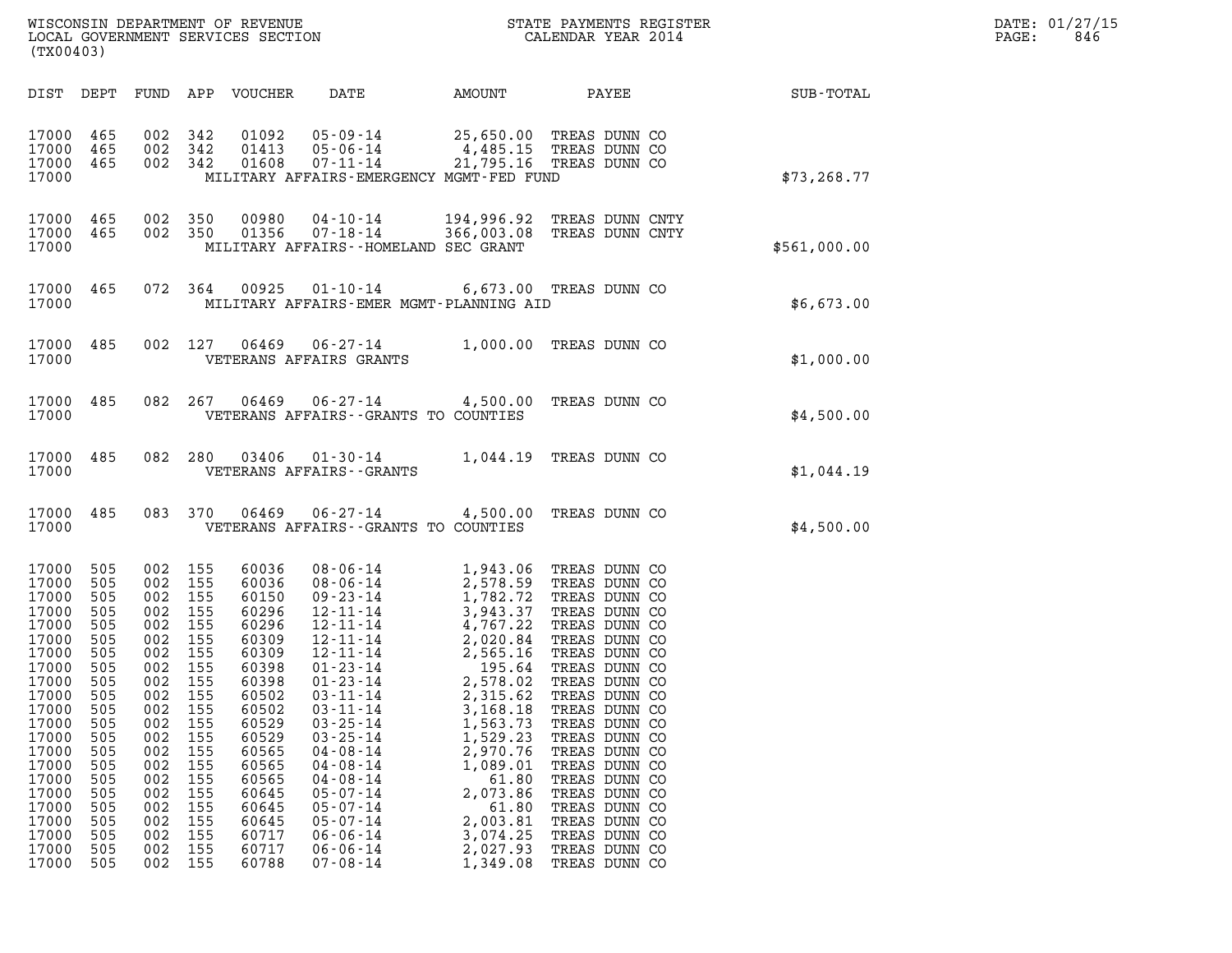| (TX00403)                                                                                                                                                                                                                                                                                                                                                                                                                                                                                                |                                                                                                                                                                                                                                                                                                                                                                                                                                                                                                                                                                                                                                                                                                                                                                     |                                                                                                                                                                                                                               |                                                                                                                                                                                                                                                                                                                                                                   |                 |
|----------------------------------------------------------------------------------------------------------------------------------------------------------------------------------------------------------------------------------------------------------------------------------------------------------------------------------------------------------------------------------------------------------------------------------------------------------------------------------------------------------|---------------------------------------------------------------------------------------------------------------------------------------------------------------------------------------------------------------------------------------------------------------------------------------------------------------------------------------------------------------------------------------------------------------------------------------------------------------------------------------------------------------------------------------------------------------------------------------------------------------------------------------------------------------------------------------------------------------------------------------------------------------------|-------------------------------------------------------------------------------------------------------------------------------------------------------------------------------------------------------------------------------|-------------------------------------------------------------------------------------------------------------------------------------------------------------------------------------------------------------------------------------------------------------------------------------------------------------------------------------------------------------------|-----------------|
| DIST<br>DEPT<br>FUND                                                                                                                                                                                                                                                                                                                                                                                                                                                                                     | APP<br>VOUCHER<br>DATE                                                                                                                                                                                                                                                                                                                                                                                                                                                                                                                                                                                                                                                                                                                                              | AMOUNT                                                                                                                                                                                                                        | PAYEE                                                                                                                                                                                                                                                                                                                                                             | SUB-TOTAL       |
| 17000<br>002<br>505<br>17000                                                                                                                                                                                                                                                                                                                                                                                                                                                                             | 155<br>60788<br>$07 - 08 - 14$<br>DOA-HOUSING ASSISTANCE-FEDERAL FUNDS                                                                                                                                                                                                                                                                                                                                                                                                                                                                                                                                                                                                                                                                                              | 2,521.66                                                                                                                                                                                                                      | TREAS DUNN CO                                                                                                                                                                                                                                                                                                                                                     | \$48,185.34     |
| 17000<br>505<br>035<br>17000<br>505<br>035<br>17000<br>505<br>035<br>17000<br>505<br>035<br>17000<br>505<br>035<br>17000<br>035<br>505<br>17000<br>505<br>035<br>17000<br>505<br>035<br>17000<br>505<br>035<br>17000<br>505<br>035<br>17000<br>505<br>035<br>17000<br>505<br>035<br>17000<br>505<br>035<br>17000<br>505<br>035<br>17000<br>505<br>035<br>17000<br>505<br>035<br>17000<br>505<br>035<br>17000<br>035<br>505<br>505<br>035<br>17000<br>17000<br>035<br>505<br>505<br>035<br>17000<br>17000 | 371<br>60036<br>$08 - 06 - 14$<br>371<br>60150<br>$09 - 23 - 14$<br>371<br>60150<br>$09 - 23 - 14$<br>371<br>60296<br>$12 - 11 - 14$<br>371<br>60296<br>$12 - 11 - 14$<br>371<br>60309<br>$12 - 11 - 14$<br>371<br>60309<br>$12 - 11 - 14$<br>371<br>60398<br>$01 - 23 - 14$<br>371<br>60502<br>$03 - 11 - 14$<br>371<br>60502<br>$03 - 11 - 14$<br>371<br>60502<br>$03 - 11 - 14$<br>371<br>60529<br>$03 - 25 - 14$<br>371<br>60529<br>$03 - 25 - 14$<br>371<br>60565<br>$04 - 08 - 14$<br>371<br>60565<br>$04 - 08 - 14$<br>371<br>60645<br>$05 - 07 - 14$<br>371<br>60645<br>$05 - 07 - 14$<br>371<br>60717<br>$06 - 06 - 14$<br>371<br>60717<br>$06 - 06 - 14$<br>371<br>60788<br>$07 - 08 - 14$<br>371<br>60788<br>$07 - 08 - 14$<br>DOA--PUBLIC BENEFITS FUND | 1,069.30<br>3,941.11<br>19.88<br>4,399.70<br>617.52<br>66.00<br>5,899.45<br>2,891.26<br>3,432.02<br>168.89<br>70.00<br>61.80<br>852.57<br>2,065.18<br>45.14<br>1,287.39<br>1,092.97<br>66.00<br>2,863.49<br>2,482.82<br>66.00 | TREAS DUNN CO<br>TREAS DUNN CO<br>TREAS DUNN CO<br>TREAS DUNN CO<br>TREAS DUNN CO<br>TREAS DUNN CO<br>TREAS DUNN CO<br>TREAS DUNN CO<br>TREAS DUNN CO<br>TREAS DUNN CO<br>TREAS DUNN CO<br>TREAS DUNN CO<br>TREAS DUNN CO<br>TREAS DUNN CO<br>TREAS DUNN CO<br>TREAS DUNN CO<br>TREAS DUNN CO<br>TREAS DUNN CO<br>TREAS DUNN CO<br>TREAS DUNN CO<br>TREAS DUNN CO | \$33,458.49     |
| 17000<br>505<br>089<br>17000<br>505<br>089<br>17000                                                                                                                                                                                                                                                                                                                                                                                                                                                      | 166<br>$08 - 11 - 14$<br>00153<br>166<br>05100<br>$01 - 28 - 14$<br>DOA--LAND INFORMATION FUND                                                                                                                                                                                                                                                                                                                                                                                                                                                                                                                                                                                                                                                                      | 1,000.00                                                                                                                                                                                                                      | 19,045.00 TREAS DUNN CO<br>TREAS DUNN CO                                                                                                                                                                                                                                                                                                                          | \$20,045.00     |
| 835<br>002<br>17000<br>17000<br>835<br>002<br>17000                                                                                                                                                                                                                                                                                                                                                                                                                                                      | 105<br>43401<br>$07 - 28 - 14$<br>$11 - 17 - 14$<br>105<br>80504<br>REVENUE - - STATE SHARED REVENUES                                                                                                                                                                                                                                                                                                                                                                                                                                                                                                                                                                                                                                                               | 344,476.92 TREAS DUNN CO                                                                                                                                                                                                      | 1,958,354.18 TREAS DUNN CO                                                                                                                                                                                                                                                                                                                                        | \$2,302,831.10  |
| 17000<br>835<br>002<br>17000                                                                                                                                                                                                                                                                                                                                                                                                                                                                             | 109<br>01017<br>$07 - 28 - 14$<br>REVENUE - - EXEMPT COMPUTER AID                                                                                                                                                                                                                                                                                                                                                                                                                                                                                                                                                                                                                                                                                                   |                                                                                                                                                                                                                               | 66,332.00 TREAS DUNN CO                                                                                                                                                                                                                                                                                                                                           | \$66,332.00     |
| 835<br>002<br>17000<br>835<br>17000<br>17000                                                                                                                                                                                                                                                                                                                                                                                                                                                             | 302<br>10027<br>$07 - 28 - 14$<br>002 302<br>11027<br>$07 - 28 - 14$<br>REVENUE-FIRST DOLLAR/SCHOOL LEVY CREDITS                                                                                                                                                                                                                                                                                                                                                                                                                                                                                                                                                                                                                                                    | 1,054,817.53                                                                                                                                                                                                                  | 4,392,576.14 TREAS DUNN CO<br>TREAS DUNN CO                                                                                                                                                                                                                                                                                                                       | \$5,447,393.67  |
| 17000<br>835<br>021<br>17000                                                                                                                                                                                                                                                                                                                                                                                                                                                                             | 363<br>37308<br>$03 - 24 - 14$<br>REVENUE--LOTTERY CREDIT -                                                                                                                                                                                                                                                                                                                                                                                                                                                                                                                                                                                                                                                                                                         | 1,142,117.83                                                                                                                                                                                                                  | TREAS DUNN CO                                                                                                                                                                                                                                                                                                                                                     | \$1,142,117.83  |
| 17000                                                                                                                                                                                                                                                                                                                                                                                                                                                                                                    | DISTRICT TOTAL APPROPRIATIONS                                                                                                                                                                                                                                                                                                                                                                                                                                                                                                                                                                                                                                                                                                                                       |                                                                                                                                                                                                                               |                                                                                                                                                                                                                                                                                                                                                                   | \$16,824,536.38 |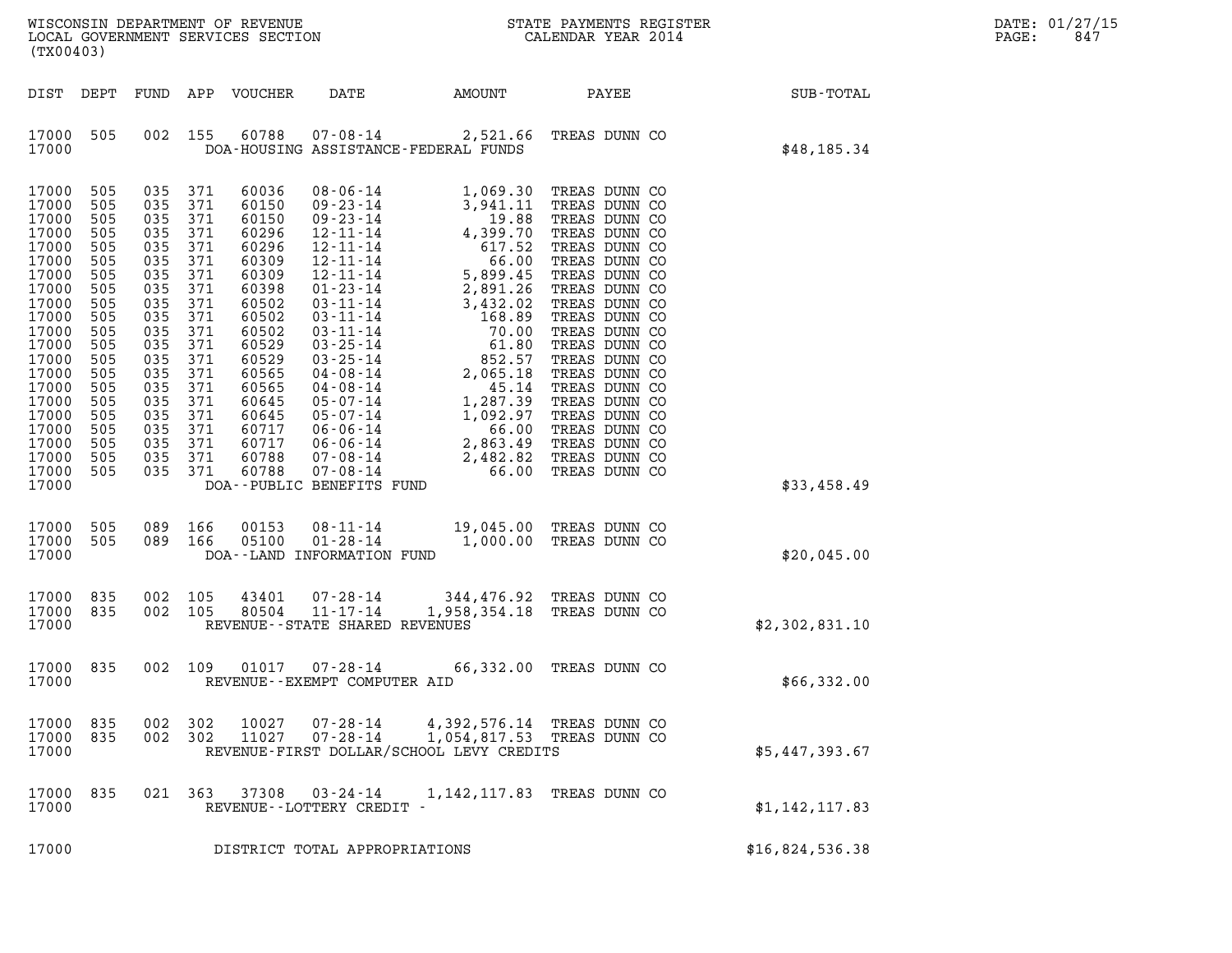| WISCONSIN DEPARTMENT OF REVENUE<br>LOCAL GOVERNMENT SERVICES SECTION | STATE PAYMENTS REGISTER<br>CALENDAR YEAR 2014 | DATE: 01/27/15<br>848<br>PAGE: |
|----------------------------------------------------------------------|-----------------------------------------------|--------------------------------|

| (TX00403)                                                 |     |  |                                |                                          | WISCONSIN DEPARTMENT OF REVENUE<br>LOCAL GOVERNMENT SERVICES SECTION<br>(TWO 1403)                                                                                                                                                                                                                                                                                                                   | $\mathbb{R}^n$                                                                                                                                                                                                   | DATE: 01/27/15<br>$\mathtt{PAGE}$ :<br>848 |
|-----------------------------------------------------------|-----|--|--------------------------------|------------------------------------------|------------------------------------------------------------------------------------------------------------------------------------------------------------------------------------------------------------------------------------------------------------------------------------------------------------------------------------------------------------------------------------------------------|------------------------------------------------------------------------------------------------------------------------------------------------------------------------------------------------------------------|--------------------------------------------|
|                                                           |     |  |                                |                                          |                                                                                                                                                                                                                                                                                                                                                                                                      | DIST DEPT FUND APP VOUCHER DATE AMOUNT PAYEE TOTAL                                                                                                                                                               |                                            |
| 17002                                                     |     |  |                                | SAFETY/PROF SERV--FIRE INSURANCE DUES    | 17002 165 002 225 00458 06-30-14 3,036.86 TREAS TN COLFAX                                                                                                                                                                                                                                                                                                                                            | \$3,036.86                                                                                                                                                                                                       |                                            |
| 17002 370<br>17002 370<br>17002                           |     |  |                                | NAT RESOURCES-SEVERANCE/YIELD/WITHDRAWAL | 000 001 02DNR 09-11-14 682.30 TREAS TOWN COLFAX<br>000 001 03DNR 11-04-14 922.50 TREAS TOWN COLFAX                                                                                                                                                                                                                                                                                                   | \$1,604.80                                                                                                                                                                                                       |                                            |
|                                                           |     |  |                                |                                          |                                                                                                                                                                                                                                                                                                                                                                                                      | $\begin{array}{cccc} 17002 & 370 & 012 & 571 & 37471 & 06\text{-}16\text{-}14 & 372.24 & \text{TREAS TN COLFAX} \\ & \text{NAT RESOURCES}\text{-FOREST CROP/MFL/CO FOREST} & \\ & & \text{$372.24$} \end{array}$ |                                            |
| 17002 370<br>17002<br>17002 370<br>17002 370<br>17002     | 370 |  |                                | NAT RESOURCES -- AIDS IN LIEU OF TAXES   | $\begin{array}{cccc} 012 & 579 & 19274 & 04\cdot 16\cdot 14 & .48 & \text{TREAS TN COLFAX} \\ 012 & 579 & 19274 & 04\cdot 16\cdot 14 & 23.90 & \text{TREAS TN COLFAX} \\ 012 & 579 & 19274 & 04\cdot 16\cdot 14 & 4.80 & \text{TREAS TN COLFAX} \\ 012 & 579 & 19274 & 04\cdot 16\cdot 14 & 68.13 & \text{TREAS TN COLFAX} \end{array}$                                                              | \$97.31                                                                                                                                                                                                          |                                            |
| 17002 395<br>17002 395<br>17002 395<br>17002 395<br>17002 |     |  |                                |                                          | $\begin{array}{cccc} 011 & 191 & 04456 & 01\cdot 06\cdot 14 & 19,682.80 & \text{TOWN OF COLFAX} \\ 011 & 191 & 10456 & 04\cdot 07\cdot 14 & 19,682.80 & \text{TOWN OF COLFAX} \\ 011 & 191 & 20456 & 07\cdot 07\cdot 14 & 19,682.80 & \text{TOWN OF COLFAX} \\ 011 & 191 & 30456 & 10\cdot 06\cdot 14 & 19,682.83 & \text{TOWN OF COLFAX} \end{array}$<br>TRANSPORTATION - - GENERAL TRANSP AIDS-GTA | \$78,731.23                                                                                                                                                                                                      |                                            |
| 17002 835<br>17002 835<br>17002                           |     |  | REVENUE--STATE SHARED REVENUES |                                          | 002 105 43371 07-28-14 2,618.35 TREAS TN COLFAX<br>002 105 80474 11-17-14 14,809.15 TREAS TN COLFAX                                                                                                                                                                                                                                                                                                  | \$17,427.50                                                                                                                                                                                                      |                                            |
| 17002                                                     |     |  | REVENUE--EXEMPT COMPUTER AID   |                                          | 17002 835 002 109 02423 07-28-14 3.00 TREAS TN COLFAX                                                                                                                                                                                                                                                                                                                                                | \$3.00                                                                                                                                                                                                           |                                            |
| 17002                                                     |     |  | DISTRICT TOTAL APPROPRIATIONS  |                                          |                                                                                                                                                                                                                                                                                                                                                                                                      | \$101, 272.94                                                                                                                                                                                                    |                                            |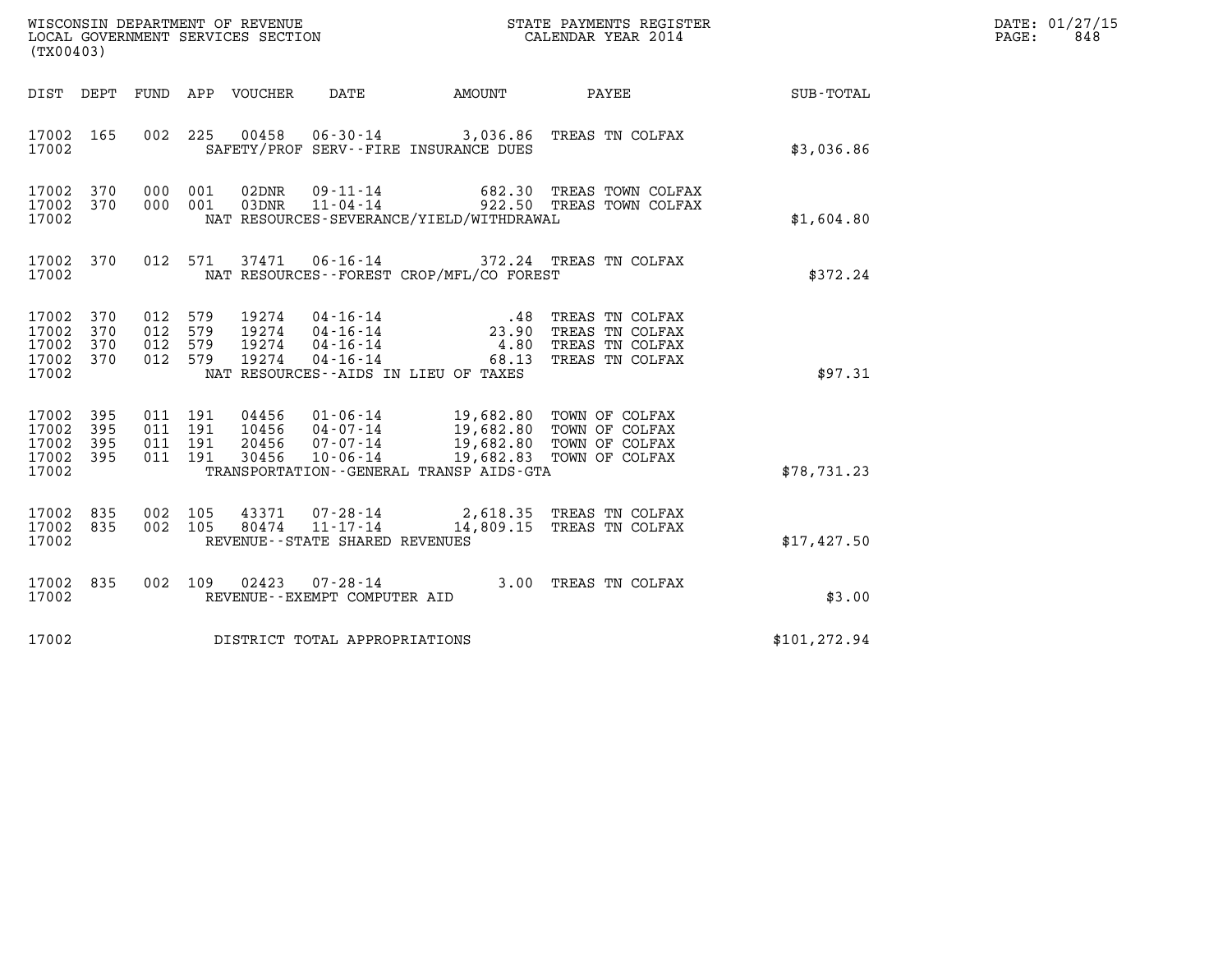| DATE: | 01/27/15 |
|-------|----------|
| PAGE: | 849      |

| (TX00403)                                         |            |                                          |         |                  |                                                                       | WISCONSIN DEPARTMENT OF REVENUE<br>LOCAL GOVERNMENT SERVICES SECTION                                                        | STATE PAYMENTS REGISTER<br>CALENDAR YEAR 2014                          |              | DATE: 01/27/15<br>PAGE:<br>849 |
|---------------------------------------------------|------------|------------------------------------------|---------|------------------|-----------------------------------------------------------------------|-----------------------------------------------------------------------------------------------------------------------------|------------------------------------------------------------------------|--------------|--------------------------------|
| DIST DEPT                                         |            |                                          |         | FUND APP VOUCHER | DATE                                                                  | AMOUNT                                                                                                                      | PAYEE                                                                  | SUB-TOTAL    |                                |
| 17004 165<br>17004                                |            | 002                                      | 225     |                  |                                                                       | 00459  06-30-14  3,701.73  TREAS TN DUNN<br>SAFETY/PROF SERV--FIRE INSURANCE DUES                                           |                                                                        | \$3,701.73   |                                |
| 17004 370<br>17004 370<br>17004                   |            | 000 001<br>000 001                       |         | 01DNR            | 06-19-14                                                              | NAT RESOURCES-SEVERANCE/YIELD/WITHDRAWAL                                                                                    | 1,533.24 TREAS TOWN DUNN<br>02DNR  09-11-14  1,002.17 TREAS TOWN DUNN  | \$2,535.41   |                                |
| 17004 370<br>17004 370                            |            | 002 503<br>002 503                       |         | 16517<br>16517   | $01 - 30 - 14$                                                        | 01-30-14 7,626.71 TREAS TN DUNN                                                                                             | 28,340.70 TREAS TN DUNN                                                |              |                                |
| 17004                                             |            |                                          |         |                  |                                                                       | NAT RESOURCES--AIDS IN LIEU OF TAXES                                                                                        | TOWN SHARE 4308.82                                                     | \$35,967.41  |                                |
| 17004<br>17004                                    | 370        |                                          | 012 571 |                  |                                                                       | 37472  06-16-14  478.44  TREAS TN DUNN<br>NAT RESOURCES--FOREST CROP/MFL/CO FOREST                                          |                                                                        | \$478.44     |                                |
| 17004<br>17004 370<br>17004 370<br>17004          | 370        | 012 579<br>012 579<br>012 579            |         | 19275<br>19275   | $04 - 16 - 14$<br>$04 - 16 - 14$<br>19275  04-16-14                   | NAT RESOURCES--AIDS IN LIEU OF TAXES                                                                                        | 192.44 TREAS TN DUNN<br>306.88 TREAS TN DUNN<br>1,836.19 TREAS TN DUNN | \$2,335.51   |                                |
| 17004<br>17004<br>17004 395<br>17004 395<br>17004 | 395<br>395 | 011 191<br>011 191<br>011 191<br>011 191 |         | 04457<br>30457   | 10457   04-07-14<br>10-06-14                                          | 01-06-14 31,966.70 TOWN OF DUNN<br>20457  07-07-14  31,966.70  TOWN OF DUNN<br>TRANSPORTATION - - GENERAL TRANSP AIDS - GTA | 31,966.70 TOWN OF DUNN<br>31,966.70 TOWN OF DUNN                       | \$127,866.80 |                                |
| 17004 395<br>17004                                |            |                                          |         |                  |                                                                       | 011 278 30236 11-05-14 17,883.42 TREAS TN DUNN<br>TRANSPORTATION - - LRIP/TRIP/MSIP GRANTS                                  |                                                                        | \$17,883.42  |                                |
| 17004 835<br>17004<br>17004                       | 835        | 002 105                                  | 002 105 |                  | 43372 07-28-14<br>80475 11-17-14<br>REVENUE - - STATE SHARED REVENUES |                                                                                                                             | 12,826.23 TREAS TN DUNN<br>72,833.24 TREAS TN DUNN                     | \$85,659.47  |                                |
| 17004<br>17004                                    | 835        | 002 109                                  |         | 02424            | 07-28-14<br>REVENUE - - EXEMPT COMPUTER AID                           |                                                                                                                             | 29.00 TREAS TN DUNN                                                    | \$29.00      |                                |
| 17004<br>17004                                    | 835        |                                          | 021 363 | 36061            | 03-24-14<br>REVENUE--LOTTERY CREDIT -                                 | 2,037.09                                                                                                                    | TREAS TN DUNN                                                          | \$2,037.09   |                                |
| 17004                                             |            |                                          |         |                  | DISTRICT TOTAL APPROPRIATIONS                                         |                                                                                                                             |                                                                        | \$278,494.28 |                                |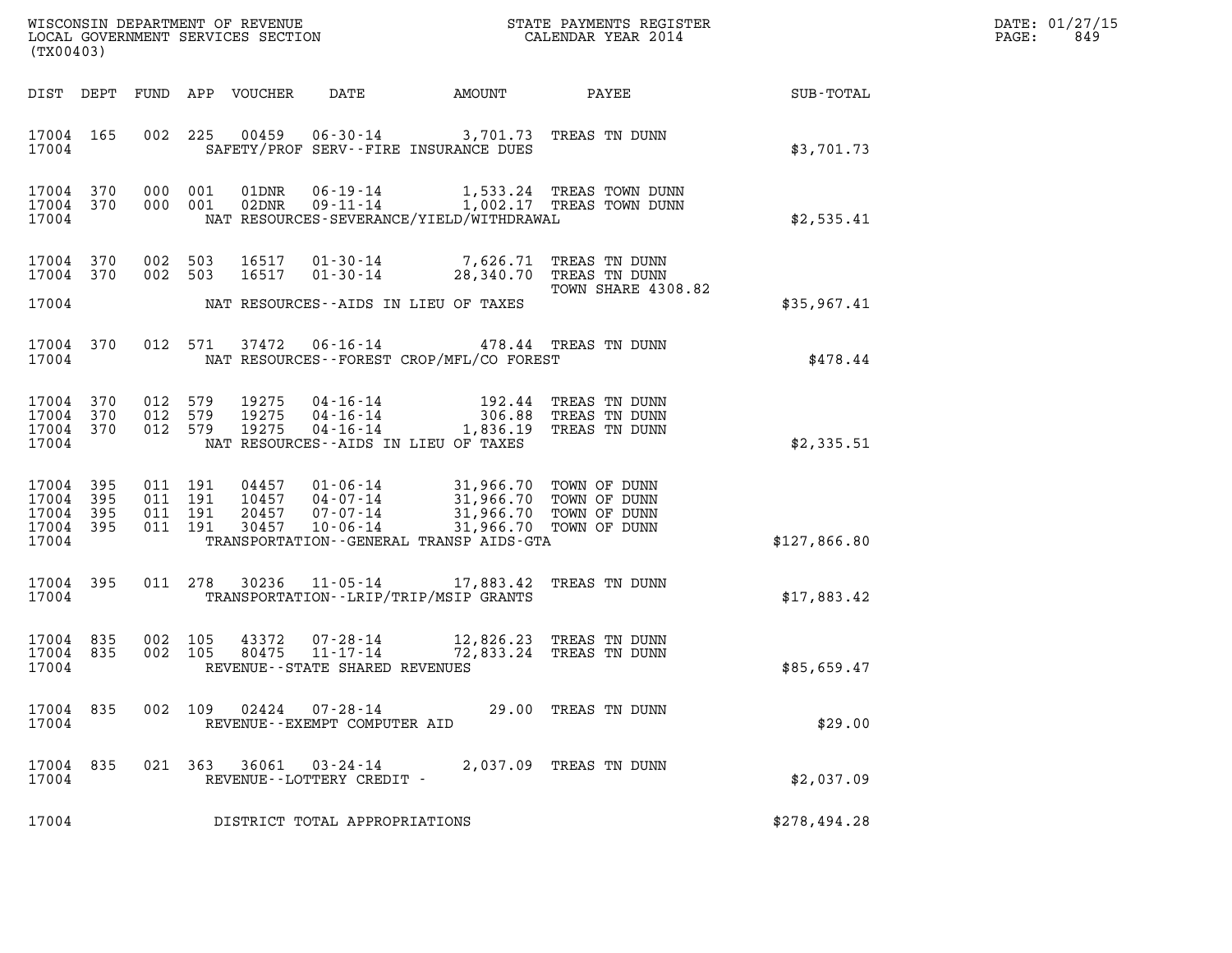| WISCONSIN DEPARTMENT OF REVENUE<br>LOCAL GOVERNMENT SERVICES SECTION | STATE PAYMENTS REGISTER<br>CALENDAR YEAR 2014 | DATE: 01/27/15<br>850<br>PAGE: |
|----------------------------------------------------------------------|-----------------------------------------------|--------------------------------|

| WISCONSIN DEPARTMENT OF REVENUE<br>(TX00403)                                                      | LOCAL GOVERNMENT SERVICES SECTION                                                                                                                                   | STATE PAYMENTS REGISTER<br>CALENDAR YEAR 2014                                                                            |              |
|---------------------------------------------------------------------------------------------------|---------------------------------------------------------------------------------------------------------------------------------------------------------------------|--------------------------------------------------------------------------------------------------------------------------|--------------|
| DEPT<br>FUND<br>DIST                                                                              | DATE AMOUNT<br>APP VOUCHER                                                                                                                                          | PAYEE                                                                                                                    | SUB-TOTAL    |
| 002<br>17006<br>165<br>17006                                                                      | 225<br>00460<br>SAFETY/PROF SERV--FIRE INSURANCE DUES                                                                                                               | 06-30-14 2,407.92 TREAS TN EAU GALLE                                                                                     | \$2,407.92   |
| 17006 370<br>000<br>17006                                                                         | 001<br>$09 - 11 - 14$<br>02DNR<br>NAT RESOURCES-SEVERANCE/YIELD/WITHDRAWAL                                                                                          | 2,653.25 TREAS TOWN EAU GALLE                                                                                            | \$2,653.25   |
| 17006<br>370<br>002                                                                               | 503<br>16518                                                                                                                                                        | 01-30-14 33.55 TREAS TN EAU GALLE<br>TOWN SHARE 2.60                                                                     |              |
| 17006                                                                                             | NAT RESOURCES--AIDS IN LIEU OF TAXES                                                                                                                                |                                                                                                                          | \$33.55      |
| 17006<br>370<br>012<br>17006                                                                      | 571<br>37473<br>NAT RESOURCES - - FOREST CROP/MFL/CO FOREST                                                                                                         | 06-16-14 562.58 TREAS TN EAU GALLE                                                                                       | \$562.58     |
| 17006<br>012<br>370<br>17006<br>370<br>012<br>17006                                               | 19276<br>579<br>579<br>19276<br>NAT RESOURCES -- AIDS IN LIEU OF TAXES                                                                                              | 04-16-14 109.06 TREAS TN EAU GALLE<br>04-16-14 183.20 TREAS TN EAU GALLE                                                 | \$192.26     |
| 17006<br>395<br>011<br>395<br>011<br>17006<br>17006<br>395<br>011<br>17006<br>395<br>011<br>17006 | 191<br>04458<br>$01 - 06 - 14$<br>191<br>04-07-14<br>10458<br>191<br>20458<br>07-07-14<br>$10 - 06 - 14$<br>30458<br>191<br>TRANSPORTATION--GENERAL TRANSP AIDS-GTA | 23,853.29 TOWN OF EAU GALLE<br>23,853.29 TOWN OF EAU GALLE<br>23,853.29 TOWN OF EAU GALLE<br>23,853.32 TOWN OF EAU GALLE | \$95,413.19  |
| 17006<br>002<br>835<br>17006<br>835<br>002<br>17006                                               | 105<br>105<br>REVENUE - - STATE SHARED REVENUES                                                                                                                     | 43373  07-28-14  5,419.01 TREAS TN EAU GALLE<br>80476  11-17-14  30,708.18 TREAS TN EAU GALLE                            | \$36, 127.19 |
| 17006<br>835<br>002<br>17006                                                                      | $07 - 28 - 14$ 46.00<br>109<br>02425<br>REVENUE--EXEMPT COMPUTER AID                                                                                                | TREAS TN EAU GALLE                                                                                                       | \$46.00      |
| 17006                                                                                             | DISTRICT TOTAL APPROPRIATIONS                                                                                                                                       |                                                                                                                          | \$137,435.94 |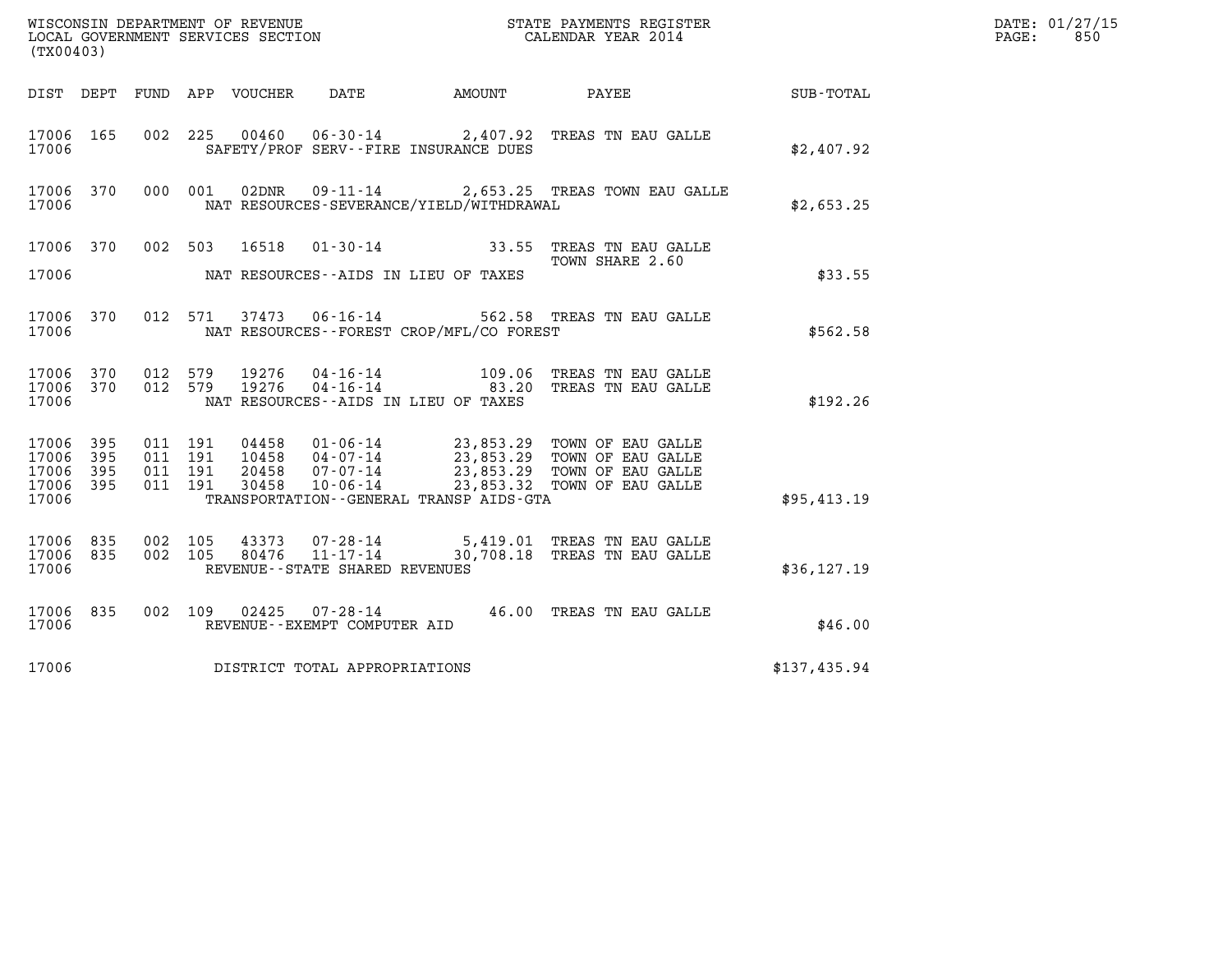| WISCONSIN DEPARTMENT OF REVENUE   | STATE PAYMENTS REGISTER | DATE: 01/27/15 |
|-----------------------------------|-------------------------|----------------|
| LOCAL GOVERNMENT SERVICES SECTION | CALENDAR YEAR 2014      | 851<br>PAGE:   |

| (TX00403)                                 |                          |                          |                          | WISCONSIN DEPARTMENT OF REVENUE<br>LOCAL GOVERNMENT SERVICES SECTION |                                                                      |                                                                                                  | STATE PAYMENTS REGISTER<br>CALENDAR YEAR 2014                                        |              |
|-------------------------------------------|--------------------------|--------------------------|--------------------------|----------------------------------------------------------------------|----------------------------------------------------------------------|--------------------------------------------------------------------------------------------------|--------------------------------------------------------------------------------------|--------------|
| DIST                                      | DEPT                     | FUND                     | APP                      | VOUCHER                                                              | DATE                                                                 | AMOUNT                                                                                           | PAYEE                                                                                | SUB-TOTAL    |
| 17008<br>17008                            | 165                      | 002                      | 225                      | 00461                                                                | $06 - 30 - 14$                                                       | 4,276.76<br>SAFETY/PROF SERV--FIRE INSURANCE DUES                                                | TREAS TN ELK MOUND                                                                   | \$4,276.76   |
| 17008<br>17008                            | 370<br>370               | 002<br>002               | 503<br>503               | 16519<br>16519                                                       | $01 - 30 - 14$<br>$01 - 30 - 14$                                     | 6,050.25<br>295.24                                                                               | TREAS TN ELK MOUND<br>TREAS TN ELK MOUND<br>TOWN SHARE 665.92                        |              |
| 17008                                     |                          |                          |                          |                                                                      |                                                                      | NAT RESOURCES--AIDS IN LIEU OF TAXES                                                             |                                                                                      | \$6,345.49   |
| 17008<br>17008                            | 370                      | 012                      | 571                      | 37474                                                                | $06 - 16 - 14$                                                       | NAT RESOURCES - - FOREST CROP/MFL/CO FOREST                                                      | 293.55 TREAS TN ELK MOUND                                                            | \$293.55     |
| 17008<br>17008<br>17008<br>17008<br>17008 | 370<br>370<br>370<br>370 | 012<br>012<br>012<br>012 | 579<br>579<br>579<br>579 | 19277<br>19277<br>19277<br>19277                                     | $04 - 16 - 14$<br>$04 - 16 - 14$<br>$04 - 16 - 14$<br>$04 - 16 - 14$ | 379.60<br>17.59<br>35.87<br>1,403.38<br>NAT RESOURCES--AIDS IN LIEU OF TAXES                     | TREAS TN ELK MOUND<br>TREAS TN ELK MOUND<br>TREAS TN ELK MOUND<br>TREAS TN ELK MOUND | \$1,836.44   |
| 17008<br>17008<br>17008<br>17008<br>17008 | 395<br>395<br>395<br>395 | 011<br>011<br>011<br>011 | 191<br>191<br>191<br>191 | 04459<br>10459<br>20459<br>30459                                     | $01 - 06 - 14$<br>$04 - 07 - 14$<br>$07 - 07 - 14$<br>$10 - 06 - 14$ | 21,381.70<br>21,381.70<br>21,381.70<br>21,381.70<br>TRANSPORTATION - - GENERAL TRANSP AIDS - GTA | TOWN OF ELK MOUND<br>TOWN OF ELK MOUND<br>TOWN OF ELK MOUND<br>TOWN OF ELK MOUND     | \$85,526.80  |
| 17008<br>17008<br>17008                   | 835<br>835               | 002<br>002               | 105<br>105               | 43374<br>80477                                                       | $07 - 28 - 14$<br>$11 - 17 - 14$<br>REVENUE--STATE SHARED REVENUES   | 22,584.12                                                                                        | 3,976.11 TREAS TN ELK MOUND<br>TREAS TN ELK MOUND                                    | \$26,560.23  |
| 17008<br>17008                            | 835                      | 002                      | 109                      | 02426                                                                | $07 - 28 - 14$<br>REVENUE--EXEMPT COMPUTER AID                       | 236.00                                                                                           | TREAS TN ELK MOUND                                                                   | \$236.00     |
| 17008<br>17008                            | 835                      | 021                      | 363                      | 36062                                                                | $03 - 24 - 14$<br>REVENUE--LOTTERY CREDIT -                          |                                                                                                  | 2,420.54 TREAS TN ELK MOUND                                                          | \$2,420.54   |
| 17008                                     |                          |                          |                          |                                                                      | DISTRICT TOTAL APPROPRIATIONS                                        |                                                                                                  |                                                                                      | \$127,495.81 |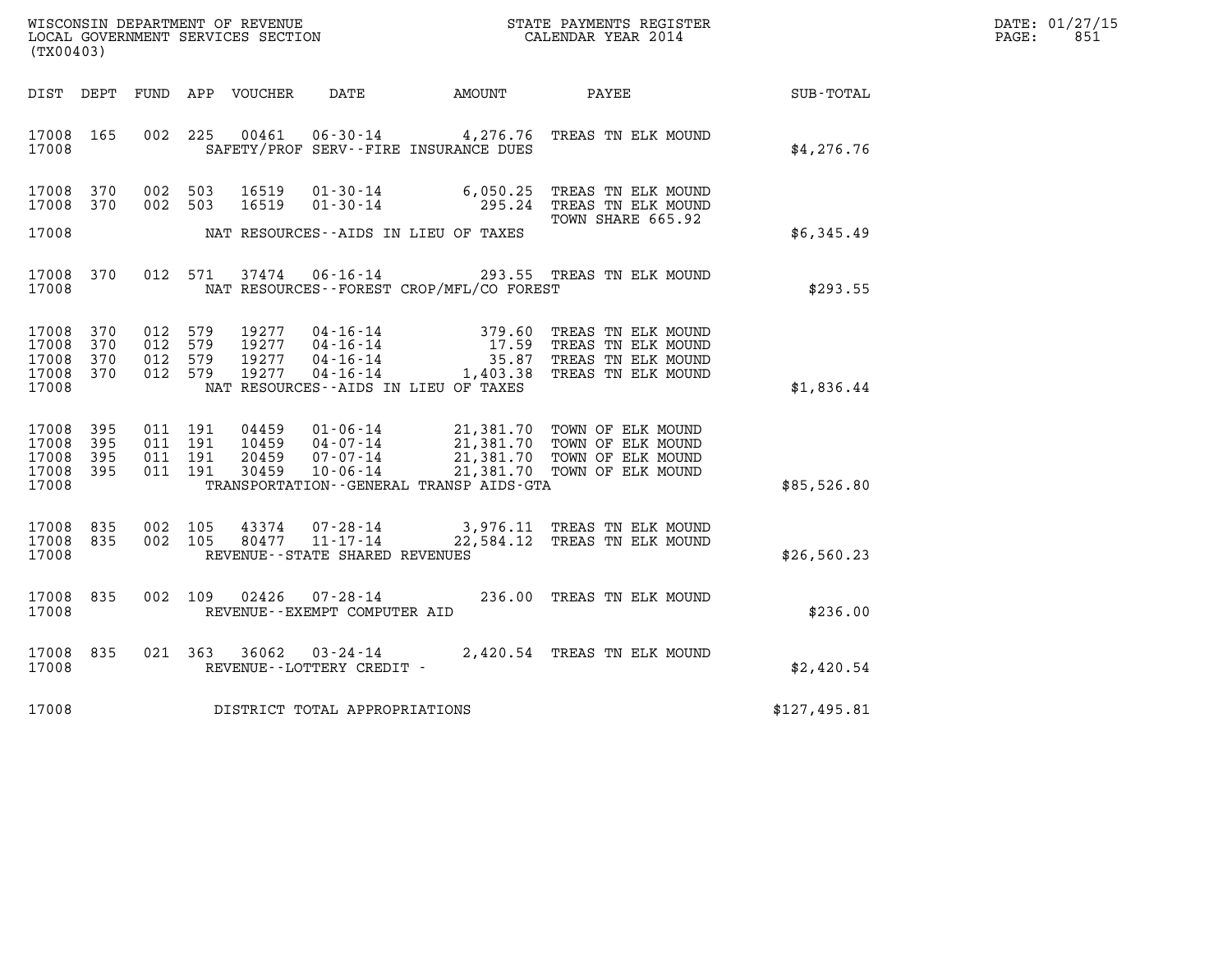| (TX00403)                                         |            |                    |                               | WISCONSIN DEPARTMENT OF REVENUE<br>LOCAL GOVERNMENT SERVICES SECTION |                                                  |                                                                                                                                                                                                                  | STATE PAYMENTS REGISTER<br>CALENDAR YEAR 2014 |              | DATE: 01/27/15<br>$\mathtt{PAGE:}$<br>852 |
|---------------------------------------------------|------------|--------------------|-------------------------------|----------------------------------------------------------------------|--------------------------------------------------|------------------------------------------------------------------------------------------------------------------------------------------------------------------------------------------------------------------|-----------------------------------------------|--------------|-------------------------------------------|
|                                                   |            |                    |                               | DIST DEPT FUND APP VOUCHER                                           | DATE                                             | AMOUNT                                                                                                                                                                                                           | PAYEE                                         | SUB-TOTAL    |                                           |
| 17010                                             | 17010 165  |                    |                               |                                                                      |                                                  | 002 225 00462 06-30-14 1,168.02 TREAS TN GRANT<br>SAFETY/PROF SERV--FIRE INSURANCE DUES                                                                                                                          |                                               | \$1,168.02   |                                           |
| 17010 370<br>17010                                |            |                    | 000 001                       |                                                                      |                                                  | NAT RESOURCES-SEVERANCE/YIELD/WITHDRAWAL                                                                                                                                                                         | 02DNR  09-25-14  496.78 TREAS TOWN GRANT      | \$496.78     |                                           |
| 17010                                             | 17010 370  |                    | 012 571                       |                                                                      |                                                  | 37475 06-16-14 426.98 TREAS TN GRANT<br>NAT RESOURCES -- FOREST CROP/MFL/CO FOREST                                                                                                                               |                                               | \$426.98     |                                           |
| 17010 395<br>17010<br>17010<br>17010 395<br>17010 | 395<br>395 | 011 191            | 011 191<br>011 191<br>011 191 | 30460                                                                |                                                  | 04460  01-06-14  20,402.58 TOWN OF GRANT<br>10460  04-07-14  20,402.58 TOWN OF GRANT<br>20460  07-07-14  20,402.58  TOWN OF GRANT<br>10-06-14 20,402.61 TOWN OF GRANT<br>TRANSPORTATION--GENERAL TRANSP AIDS-GTA |                                               | \$81,610.35  |                                           |
| 17010 835<br>17010<br>17010                       | 835        | 002 105<br>002 105 |                               | 80478                                                                | $11 - 17 - 14$<br>REVENUE--STATE SHARED REVENUES | 43375 07-28-14 3,766.51 TREAS TN GRANT                                                                                                                                                                           | 21,364.40 TREAS TN GRANT                      | \$25,130.91  |                                           |
| 17010 835<br>17010                                |            |                    |                               |                                                                      | REVENUE--EXEMPT COMPUTER AID                     | 002 109 02427 07-28-14 1.00 TREAS TN GRANT                                                                                                                                                                       |                                               | \$1.00       |                                           |
| 17010                                             |            |                    |                               |                                                                      | DISTRICT TOTAL APPROPRIATIONS                    |                                                                                                                                                                                                                  |                                               | \$108,834.04 |                                           |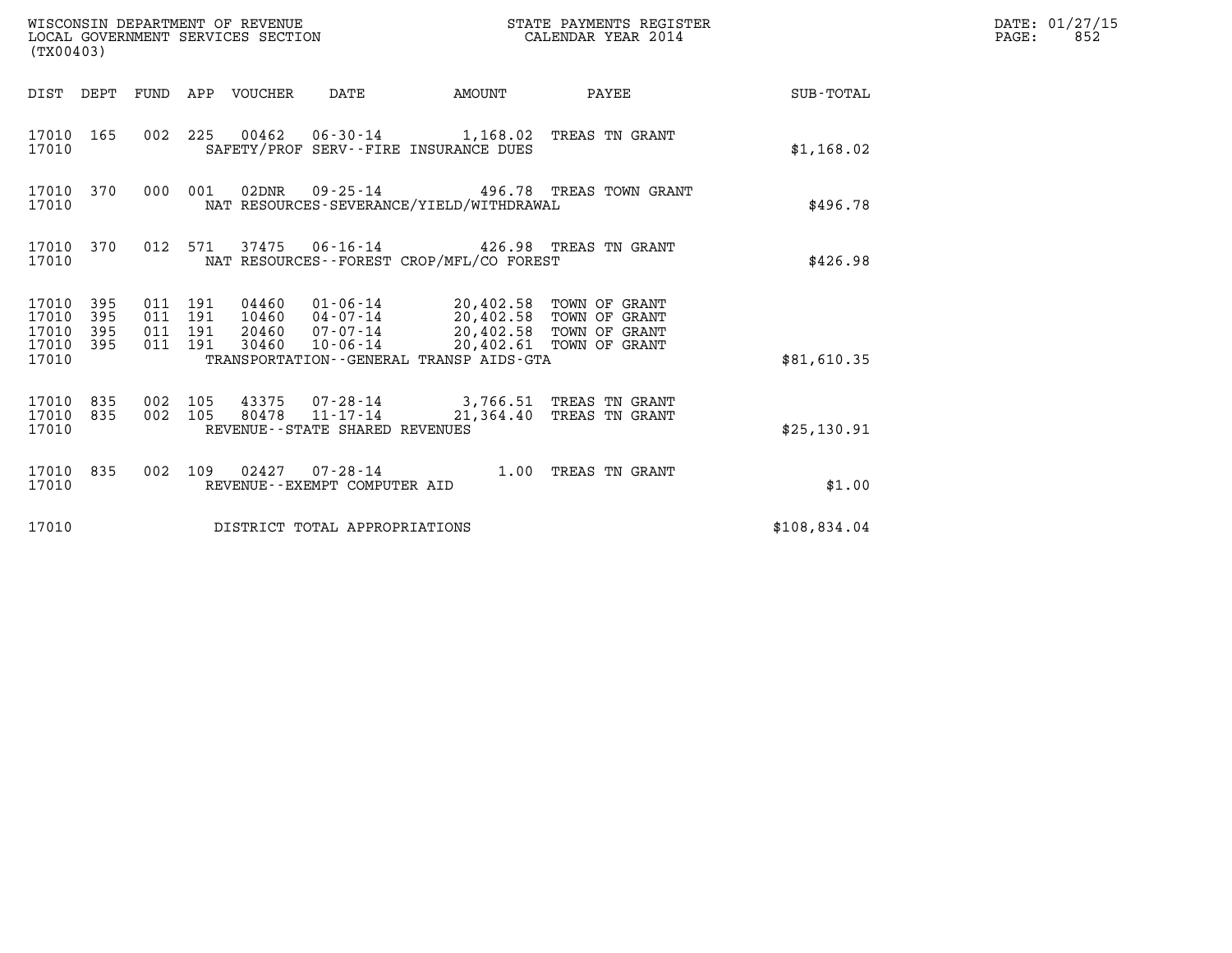| WISCONSIN DEPARTMENT OF REVENUE<br>LOCAL GOVERNMENT SERVICES SECTION<br>(TX00403) | STATE PAYMENTS REGISTER<br>CALENDAR YEAR 2014 | DATE: 01/27/15<br>853<br>PAGE: |
|-----------------------------------------------------------------------------------|-----------------------------------------------|--------------------------------|

| (TX00403)                                                             |                          |                                                                                                                                                                                                                                                                                                  |              |
|-----------------------------------------------------------------------|--------------------------|--------------------------------------------------------------------------------------------------------------------------------------------------------------------------------------------------------------------------------------------------------------------------------------------------|--------------|
| DIST<br>DEPT                                                          | FUND                     | APP VOUCHER<br>DATE<br>AMOUNT<br>PAYEE                                                                                                                                                                                                                                                           | SUB-TOTAL    |
| 17012<br>165<br>17012                                                 | 002                      | 225 00463 06-30-14 1,850.86 TREAS TN HAY RIVER<br>SAFETY/PROF SERV--FIRE INSURANCE DUES                                                                                                                                                                                                          | \$1,850.86   |
| 370<br>17012<br>17012                                                 | 000                      | 01DNR<br>06-19-14 1,001.45 TREAS TOWN HAY RIVER<br>001<br>NAT RESOURCES-SEVERANCE/YIELD/WITHDRAWAL                                                                                                                                                                                               | \$1,001.45   |
| 17012<br>370<br>17012                                                 | 012                      | 37476  06-16-14  579.58  TREAS TN HAY RIVER<br>571<br>NAT RESOURCES - - FOREST CROP/MFL/CO FOREST                                                                                                                                                                                                | \$579.58     |
| 17012<br>370<br>17012<br>370<br>17012                                 | 012<br>012               | 579<br>19278  04-16-14  289.74  TREAS TN HAY RIVER<br>19278  04-16-14  160.00  TREAS TN HAY RIVER<br>579<br>NAT RESOURCES--AIDS IN LIEU OF TAXES                                                                                                                                                 | \$449.74     |
| 370<br>17012<br>17012                                                 |                          | 074 670<br>41472<br>05-23-14 1,319.23 TREAS TN HAY RIVER<br>NAT RESOURCES - - RU RECYCLING GRANT                                                                                                                                                                                                 | \$1,319.23   |
| 17012<br>395<br>17012<br>395<br>17012<br>395<br>17012<br>395<br>17012 | 011<br>011<br>011<br>011 | 191<br>04461     01–06–14<br>10461     04–07–14<br>22,688.94 TOWN OF HAY RIVER<br>22,688.94 TOWN OF HAY RIVER<br>22,688.94 TOWN OF HAY RIVER<br>191<br>191<br>20461<br>07-07-14<br>22,688.97 TOWN OF HAY RIVER<br>191<br>30461<br>$10 - 06 - 14$<br>TRANSPORTATION - - GENERAL TRANSP AIDS - GTA | \$90.755.79  |
| 17012<br>835<br>835<br>17012<br>17012                                 | 002<br>002               | 105<br>43376  07-28-14  4,606.26  TREAS TN HAY RIVER<br>11-17-14 26,175.06 TREAS TN HAY RIVER<br>105<br>80479<br>REVENUE - - STATE SHARED REVENUES                                                                                                                                               | \$30,781.32  |
| 17012<br>835<br>17012                                                 | 002                      | 109  02428  07-28-14<br>84.00<br>TREAS TN HAY RIVER<br>REVENUE--EXEMPT COMPUTER AID                                                                                                                                                                                                              | \$84.00      |
| 17012                                                                 |                          | DISTRICT TOTAL APPROPRIATIONS                                                                                                                                                                                                                                                                    | \$126,821.97 |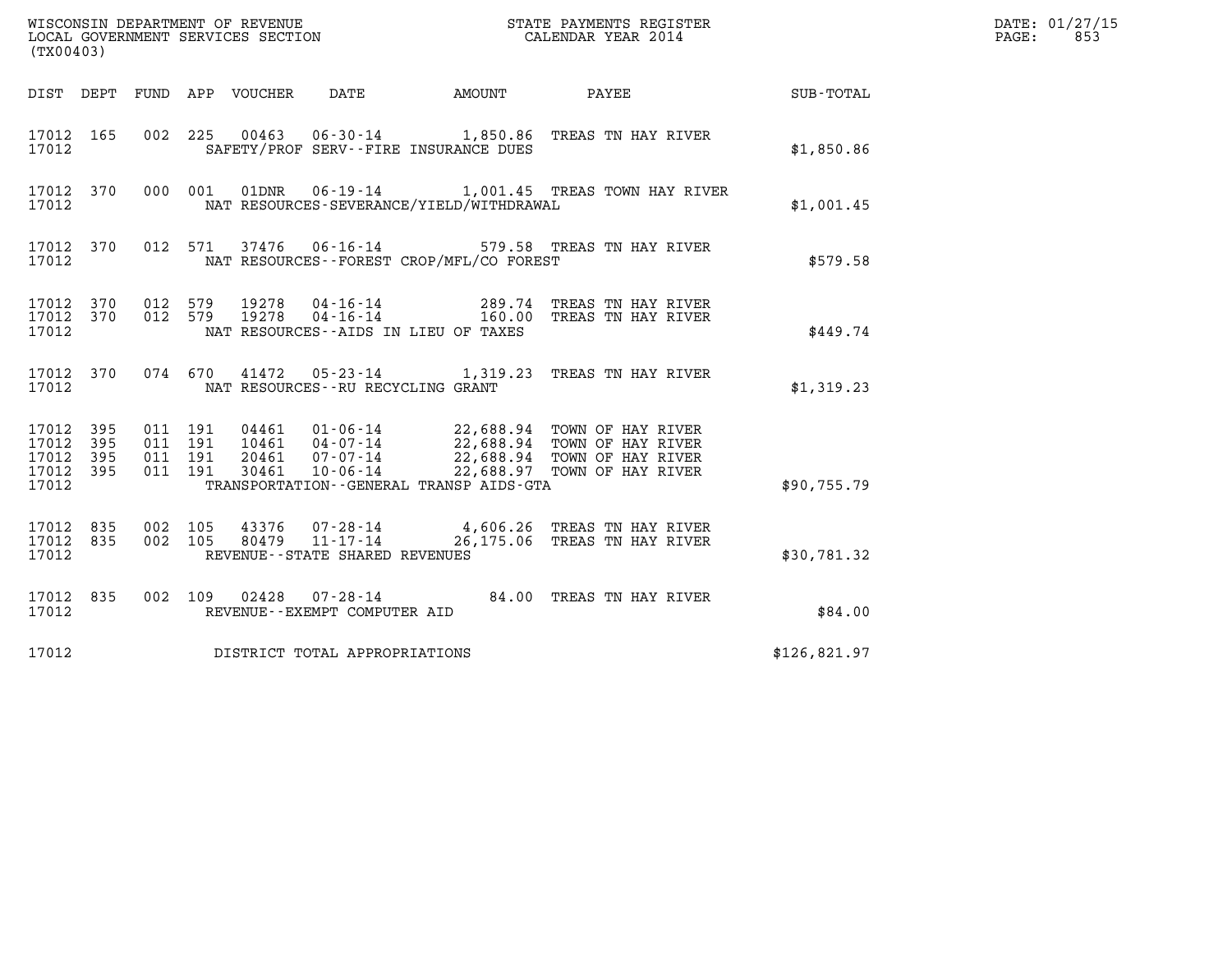| (TX00403)                                                 |           |                                          |         |                                  |                                   |                                                                                                                                                                                                                                                                                                                                                                                                                                       | %WISCONSIN DEPARTMENT OF REVENUE $$\tt STATE$ PAYMENTS REGISTER LOCAL GOVERNMENT SERVICES SECTION $$\tt CALEINDAR$ YEAR 2014 |              | DATE: 01/27/15<br>$\mathtt{PAGE:}$<br>854 |
|-----------------------------------------------------------|-----------|------------------------------------------|---------|----------------------------------|-----------------------------------|---------------------------------------------------------------------------------------------------------------------------------------------------------------------------------------------------------------------------------------------------------------------------------------------------------------------------------------------------------------------------------------------------------------------------------------|------------------------------------------------------------------------------------------------------------------------------|--------------|-------------------------------------------|
|                                                           |           |                                          |         |                                  |                                   |                                                                                                                                                                                                                                                                                                                                                                                                                                       | DIST DEPT FUND APP VOUCHER DATE AMOUNT PAYEE SUB-TOTAL                                                                       |              |                                           |
| 17014                                                     | 17014 165 |                                          |         |                                  |                                   | 002 225 00464 06-30-14 1,904.77 TREAS TN LUCAS<br>SAFETY/PROF SERV--FIRE INSURANCE DUES                                                                                                                                                                                                                                                                                                                                               |                                                                                                                              | \$1,904.77   |                                           |
| 17014                                                     | 17014 370 |                                          | 000 001 |                                  |                                   | NAT RESOURCES-SEVERANCE/YIELD/WITHDRAWAL                                                                                                                                                                                                                                                                                                                                                                                              | 01DNR  06-19-14   10,290.28   TREAS TOWN LUCAS                                                                               | \$10,290.28  |                                           |
|                                                           |           |                                          |         |                                  |                                   | 17014 370 002 503 16520 01-30-14 3,256.60 TREAS TN LUCAS                                                                                                                                                                                                                                                                                                                                                                              |                                                                                                                              |              |                                           |
| 17014                                                     |           |                                          |         |                                  |                                   | NAT RESOURCES--AIDS IN LIEU OF TAXES                                                                                                                                                                                                                                                                                                                                                                                                  | TOWN SHARE 469.63                                                                                                            | \$3,256.60   |                                           |
| 17014 370<br>17014                                        |           |                                          | 012 571 |                                  |                                   | 37477   06-16-14   482.42   TREAS TN LUCAS<br>NAT RESOURCES - - FOREST CROP/MFL/CO FOREST                                                                                                                                                                                                                                                                                                                                             |                                                                                                                              | \$482.42     |                                           |
| 17014 370<br>17014 370<br>17014 370<br>17014 370<br>17014 |           | 012 579<br>012 579<br>012 579<br>012 579 |         | 19279<br>19279<br>19279<br>19279 |                                   | 04-16-14 3.85 TREAS TN LUCAS<br>04-16-14 33.84 TREAS TN LUCAS<br>04-16-14 60.04 TREAS TN LUCAS<br>04-16-14 3.14 TREAS TN LUCAS<br>NAT RESOURCES--AIDS IN LIEU OF TAXES                                                                                                                                                                                                                                                                |                                                                                                                              | \$100.87     |                                           |
| 17014 395<br>17014 395<br>17014 395<br>17014 395<br>17014 |           | 011 191<br>011 191<br>011 191<br>011 191 |         |                                  |                                   | $\begin{array}{cccc} 04462 & 01\textnormal{-}06\textnormal{-}14 & 22,673.07 & \textnormal{TOWN OF LUCAS} \\ 10462 & 04\textnormal{-}07\textnormal{-}14 & 22,673.07 & \textnormal{TOWN OF LUCAS} \\ 20462 & 07\textnormal{-}07\textnormal{-}14 & 22,673.07 & \textnormal{TOWN OF LUCAS} \\ 30462 & 10\textnormal{-}06\textnormal{-}14 & 22,673.07 & \textnormal{TOWN OF LUCAS} \end{array}$<br>TRANSPORTATION--GENERAL TRANSP AIDS-GTA |                                                                                                                              | \$90,692.28  |                                           |
| 17014 835<br>17014 835<br>17014                           |           | 002 105<br>002 105                       |         |                                  | REVENUE - - STATE SHARED REVENUES | $\begin{array}{cccc} 43377 & 07\text{-}28\text{-}14 & \text{-}5,704.35 & \text{TREAS TN LUCAS} \\ 80480 & 11\text{-}17\text{-}14 & 32,281.93 & \text{TREAS TN LUCAS} \end{array}$                                                                                                                                                                                                                                                     |                                                                                                                              | \$37,986.28  |                                           |
| 17014                                                     | 17014 835 |                                          |         |                                  | REVENUE--EXEMPT COMPUTER AID      | 002 109 02429 07-28-14 15.00 TREAS TN LUCAS                                                                                                                                                                                                                                                                                                                                                                                           |                                                                                                                              | \$15.00      |                                           |
| 17014                                                     |           |                                          |         |                                  | DISTRICT TOTAL APPROPRIATIONS     |                                                                                                                                                                                                                                                                                                                                                                                                                                       |                                                                                                                              | \$144,728.50 |                                           |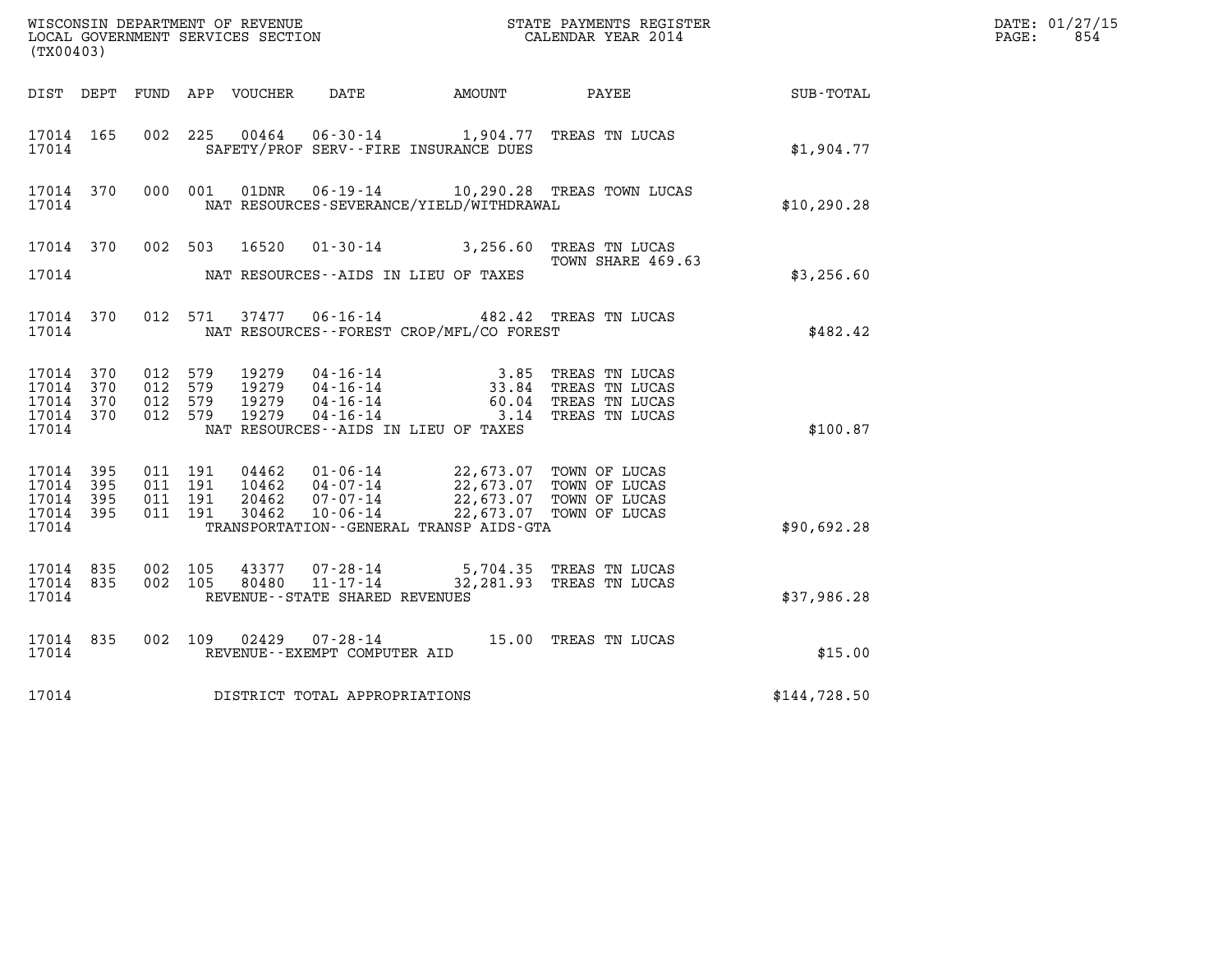|                                                       | (TX00403) |                    |                    |                            |                                                     |                                             |                                                                                            | DATE: 01/27/15<br>$\mathtt{PAGE}$ :<br>855 |  |
|-------------------------------------------------------|-----------|--------------------|--------------------|----------------------------|-----------------------------------------------------|---------------------------------------------|--------------------------------------------------------------------------------------------|--------------------------------------------|--|
|                                                       |           |                    |                    | DIST DEPT FUND APP VOUCHER | DATE                                                |                                             | AMOUNT PAYEE SUB-TOTAL                                                                     |                                            |  |
| 17016 165<br>17016                                    |           |                    |                    |                            |                                                     | SAFETY/PROF SERV--FIRE INSURANCE DUES       | 002 225 00465 06-30-14 8,912.90 TREAS TN MENOMONIE                                         | \$8,912.90                                 |  |
| 17016                                                 |           |                    |                    |                            |                                                     | NAT RESOURCES-SEVERANCE/YIELD/WITHDRAWAL    | 17016 370 000 001 03DNR 11-04-14 515.75 TREAS TOWN MENOMONIE                               | \$515.75                                   |  |
| 17016 370<br>17016 370                                |           | 002 503<br>002 503 |                    |                            |                                                     |                                             | 16521  01-30-14  205.83 TREAS TN MENOMONIE<br>16521  01-30-14  5,543.70 TREAS TN MENOMONIE |                                            |  |
| 17016                                                 |           |                    |                    |                            |                                                     | NAT RESOURCES--AIDS IN LIEU OF TAXES        | TOWN SHARE 386.64                                                                          | \$5,749.53                                 |  |
| 17016                                                 |           |                    |                    |                            |                                                     | NAT RESOURCES - - FOREST CROP/MFL/CO FOREST | 17016 370 012 571 37478 06-16-14 212.83 TREAS TN MENOMONIE                                 | \$212.83                                   |  |
| 17016                                                 |           |                    |                    |                            |                                                     | NAT RESOURCES--AIDS IN LIEU OF TAXES        | 17016 370 012 579 19280 04-16-14 54.70 TREAS TN MENOMONIE                                  | \$54.70                                    |  |
| 17016 395<br>17016<br>17016 395<br>17016 395<br>17016 | 395       | 011 191<br>011 191 | 011 191<br>011 191 |                            |                                                     | TRANSPORTATION--GENERAL TRANSP AIDS-GTA     |                                                                                            | \$142,304.74                               |  |
| 17016 395<br>17016                                    |           |                    |                    |                            |                                                     | TRANSPORTATION - - LRIP/TRIP/MSIP GRANTS    | 011 278 32416 11-26-14 17,500.00 TREAS TN MENOMONIE                                        | \$17,500.00                                |  |
| 17016 835<br>17016 835 002 105<br>17016               |           | 002 105            |                    | 43378<br>80481             | REVENUE--STATE SHARED REVENUES                      |                                             | 07-28-14 22,533.73 TREAS TN MENOMONIE<br>11-17-14 133,804.34 TREAS TN MENOMONIE            | \$156,338.07                               |  |
| 17016                                                 |           |                    |                    |                            | REVENUE--EXEMPT COMPUTER AID                        |                                             | 17016 835 002 109 02430 07-28-14 55.00 TREAS TN MENOMONIE                                  | \$55.00                                    |  |
| 17016 835<br>17016                                    |           |                    |                    |                            | 021 363 36063 03-24-14<br>REVENUE--LOTTERY CREDIT - |                                             | 15,252.38 TREAS TN MENOMONIE                                                               | \$15, 252.38                               |  |
| 17016                                                 |           |                    |                    |                            | DISTRICT TOTAL APPROPRIATIONS                       |                                             |                                                                                            | \$346,895.90                               |  |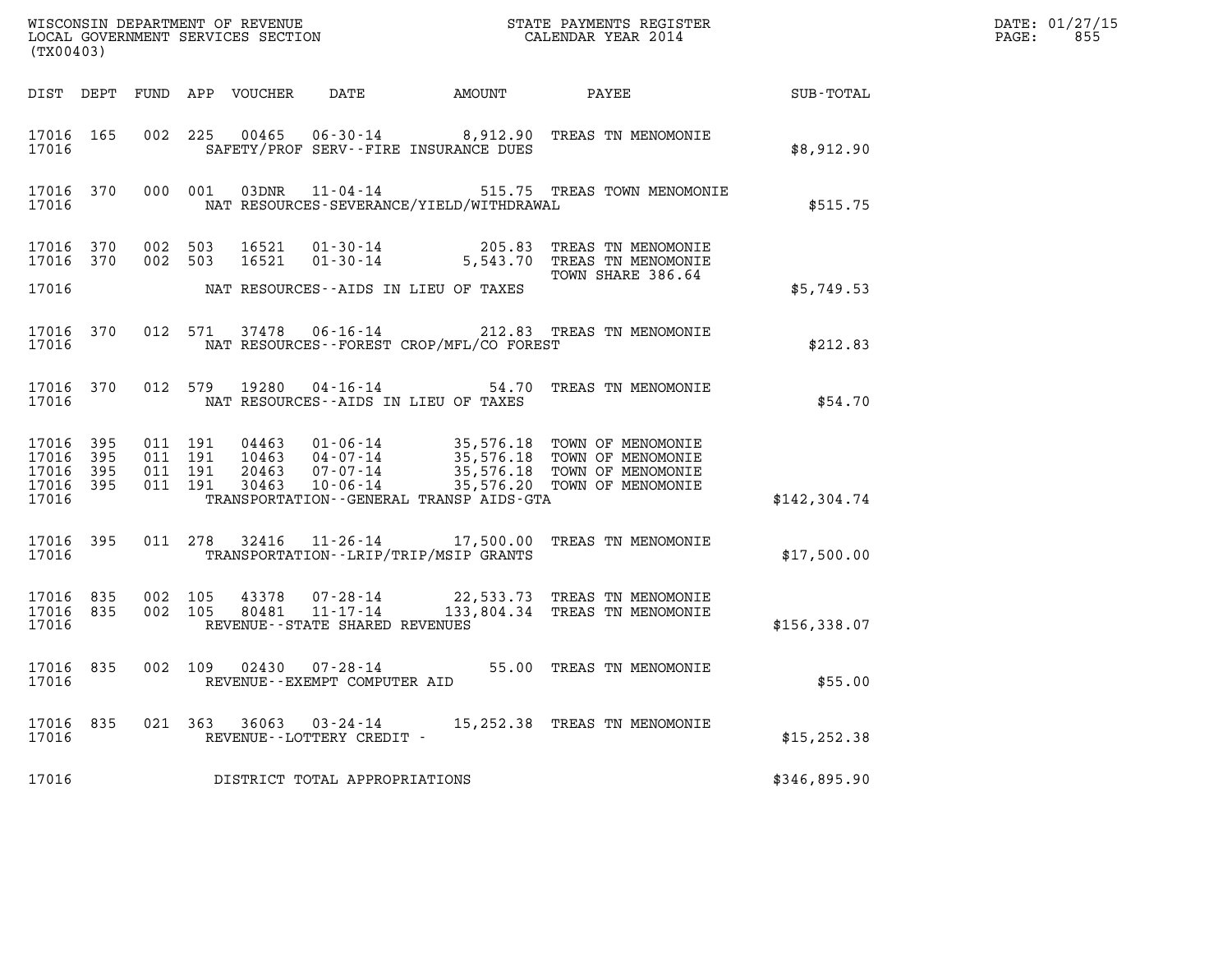| (TX00403)                                 |                          |                                          |         |                                 | WISCONSIN DEPARTMENT OF REVENUE<br>LOCAL GOVERNMENT SERVICES SECTION |                                                                                                                                                                                                                                                                                                                                                                               |              | STATE PAYMENTS REGISTER<br>CALENDAR YEAR 2014                        |                  | DATE: 01/27/15<br>$\mathtt{PAGE:}$<br>856 |
|-------------------------------------------|--------------------------|------------------------------------------|---------|---------------------------------|----------------------------------------------------------------------|-------------------------------------------------------------------------------------------------------------------------------------------------------------------------------------------------------------------------------------------------------------------------------------------------------------------------------------------------------------------------------|--------------|----------------------------------------------------------------------|------------------|-------------------------------------------|
|                                           |                          |                                          |         | DIST DEPT FUND APP VOUCHER DATE |                                                                      | <b>AMOUNT</b>                                                                                                                                                                                                                                                                                                                                                                 | <b>PAYEE</b> |                                                                      | <b>SUB-TOTAL</b> |                                           |
| 17018 165<br>17018                        |                          |                                          |         |                                 |                                                                      | 002 225 00466 06-30-14 1,329.75 TREAS TN NEW HAVEN<br>SAFETY/PROF SERV--FIRE INSURANCE DUES                                                                                                                                                                                                                                                                                   |              |                                                                      | \$1,329.75       |                                           |
| 17018 370<br>17018                        |                          |                                          | 000 001 |                                 |                                                                      | 03DNR  11-04-14  338.35 TREAS TOWN NEW HAVEN<br>NAT RESOURCES-SEVERANCE/YIELD/WITHDRAWAL                                                                                                                                                                                                                                                                                      |              |                                                                      | \$338.35         |                                           |
| 17018 370<br>17018                        |                          |                                          | 012 571 |                                 |                                                                      | 37479   06-16-14   345.56   TREAS TN NEW HAVEN<br>NAT RESOURCES - - FOREST CROP/MFL/CO FOREST                                                                                                                                                                                                                                                                                 |              |                                                                      | \$345.56         |                                           |
| 17018 370<br>17018<br>17018 370<br>17018  | 370                      | 012 579<br>012 579<br>012 579            |         |                                 |                                                                      | $\begin{array}{cccc} 19281 & 04\cdot 16\cdot 14 & & 8\cdot 30 \\ 19281 & 04\cdot 16\cdot 14 & & 9\cdot 46 \\ 19281 & 04\cdot 16\cdot 14 & & 83\cdot 00 \end{array}$<br>NAT RESOURCES--AIDS IN LIEU OF TAXES                                                                                                                                                                   |              | TREAS TN NEW HAVEN<br>TREAS TN NEW HAVEN<br>83.00 TREAS TN NEW HAVEN | \$100.76         |                                           |
| 17018<br>17018<br>17018<br>17018<br>17018 | 395<br>395<br>395<br>395 | 011 191<br>011 191<br>011 191<br>011 191 |         |                                 |                                                                      | $\begin{array}{cccc} 04464 & 01\text{-}06\text{-}14 & 24,472.52 & \text{TOWN OF NEW HAVEN} \\ 10464 & 04\text{-}07\text{-}14 & 24,472.52 & \text{TOWN OF NEW HAVEN} \\ 20464 & 07\text{-}07\text{-}14 & 24,472.52 & \text{TOWN OF NEW HAVEN} \\ 30464 & 10\text{-}06\text{-}14 & 24,472.52 & \text{TOWN OF NEW HAVEN} \end{array}$<br>TRANSPORTATION--GENERAL TRANSP AIDS-GTA |              |                                                                      | \$97,890.08      |                                           |
| 17018<br>17018 835<br>17018               | 835                      | 002 105<br>002 105                       |         | 80482                           | $11 - 17 - 14$<br>REVENUE - - STATE SHARED REVENUES                  | 43379 07-28-14 8,861.23 TREAS TN NEW HAVEN                                                                                                                                                                                                                                                                                                                                    |              | 50,224.83 TREAS TN NEW HAVEN                                         | \$59,086.06      |                                           |
| 17018 835<br>17018                        |                          | 002 109                                  |         |                                 | REVENUE--EXEMPT COMPUTER AID                                         | 02431  07-28-14  14.00  TREAS TN NEW HAVEN                                                                                                                                                                                                                                                                                                                                    |              |                                                                      | \$14.00          |                                           |
| 17018                                     |                          |                                          |         |                                 | DISTRICT TOTAL APPROPRIATIONS                                        |                                                                                                                                                                                                                                                                                                                                                                               |              |                                                                      | \$159, 104.56    |                                           |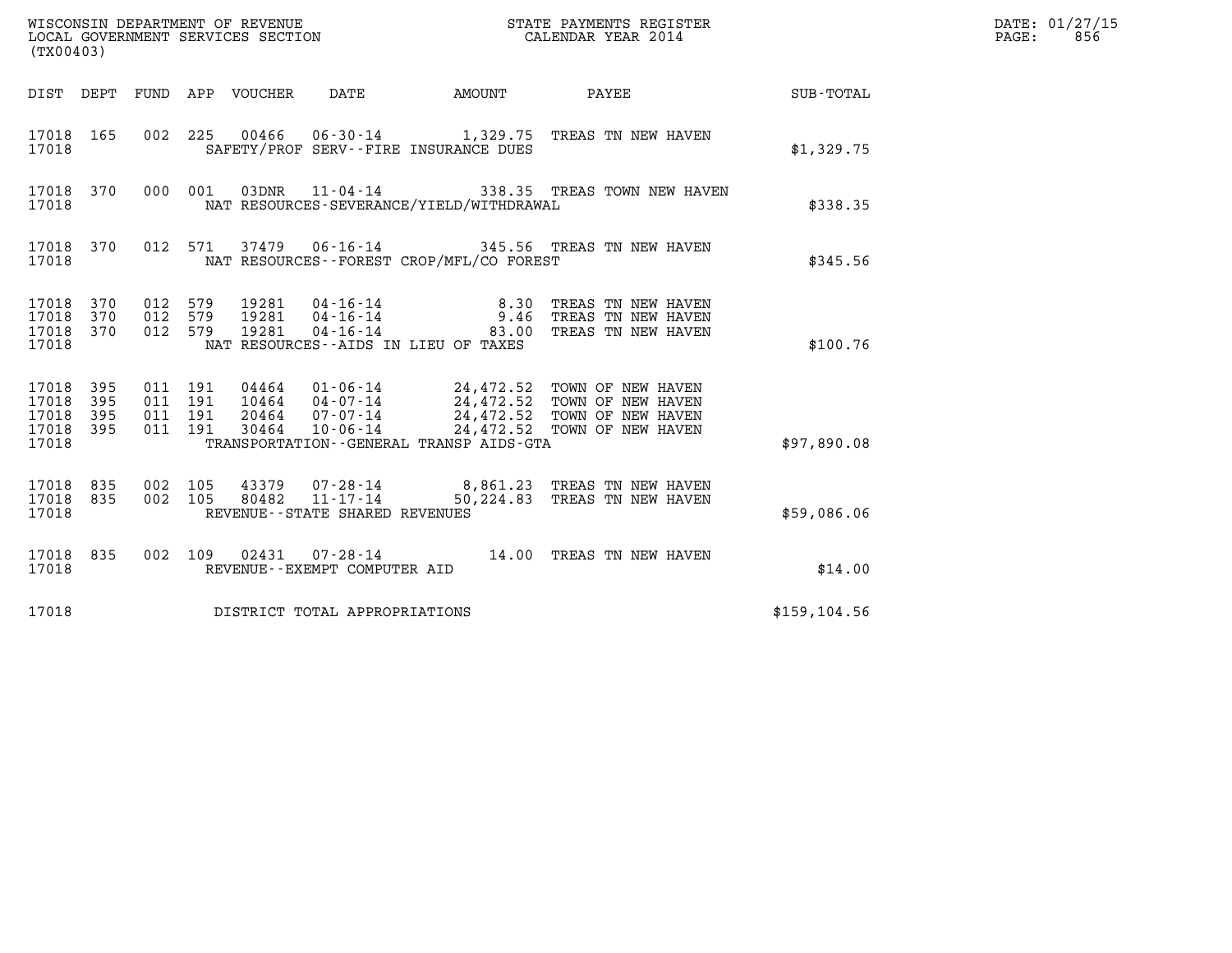| DATE: | 01/27/15 |
|-------|----------|
| PAGE: | 857      |

| %WISCONSIN DEPARTMENT OF REVENUE $$\tt STATE$ PAYMENTS REGISTER LOCAL GOVERNMENT SERVICES SECTION $$\tt CALEINDAR$ YEAR 2014<br>(TX00403) |            |  |                    |                            |                                               |                                          |                                                                                                                                                                                                                                                                                                                                                               | DATE: 01/27/15<br>$\mathtt{PAGE:}$<br>857 |  |
|-------------------------------------------------------------------------------------------------------------------------------------------|------------|--|--------------------|----------------------------|-----------------------------------------------|------------------------------------------|---------------------------------------------------------------------------------------------------------------------------------------------------------------------------------------------------------------------------------------------------------------------------------------------------------------------------------------------------------------|-------------------------------------------|--|
|                                                                                                                                           |            |  |                    | DIST DEPT FUND APP VOUCHER |                                               |                                          | DATE AMOUNT PAYEE SUB-TOTAL                                                                                                                                                                                                                                                                                                                                   |                                           |  |
| 17020 165<br>17020                                                                                                                        |            |  |                    |                            |                                               | SAFETY/PROF SERV--FIRE INSURANCE DUES    | 002 225 00467 06-30-14 1,060.20 TREAS TN OTTER CREEK                                                                                                                                                                                                                                                                                                          | \$1,060.20                                |  |
| 17020 370<br>17020<br>17020 370<br>17020                                                                                                  | 370        |  | 000 001<br>000 001 | 000 001 03DNR              |                                               | NAT RESOURCES-SEVERANCE/YIELD/WITHDRAWAL | 01DNR  06-19-14  2,598.70 TREAS TOWN OTTER CREEK<br>02DNR  09-11-14  1,511.23 TREAS TOWN OTTER CREEK<br>03DNR  11-04-14  2,556.93 TREAS TOWN OTTER CREEK                                                                                                                                                                                                      | \$6,666.86                                |  |
| 17020 370<br>17020                                                                                                                        |            |  |                    |                            |                                               | NAT RESOURCES--AIDS IN LIEU OF TAXES     | 002 503 16522 01-30-14 9,689.75 TREAS TN OTTER CREEK<br>TOWN SHARE 1467.76                                                                                                                                                                                                                                                                                    | \$9,689.75                                |  |
| 17020 370<br>17020                                                                                                                        |            |  |                    |                            |                                               | NAT RESOURCES--FOREST CROP/MFL/CO FOREST | 012 571 37480 06-16-14 1,497.86 TREAS TN OTTER CREEK                                                                                                                                                                                                                                                                                                          | \$1,497.86                                |  |
| 17020 370<br>17020 370<br>17020<br>17020 370<br>17020                                                                                     | 370        |  |                    | 012 579 19282              |                                               | NAT RESOURCES--AIDS IN LIEU OF TAXES     | $\begin{array}{cccc} 012 & 579 & 19282 & 04\texttt{-}16\texttt{-}14 & 253.93 & \texttt{TREAS TN OTTER CREEK} \\ 012 & 579 & 19282 & 04\texttt{-}16\texttt{-}14 & 188.48 & \texttt{TREAS TN OTTER CREEK} \\ 012 & 579 & 19282 & 04\texttt{-}16\texttt{-}14 & 94.17 & \texttt{TREAS TN OTTER CREEK} \\ 012 & 579 & 19282 & 04\texttt{-}16\texttt{-}14 & 127.26$ | \$663.84                                  |  |
| 17020 395<br>17020<br>17020<br>17020 395<br>17020                                                                                         | 395<br>395 |  |                    |                            |                                               | TRANSPORTATION--GENERAL TRANSP AIDS-GTA  |                                                                                                                                                                                                                                                                                                                                                               | \$87,813.16                               |  |
| 17020 395<br>17020                                                                                                                        |            |  |                    |                            |                                               | TRANSPORTATION - - LRIP/TRIP/MSIP GRANTS | 011 278 32379 11-26-14 17,883.42 TREAS TN OTTER CREEK                                                                                                                                                                                                                                                                                                         | \$17,883.42                               |  |
| 17020 835<br>17020 835<br>17020                                                                                                           |            |  | 002 105<br>002 105 | 43380<br>80483             | 11-17-14<br>REVENUE - - STATE SHARED REVENUES |                                          | 07-28-14 3,640.65 TREAS TN OTTER CREEK<br>20,614.13 TREAS TN OTTER CREEK                                                                                                                                                                                                                                                                                      | \$24,254.78                               |  |
| 17020 835<br>17020                                                                                                                        |            |  | 002 501            | 00001                      | $02 - 03 - 14$                                | DOA-PAYMENT FOR MUNICIPAL SERVICES AID   | 1,410.80 TREAS TN OTTER CREEK                                                                                                                                                                                                                                                                                                                                 | \$1,410.80                                |  |
| 17020                                                                                                                                     |            |  |                    |                            | DISTRICT TOTAL APPROPRIATIONS                 |                                          |                                                                                                                                                                                                                                                                                                                                                               | \$150,940.67                              |  |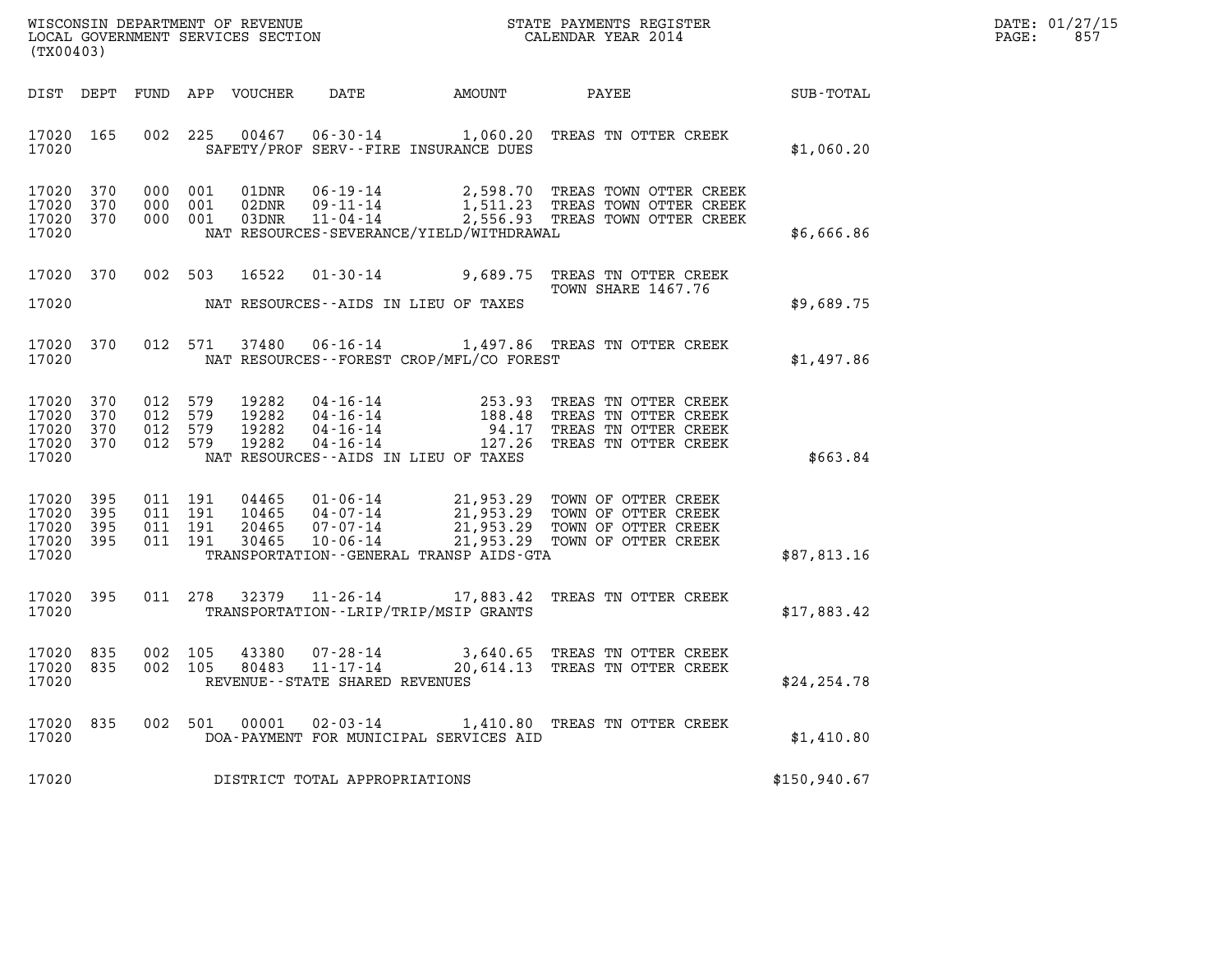| (TX00403)                                                       |                                          |                                 |                                                                                                                                                                                                                         | STATE PAYMENTS REGISTER |                                                 |              | DATE: 01/27/15<br>$\mathtt{PAGE}$ :<br>858 |
|-----------------------------------------------------------------|------------------------------------------|---------------------------------|-------------------------------------------------------------------------------------------------------------------------------------------------------------------------------------------------------------------------|-------------------------|-------------------------------------------------|--------------|--------------------------------------------|
|                                                                 |                                          | DIST DEPT FUND APP VOUCHER DATE |                                                                                                                                                                                                                         | <b>AMOUNT</b>           | <b>PAYEE</b>                                    | SUB-TOTAL    |                                            |
| 17022 165<br>17022                                              |                                          |                                 | 002 225 00468 06-30-14 593.00 TREAS TN PERU<br>SAFETY/PROF SERV--FIRE INSURANCE DUES                                                                                                                                    |                         |                                                 | \$593.00     |                                            |
| 17022 370<br>17022                                              |                                          |                                 | NAT RESOURCES-SEVERANCE/YIELD/WITHDRAWAL                                                                                                                                                                                |                         | 000 001 03DNR 11-04-14 1,467.91 TREAS TOWN PERU | \$1,467.91   |                                            |
| 17022 370<br>17022                                              |                                          |                                 | 012 571 37481 06-16-14 367.33 TREAS TN PERU<br>NAT RESOURCES--FOREST CROP/MFL/CO FOREST                                                                                                                                 |                         |                                                 | \$367.33     |                                            |
| 17022 370<br>17022                                              |                                          |                                 | 012 579 19283 04-16-14 93.39 TREAS TN PERU<br>NAT RESOURCES -- AIDS IN LIEU OF TAXES                                                                                                                                    |                         |                                                 | \$93.39      |                                            |
| 17022 395<br>17022<br>395<br>17022<br>395<br>17022 395<br>17022 | 011 191<br>011 191<br>011 191<br>011 191 |                                 | 04466  01-06-14  10,283.32  TOWN OF PERU<br>10466  04-07-14  10,283.32  TOWN OF PERU<br>20466  07-07-14  10,283.32  TOWN OF PERU<br>30466  10-06-14  10,283.35  TOWN OF PERU<br>TRANSPORTATION--GENERAL TRANSP AIDS-GTA |                         |                                                 | \$41, 133.31 |                                            |
| 17022 835<br>17022 835<br>17022                                 | 002 105<br>002 105                       | 80484                           | 43381 07-28-14 2,772.85 TREAS TN PERU<br>11-17-14<br>REVENUE--STATE SHARED REVENUES                                                                                                                                     |                         | 15,753.03 TREAS TN PERU                         | \$18,525.88  |                                            |
| 17022 835<br>17022                                              |                                          |                                 | 002 109 02432 07-28-14 2.00 TREAS TN PERU<br>REVENUE--EXEMPT COMPUTER AID                                                                                                                                               |                         |                                                 | \$2.00       |                                            |
| 17022                                                           |                                          |                                 | DISTRICT TOTAL APPROPRIATIONS                                                                                                                                                                                           |                         |                                                 | \$62,182.82  |                                            |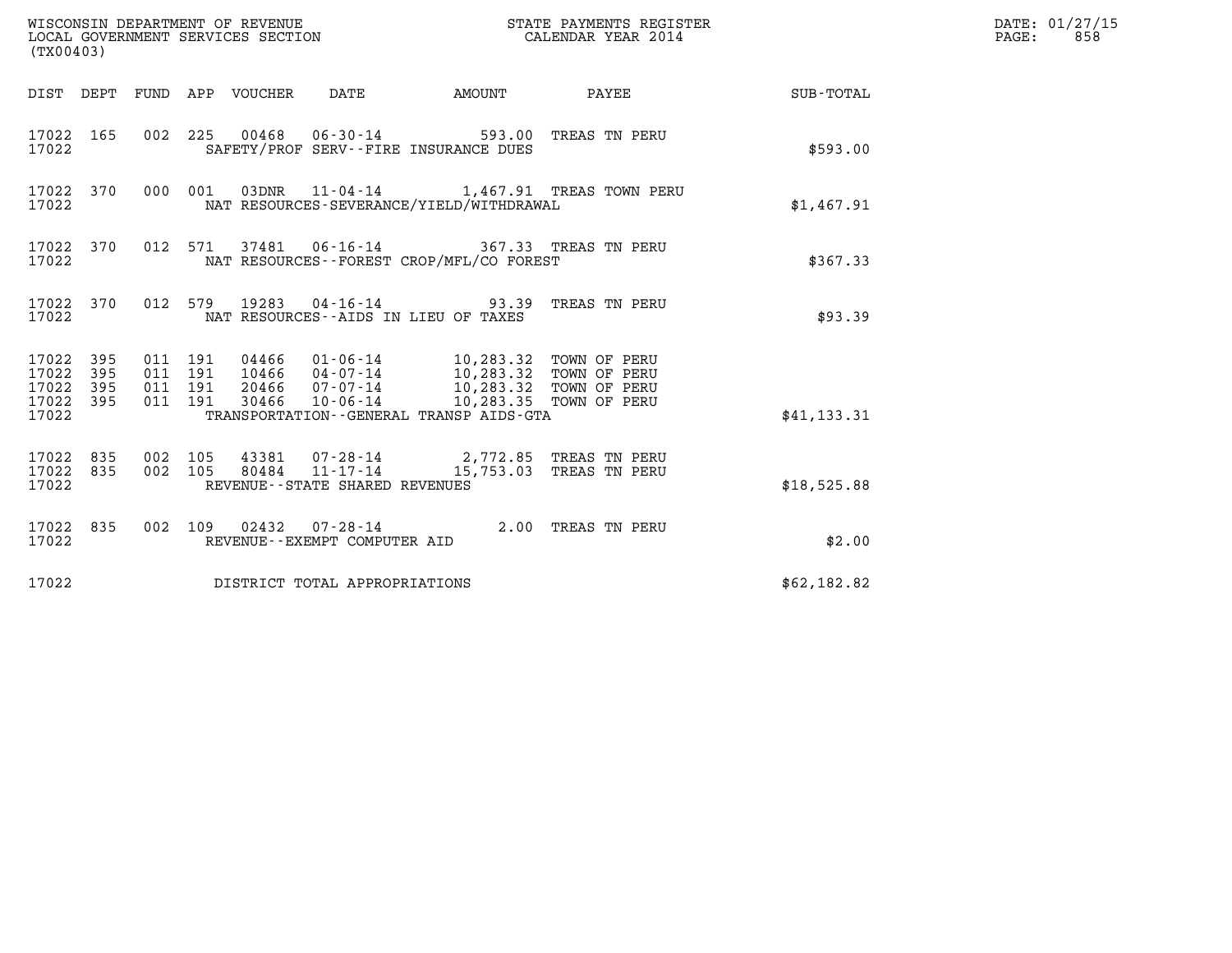| WISCONSIN DEPARTMENT OF REVENUE   | STATE PAYMENTS REGISTER | DATE: 01/27/15 |
|-----------------------------------|-------------------------|----------------|
| LOCAL GOVERNMENT SERVICES SECTION | CALENDAR YEAR 2014      | 859<br>PAGE:   |

| WISCONSIN DEPARTMENT OF REVENUE<br>(TX00403)                                                      | LOCAL GOVERNMENT SERVICES SECTION                                                                                                                             |                                                                                        | STATE PAYMENTS REGISTER<br>CALENDAR YEAR 2014                                                                                              |              |
|---------------------------------------------------------------------------------------------------|---------------------------------------------------------------------------------------------------------------------------------------------------------------|----------------------------------------------------------------------------------------|--------------------------------------------------------------------------------------------------------------------------------------------|--------------|
| DIST<br>DEPT<br>FUND                                                                              | APP VOUCHER DATE AMOUNT                                                                                                                                       |                                                                                        | PAYEE                                                                                                                                      | SUB-TOTAL    |
| 17024<br>165<br>17024                                                                             | 002 225<br>00469<br>SAFETY/PROF SERV--FIRE INSURANCE DUES                                                                                                     |                                                                                        | 06-30-14 6,487.01 TREAS TN RED CEDAR                                                                                                       | \$6,487.01   |
| 17024<br>370<br>002<br>370<br>002<br>17024                                                        | 503<br>16523<br>$01 - 30 - 14$<br>$01 - 30 - 14$<br>503<br>16523                                                                                              | 1,219.75<br>10,542.06                                                                  | TREAS TN RED CEDAR<br>TREAS TN RED CEDAR<br>TOWN SHARE 955.40                                                                              |              |
| 17024                                                                                             | NAT RESOURCES--AIDS IN LIEU OF TAXES                                                                                                                          |                                                                                        |                                                                                                                                            | \$11,761.81  |
| 17024<br>370<br>17024                                                                             | 37482<br>012 571<br>NAT RESOURCES--FOREST CROP/MFL/CO FOREST                                                                                                  |                                                                                        | 06-16-14 77.36 TREAS TN RED CEDAR                                                                                                          | \$77.36      |
| 17024<br>370<br>012<br>012<br>17024<br>370<br>17024<br>370<br>012<br>370<br>012<br>17024<br>17024 | 579<br>19284<br>579<br>19284<br>579<br>19284<br>579<br>19284<br>NAT RESOURCES -- AIDS IN LIEU OF TAXES                                                        | $04 - 16 - 14$<br>$04 - 16 - 14$<br>$04 - 16 - 14$<br>$16 - 14$<br>$47.63$<br>$452.33$ | TREAS TN RED CEDAR<br>TREAS TN RED CEDAR<br>TREAS TN RED CEDAR<br>TREAS TN RED CEDAR                                                       | \$574.97     |
| 17024<br>395<br>17024<br>395<br>17024<br>395<br>011<br>17024<br>395<br>17024                      | 011 191<br>04467<br>10467<br>011 191<br>$07 - 07 - 14$<br>191<br>20467<br>07-07-14<br>10-06-14<br>011 191<br>30467<br>TRANSPORTATION--GENERAL TRANSP AIDS-GTA |                                                                                        | 01-06-14 31,950.82 TOWN OF RED CEDAR<br>04-07-14 31,950.82 TOWN OF RED CEDAR<br>31,950.82 TOWN OF RED CEDAR<br>31,950.83 TOWN OF RED CEDAR | \$127,803.29 |
| 17024<br>835<br>002<br>17024 835<br>002<br>17024                                                  | 105<br>43382<br>105<br>80485<br>REVENUE--STATE SHARED REVENUES                                                                                                |                                                                                        | 07-28-14 7,869.97 TREAS TN RED CEDAR<br>11-17-14 44,767.36 TREAS TN RED CEDAR                                                              | \$52,637.33  |
| 17024 835<br>002<br>17024                                                                         | 109<br>02433<br>$07 - 28 - 14$<br>REVENUE--EXEMPT COMPUTER AID                                                                                                | 32.00                                                                                  | TREAS TN RED CEDAR                                                                                                                         | \$32.00      |
| 17024                                                                                             | DISTRICT TOTAL APPROPRIATIONS                                                                                                                                 |                                                                                        |                                                                                                                                            | \$199,373.77 |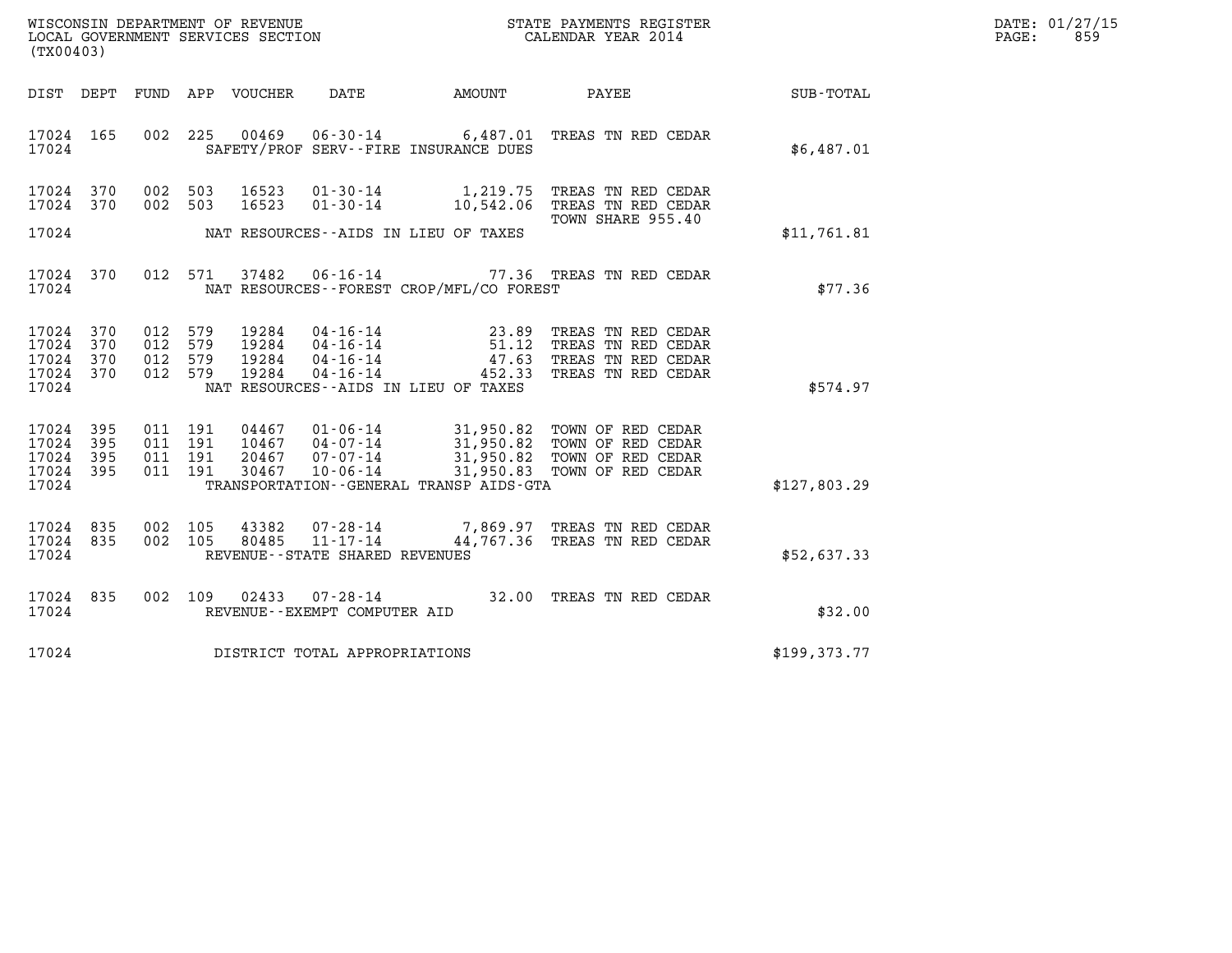| WISCONSIN DEPARTMENT OF REVENUE<br>LOCAL GOVERNMENT SERVICES SECTION<br>CALENDAR YEAR 2014<br>(TX00403) |  |                    |                    |                         |                                   |                                              |                                                                                                                                                                                                                                                                                                                                                                                                                |                  | DATE: 01/27/15<br>$\mathtt{PAGE:}$<br>860 |
|---------------------------------------------------------------------------------------------------------|--|--------------------|--------------------|-------------------------|-----------------------------------|----------------------------------------------|----------------------------------------------------------------------------------------------------------------------------------------------------------------------------------------------------------------------------------------------------------------------------------------------------------------------------------------------------------------------------------------------------------------|------------------|-------------------------------------------|
|                                                                                                         |  |                    |                    |                         |                                   | DIST DEPT FUND APP VOUCHER DATE AMOUNT PAYEE |                                                                                                                                                                                                                                                                                                                                                                                                                | <b>SUB-TOTAL</b> |                                           |
| 17026 165<br>17026                                                                                      |  |                    |                    | 002 225 00470           |                                   | SAFETY/PROF SERV--FIRE INSURANCE DUES        | 06-30-14 2,533.71 TREAS TN ROCK CREEK                                                                                                                                                                                                                                                                                                                                                                          | \$2,533.71       |                                           |
| 17026                                                                                                   |  |                    |                    |                         |                                   | NAT RESOURCES--AIDS IN LIEU OF TAXES         | 17026 370 002 503 16524 01-30-14 17,119.57 TREAS TN ROCK CREEK<br>TOWN SHARE 1833.24                                                                                                                                                                                                                                                                                                                           | \$17, 119.57     |                                           |
| 17026 370<br>17026                                                                                      |  |                    |                    |                         |                                   | NAT RESOURCES--FOREST CROP/MFL/CO FOREST     | 012 571 37483 06-16-14 127.37 TREAS TN ROCK CREEK                                                                                                                                                                                                                                                                                                                                                              | \$127.37         |                                           |
| 17026 370<br>17026                                                                                      |  |                    |                    | 17026 370 012 579 19285 |                                   | NAT RESOURCES--AIDS IN LIEU OF TAXES         | 012 579 19285 04-16-14 82.32 TREAS TN ROCK CREEK<br>012 579 19285 04-16-14 202.14 TREAS TN ROCK CREEK                                                                                                                                                                                                                                                                                                          | \$284.46         |                                           |
| 17026 395<br>17026 395<br>17026 395<br>17026 395<br>17026                                               |  | 011 191<br>011 191 | 011 191<br>011 191 |                         |                                   | TRANSPORTATION--GENERAL TRANSP AIDS-GTA      | $\begin{array}{cccc} 04468 & 01\textnormal{-}06\textnormal{-}14 & 23,149.39 & \textnormal{TOWN OF ROCK CREEK} \\ 10468 & 04\textnormal{-}07\textnormal{-}14 & 23,149.39 & \textnormal{TOWN OF ROCK CREEK} \\ 20468 & 07\textnormal{-}07\textnormal{-}14 & 23,149.39 & \textnormal{TOWN OF ROCK CREEK} \\ 30468 & 10\textnormal{-}06\textnormal{-}14 & 23,149.41 & \textnormal{TOWN OF ROCK CREEK} \end{array}$ | \$92,597.58      |                                           |
| 17026 835<br>17026 835<br>17026                                                                         |  |                    | 002 105<br>002 105 |                         | REVENUE - - STATE SHARED REVENUES |                                              | $43383$ 07-28-14 3,917.14 TREAS TN ROCK CREEK<br>80486 11-17-14 22,294.79 TREAS TN ROCK CREEK                                                                                                                                                                                                                                                                                                                  | \$26, 211.93     |                                           |
| 17026 835<br>17026                                                                                      |  |                    |                    |                         | REVENUE--EXEMPT COMPUTER AID      |                                              | 002 109 02434 07-28-14 12.00 TREAS TN ROCK CREEK                                                                                                                                                                                                                                                                                                                                                               | \$12.00          |                                           |
| 17026 835<br>17026                                                                                      |  |                    |                    |                         |                                   | DOA-PAYMENT FOR MUNICIPAL SERVICES AID       | 002 501 00001 02-03-14 137.30 TREAS TN ROCK CREEK                                                                                                                                                                                                                                                                                                                                                              | \$137.30         |                                           |
| 17026 835<br>17026                                                                                      |  |                    |                    |                         | REVENUE--LOTTERY CREDIT -         |                                              | 021 363 36064 03-24-14 514.86 TREAS TN ROCK CREEK                                                                                                                                                                                                                                                                                                                                                              | \$514.86         |                                           |
| 17026                                                                                                   |  |                    |                    |                         | DISTRICT TOTAL APPROPRIATIONS     |                                              |                                                                                                                                                                                                                                                                                                                                                                                                                | \$139,538.78     |                                           |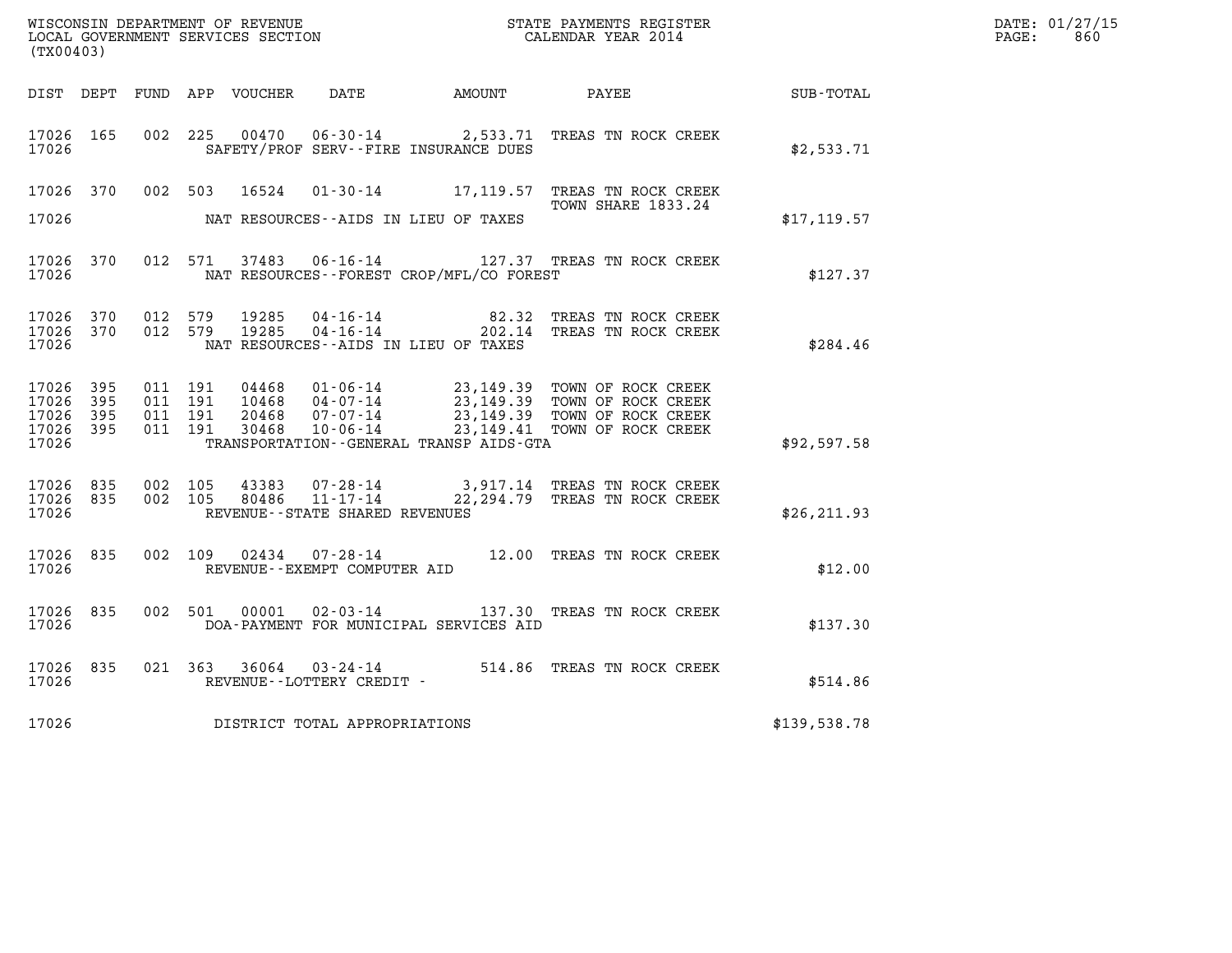| WISCONSIN DEPARTMENT OF REVENUE<br>LOCAL GOVERNMENT SERVICES SECTION | STATE PAYMENTS REGISTER<br>CALENDAR YEAR 2014 | DATE: 01/27/15<br>861<br>PAGE: |
|----------------------------------------------------------------------|-----------------------------------------------|--------------------------------|

| DIST<br>DEPT<br>FUND<br>APP<br>VOUCHER<br>DATE<br>AMOUNT<br>PAYEE<br>17028<br>165<br>002<br>225<br>00471<br>06-30-14 1,311.78 TREAS TN SAND CREEK<br>17028<br>SAFETY/PROF SERV--FIRE INSURANCE DUES                                                                                                                                                                                                            | SUB-TOTAL<br>\$1,311.78<br>\$5,099.49 |
|----------------------------------------------------------------------------------------------------------------------------------------------------------------------------------------------------------------------------------------------------------------------------------------------------------------------------------------------------------------------------------------------------------------|---------------------------------------|
|                                                                                                                                                                                                                                                                                                                                                                                                                |                                       |
|                                                                                                                                                                                                                                                                                                                                                                                                                |                                       |
| 17028<br>370<br>000<br>01DNR<br>$06 - 19 - 14$<br>001<br>3,124.13 TREAS TOWN SAND CREEK<br>1,975.36 TREAS TOWN SAND CREEK<br>17028<br>370<br>000<br>001<br>03DNR<br>$11 - 04 - 14$<br>17028<br>NAT RESOURCES-SEVERANCE/YIELD/WITHDRAWAL                                                                                                                                                                        |                                       |
| 17028<br>370<br>012<br>571<br>37484<br>06-16-14 663.27 TREAS TN SAND CREEK<br>NAT RESOURCES - - FOREST CROP/MFL/CO FOREST<br>17028                                                                                                                                                                                                                                                                             | \$663.27                              |
| 251.99<br>17028<br>370<br>012<br>579<br>19286<br>$04 - 16 - 14$<br>TREAS TN SAND CREEK<br>$\overline{a}$<br>17028<br>370<br>012<br>579<br>19286<br>$04 - 16 - 14$<br>7.26<br>TREAS TN SAND CREEK<br>17028<br>370<br>012<br>579<br>19286<br>$04 - 16 - 14$<br>57.10<br>TREAS TN SAND CREEK<br>17028<br>NAT RESOURCES -- AIDS IN LIEU OF TAXES                                                                   | \$316.35                              |
| 395<br>011<br>191<br>04469<br>$01 - 06 - 14$<br>17028<br>17,883.35 TOWN OF SAND CREEK<br>395<br>191<br>17028<br>011<br>10469<br>04-07-14<br>17,883.35<br>TOWN OF SAND CREEK<br>17,883.35 TOWN OF SAND CREEK<br>17028<br>20469<br>07-07-14<br>395<br>191<br>011<br>17028<br>17,883.38<br>395<br>011<br>191<br>30469<br>$10 - 06 - 14$<br>TOWN OF SAND CREEK<br>17028<br>TRANSPORTATION--GENERAL TRANSP AIDS-GTA | \$71, 533.43                          |
| 17028<br>835<br>002<br>43384 07-28-14 6,823.52<br>105<br>TREAS TN SAND CREEK<br>38,666.58<br>11-17-14<br>17028<br>835<br>002<br>105<br>80487<br>TREAS TN SAND CREEK<br>17028<br>REVENUE - - STATE SHARED REVENUES                                                                                                                                                                                              | \$45,490.10                           |
| 17028<br>835<br>002<br>109<br>02435<br>$07 - 28 - 14$<br>3.00<br>TREAS TN SAND CREEK<br>17028<br>REVENUE--EXEMPT COMPUTER AID                                                                                                                                                                                                                                                                                  | \$3.00                                |
| 17028<br>DISTRICT TOTAL APPROPRIATIONS                                                                                                                                                                                                                                                                                                                                                                         | \$124, 417.42                         |

LOCAL GOVERNMENT SERVICES SECTION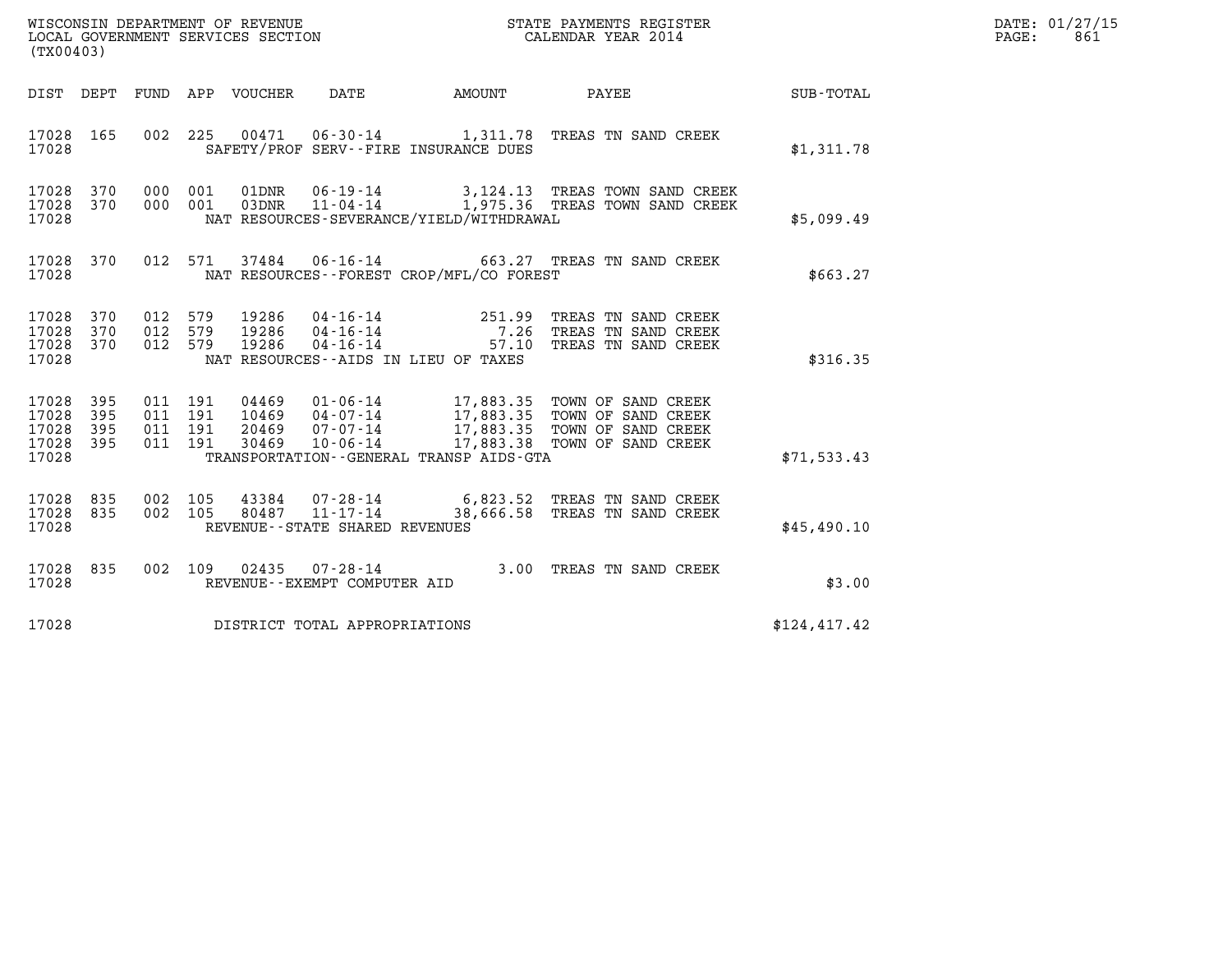|                                               | WISCONSIN DEPARTMENT OF REVENUE<br>LOCAL GOVERNMENT SERVICES SECTION<br>STATE PAYMENTS REGISTER<br>CALENDAR YEAR 2014<br>(TX00403) |                                          |         |                            |                                |                                             |                                                                                                                                                                                     |               | DATE: 01/27/15<br>PAGE:<br>862 |
|-----------------------------------------------|------------------------------------------------------------------------------------------------------------------------------------|------------------------------------------|---------|----------------------------|--------------------------------|---------------------------------------------|-------------------------------------------------------------------------------------------------------------------------------------------------------------------------------------|---------------|--------------------------------|
|                                               |                                                                                                                                    |                                          |         | DIST DEPT FUND APP VOUCHER | DATE                           | AMOUNT                                      | PAYEE                                                                                                                                                                               | SUB-TOTAL     |                                |
| 17030                                         | 17030 165                                                                                                                          |                                          |         |                            |                                | SAFETY/PROF SERV--FIRE INSURANCE DUES       | 002 225 00472 06-30-14 1,203.96 TREAS TN SHERIDAN                                                                                                                                   | \$1,203.96    |                                |
| 17030                                         | 17030 370                                                                                                                          |                                          | 000 001 |                            |                                | NAT RESOURCES-SEVERANCE/YIELD/WITHDRAWAL    | 01DNR  06-19-14  965.56 TREAS TOWN SHERIDAN                                                                                                                                         | \$965.56      |                                |
| 17030                                         | 17030 370                                                                                                                          |                                          |         |                            |                                | NAT RESOURCES - - FOREST CROP/MFL/CO FOREST | 012 571 37485 06-16-14 334.35 TREAS TN SHERIDAN                                                                                                                                     | \$334.35      |                                |
| 17030 395<br>17030<br>17030<br>17030<br>17030 | 395<br>395<br>395                                                                                                                  | 011 191<br>011 191<br>011 191<br>011 191 |         |                            |                                | TRANSPORTATION--GENERAL TRANSP AIDS-GTA     | 04470  01-06-14  19,217.06  TOWN OF SHERIDAN<br>10470 04-07-14 19,217.06 TOWN OF SHERIDAN<br>20470 07-07-14 19,217.06 TOWN OF SHERIDAN<br>30470 10-06-14 19,217.09 TOWN OF SHERIDAN | \$76,868.27   |                                |
| 17030 835<br>17030 835<br>17030               |                                                                                                                                    | 002 105<br>002 105                       |         |                            | REVENUE--STATE SHARED REVENUES |                                             | 43385  07-28-14  5,468.21  TREAS TN SHERIDAN<br>80488  11-17-14  30,345.50  TREAS TN SHERIDAN                                                                                       | \$35,813.71   |                                |
| 17030                                         |                                                                                                                                    |                                          |         |                            | DISTRICT TOTAL APPROPRIATIONS  |                                             |                                                                                                                                                                                     | \$115, 185.85 |                                |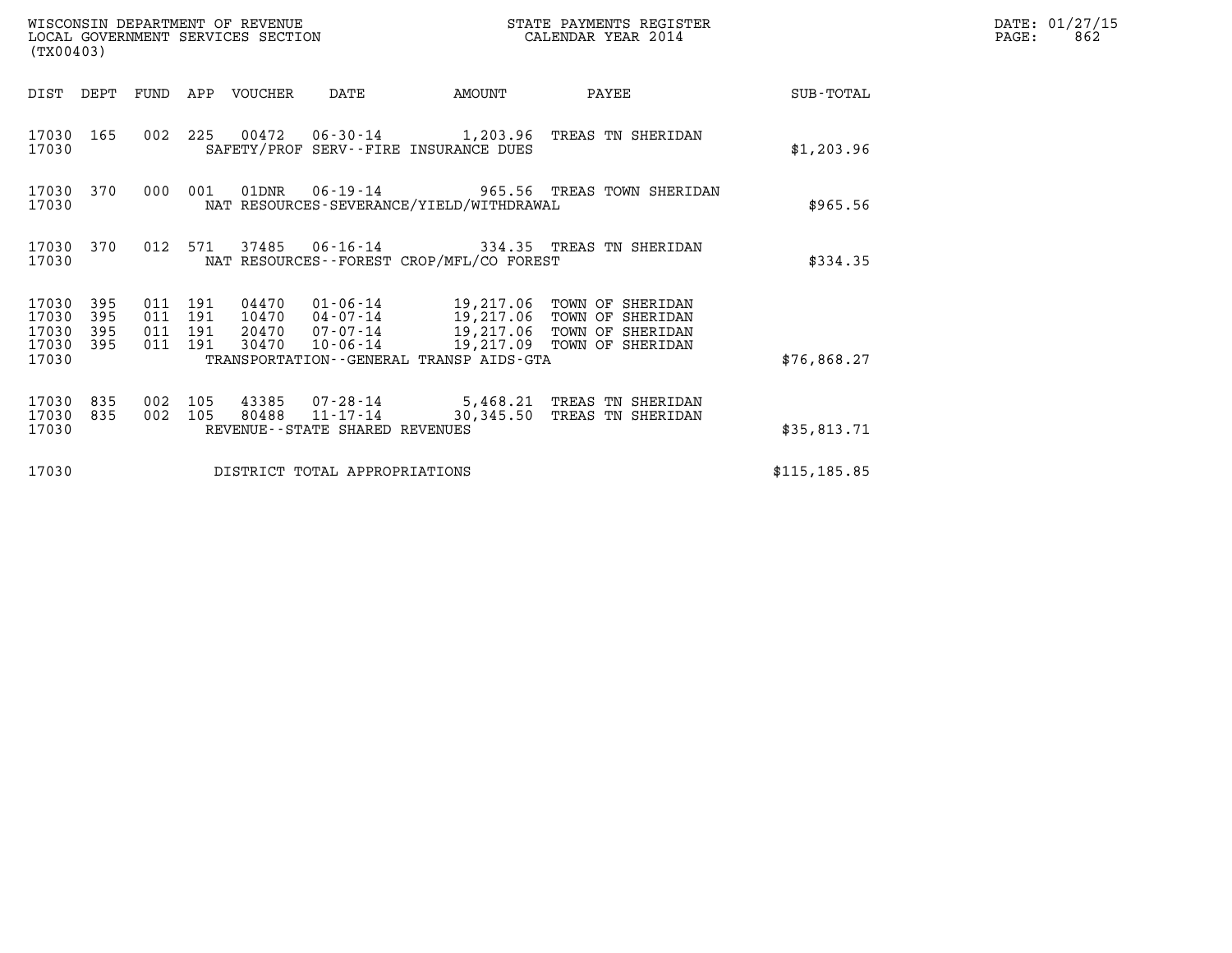| (TX00403)                                             |     |                    |                    |                |                                               |                                                               | DATE: 01/27/15<br>PAGE:<br>863                                       |                    |  |
|-------------------------------------------------------|-----|--------------------|--------------------|----------------|-----------------------------------------------|---------------------------------------------------------------|----------------------------------------------------------------------|--------------------|--|
|                                                       |     |                    |                    |                |                                               | DIST DEPT FUND APP VOUCHER DATE AMOUNT                        | <b>PAYEE</b>                                                         | <b>SUB - TOTAL</b> |  |
| 17032 165<br>17032                                    |     |                    |                    |                |                                               | SAFETY/PROF SERV--FIRE INSURANCE DUES                         | 002 225 00473 06-30-14 2,407.92 TREAS TN SHERMAN                     | \$2,407.92         |  |
| 17032 370<br>17032                                    |     |                    | 000 001            |                |                                               | NAT RESOURCES-SEVERANCE/YIELD/WITHDRAWAL                      | 03DNR  11-04-14  405.48 TREAS TOWN SHERMAN                           | \$405.48           |  |
| 17032 370<br>17032                                    |     |                    | 002 503            | 16525          |                                               | $01 - 30 - 14$ 359.68<br>NAT RESOURCES--AIDS IN LIEU OF TAXES | TREAS TN SHERMAN<br>TOWN SHARE 41.14                                 | \$359.68           |  |
|                                                       |     |                    |                    |                |                                               |                                                               |                                                                      |                    |  |
| 17032 370<br>17032                                    |     |                    |                    |                |                                               | NAT RESOURCES - - FOREST CROP/MFL/CO FOREST                   | 012 571 37486 06-16-14 546.97 TREAS TN SHERMAN                       | \$546.97           |  |
| 17032 370<br>17032 370<br>17032                       |     | 012 579<br>012 579 |                    | 19287<br>19287 |                                               | NAT RESOURCES--AIDS IN LIEU OF TAXES                          | 04-16-14 273.60 TREAS TN SHERMAN<br>04-16-14 241.36 TREAS TN SHERMAN | \$514.96           |  |
| 17032 395<br>17032 395<br>17032<br>17032 395<br>17032 | 395 | 011 191<br>011 191 | 011 191<br>011 191 |                |                                               | TRANSPORTATION - - GENERAL TRANSP AIDS - GTA                  |                                                                      | \$81,758.54        |  |
| 17032 835<br>17032 835<br>17032                       |     | 002 105<br>002 105 |                    | 43386<br>80489 | 11-17-14<br>REVENUE - - STATE SHARED REVENUES |                                                               | 07-28-14 4,494.04 TREAS TN SHERMAN<br>25,481.87 TREAS TN SHERMAN     | \$29,975.91        |  |
| 17032 835<br>17032                                    |     |                    |                    |                | REVENUE--EXEMPT COMPUTER AID                  |                                                               | 002 109 02436 07-28-14 4.00 TREAS TN SHERMAN                         | \$4.00             |  |
| 17032                                                 |     |                    |                    |                | DISTRICT TOTAL APPROPRIATIONS                 |                                                               |                                                                      | \$115,973.46       |  |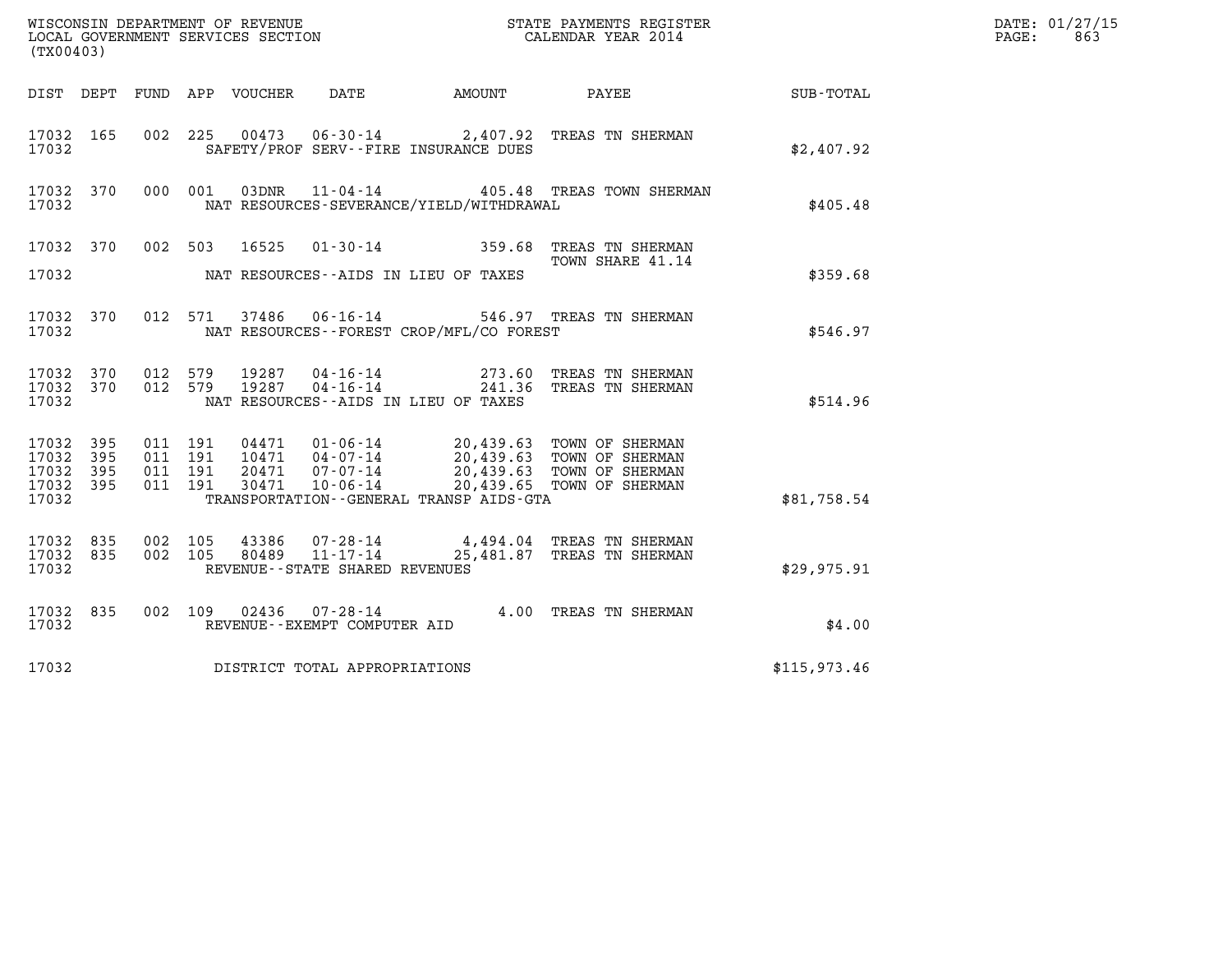| DATE: | 01/27/15 |
|-------|----------|
| PAGE: | 864      |

|                                                           | %WISCONSIN DEPARTMENT OF REVENUE $$\tt STATE$ PAYMENTS REGISTER LOCAL GOVERNMENT SERVICES SECTION $$\tt CALEINDAR$ YEAR 2014<br>(TX00403) |                                          |                    |                                  |                                |                                           |                                                                                                                                                                                                          | DATE: 01/27/15<br>PAGE:<br>864 |  |
|-----------------------------------------------------------|-------------------------------------------------------------------------------------------------------------------------------------------|------------------------------------------|--------------------|----------------------------------|--------------------------------|-------------------------------------------|----------------------------------------------------------------------------------------------------------------------------------------------------------------------------------------------------------|--------------------------------|--|
|                                                           | DIST DEPT                                                                                                                                 |                                          |                    | FUND APP VOUCHER                 | DATE                           | AMOUNT                                    | PAYEE SUB-TOTAL                                                                                                                                                                                          |                                |  |
| 17034                                                     | 17034 165                                                                                                                                 |                                          |                    |                                  |                                | SAFETY/PROF SERV--FIRE INSURANCE DUES     | 002 225 00474 06-30-14 4,330.66 TREAS TN SPRING BROOK                                                                                                                                                    | \$4,330.66                     |  |
| 17034 370<br>17034 370<br>17034 370<br>17034              |                                                                                                                                           | 000 001<br>000 001                       | 000 001            |                                  |                                | NAT RESOURCES-SEVERANCE/YIELD/WITHDRAWAL  | 01DNR  06-19-14  834.58 TREAS TOWN SPRING BROOK<br>02DNR  09-11-14  2,801.44 TREAS TOWN SPRING BROOK<br>03DNR  11-04-14   1,180.70 TREAS TOWN SPRING BROOK                                               | \$4,816.72                     |  |
| 17034 370                                                 | 17034 370                                                                                                                                 | 002 503<br>002 503                       |                    | 16526<br>16526                   |                                |                                           | 01-30-14 5,720.32 TREAS TN SPRING BROOK<br>01-30-14 7,043.48 TREAS TN SPRING BROOK<br>TOWN SHARE 1673.40                                                                                                 |                                |  |
| 17034                                                     |                                                                                                                                           |                                          |                    |                                  |                                | NAT RESOURCES--AIDS IN LIEU OF TAXES      |                                                                                                                                                                                                          | \$12,763.80                    |  |
| 17034                                                     | 17034 370                                                                                                                                 |                                          |                    |                                  |                                | NAT RESOURCES--FOREST CROP/MFL/CO FOREST  | 012 571 37487 06-16-14 361.46 TREAS TN SPRING BROOK                                                                                                                                                      | \$361.46                       |  |
| 17034 370<br>17034<br>17034 370<br>17034 370<br>17034     | 370                                                                                                                                       | 012 579<br>012 579<br>012 579<br>012 579 |                    | 19288<br>19288<br>19288<br>19288 |                                | NAT RESOURCES--AIDS IN LIEU OF TAXES      | 04-16-14 9.20 TREAS TN SPRING BROOK<br>04-16-14 62.60 TREAS TN SPRING BROOK<br>04-16-14 5.83 TREAS TN SPRING BROOK<br>04-16-14 544.11 TREAS TN SPRING BROOK                                              | \$621.74                       |  |
| 17034 395<br>17034 395<br>17034 395<br>17034 395<br>17034 |                                                                                                                                           | 011 191<br>011 191                       | 011 191<br>011 191 |                                  |                                | TRANSPORTATION--GENERAL TRANSP AIDS-GTA   | 04472  01-06-14  48,706.87 TOWN OF SPRING BROOK<br>10472  04-07-14  48,706.87 TOWN OF SPRING BROOK<br>20472  07-07-14  48,706.87 TOWN OF SPRING BROOK<br>30472  10-06-14  48,706.90 TOWN OF SPRING BROOK | \$194,827.51                   |  |
| 17034                                                     | 17034 395                                                                                                                                 |                                          |                    | 011 278 31408                    |                                | TRANSPORTATION--LRIP/TRIP/MSIP GRANTS     | 11-14-14 17,883.42 TREAS TN SPRING BROOK                                                                                                                                                                 | \$17,883.42                    |  |
| 17034 465<br>17034                                        |                                                                                                                                           | 072 365                                  |                    |                                  |                                | MILITARY AFFAIRS - - EMERGENCY MANAGEMENT | 00177  12-23-14  6,184.74  TREAS TN SPRING BROOK                                                                                                                                                         | \$6,184.74                     |  |
| 17034 835<br>17034                                        |                                                                                                                                           | 17034 835 002 105                        | 002 105            |                                  | REVENUE--STATE SHARED REVENUES |                                           | 43387  07-28-14  6,689.86 TREAS TN SPRING BROOK<br>80490  11-17-14  37,909.23 TREAS TN SPRING BROOK                                                                                                      | \$44,599.09                    |  |
| 17034 835<br>17034                                        |                                                                                                                                           |                                          |                    |                                  | REVENUE--EXEMPT COMPUTER AID   |                                           | 002 109 02437 07-28-14 58.00 TREAS TN SPRING BROOK                                                                                                                                                       | \$58.00                        |  |
| 17034                                                     |                                                                                                                                           |                                          |                    |                                  | DISTRICT TOTAL APPROPRIATIONS  |                                           |                                                                                                                                                                                                          | \$286,447.14                   |  |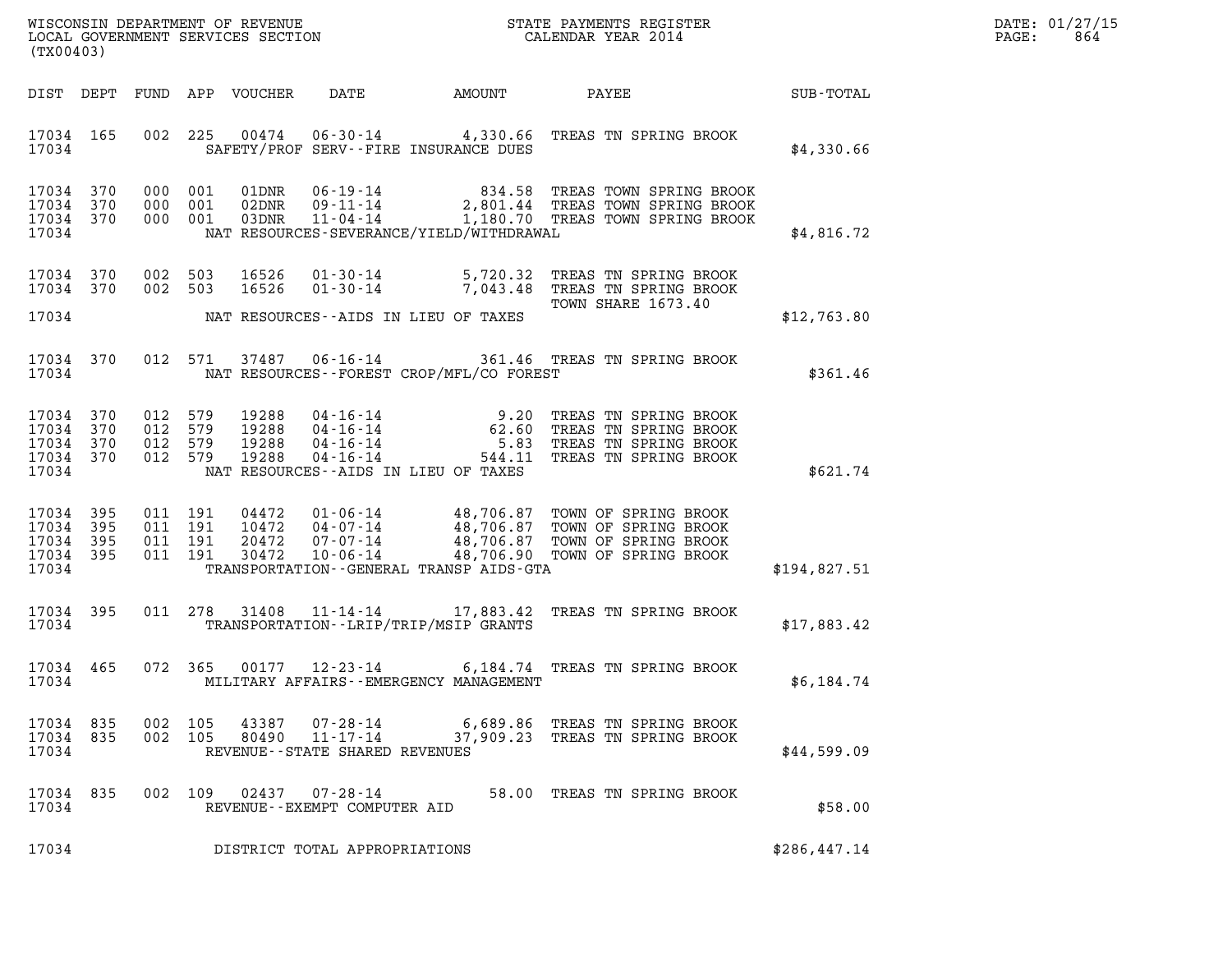|                                                           | DATE: 01/27/15<br>$\mathtt{PAGE:}$<br>865 |
|-----------------------------------------------------------|-------------------------------------------|
| DIST DEPT FUND APP VOUCHER DATE AMOUNT PAYEE TO SUB-TOTAL |                                           |
| \$2,102.44                                                |                                           |
| \$210.08                                                  |                                           |
|                                                           |                                           |
| \$1,171.13                                                |                                           |
| \$454.81                                                  |                                           |
| \$2,505.50                                                |                                           |
| \$75,894.45                                               |                                           |
| \$59,137.81                                               |                                           |
| \$141, 476.22                                             |                                           |
|                                                           |                                           |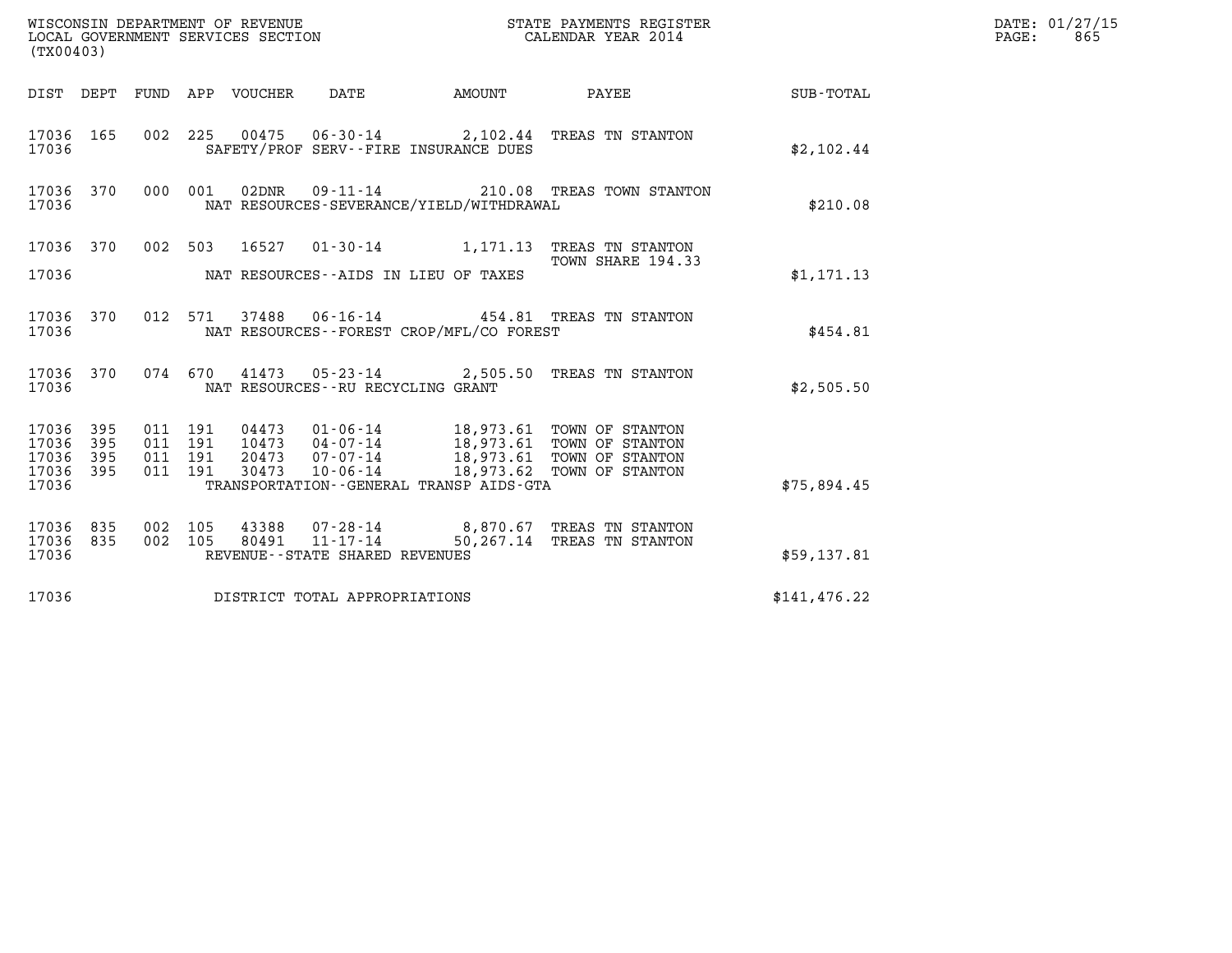| (TX00403)                                                  |                   |                                                     |                                           |                                                     |                                          |                                                                                                                                                                                                                      |              | DATE: 01/27/15<br>PAGE:<br>866 |
|------------------------------------------------------------|-------------------|-----------------------------------------------------|-------------------------------------------|-----------------------------------------------------|------------------------------------------|----------------------------------------------------------------------------------------------------------------------------------------------------------------------------------------------------------------------|--------------|--------------------------------|
|                                                            |                   |                                                     | DIST DEPT FUND APP VOUCHER                | DATE                                                |                                          |                                                                                                                                                                                                                      |              |                                |
| 17038 165<br>17038                                         |                   |                                                     |                                           |                                                     | SAFETY/PROF SERV--FIRE INSURANCE DUES    | 002 225 00476 06-30-14 7,115.95 TREAS TN TAINTER                                                                                                                                                                     | \$7,115.95   |                                |
| 17038 370<br>17038                                         | 17038 370 000 001 | 000 001                                             |                                           |                                                     | NAT RESOURCES-SEVERANCE/YIELD/WITHDRAWAL | 01DNR  06-19-14  711.55 TREAS TOWN TAINTER<br>03DNR  11-04-14  724.48 TREAS TOWN TAINTER                                                                                                                             | \$1,436.03   |                                |
| 17038 370<br>17038                                         |                   |                                                     |                                           |                                                     | NAT RESOURCES--AIDS IN LIEU OF TAXES     | 002 503 16528 01-30-14 14,218.65 TREAS TN TAINTER<br>TOWN SHARE 1988.47                                                                                                                                              | \$14, 218.65 |                                |
| 17038                                                      |                   |                                                     |                                           |                                                     | NAT RESOURCES--FOREST CROP/MFL/CO FOREST | 17038 370 012 571 37489 06-16-14 405.16 TREAS TN TAINTER                                                                                                                                                             | \$405.16     |                                |
| 17038 370<br>17038<br>17038<br>17038<br>17038 370<br>17038 | 370<br>370<br>370 | 012 579<br>012 579<br>012 579<br>012 579<br>012 579 | 19289<br>19289<br>19289<br>19289<br>19289 |                                                     | NAT RESOURCES--AIDS IN LIEU OF TAXES     | 04-16-14<br>04-16-14<br>04-16-14<br>04-16-14<br>04-16-14<br>04-16-14<br>04-16-14<br>04-16-14<br>04-16-14<br>04-16-14<br>04-16-14<br>04-16-14<br>04-16-14<br>04-16-14<br>04-16-14<br>04-16-14<br>04-16-14<br>04-16-14 | \$567.17     |                                |
| 17038 395<br>17038<br>17038<br>17038 395<br>17038          | 395<br>395        | 011 191<br>011 191<br>011 191<br>011 191            |                                           |                                                     | TRANSPORTATION--GENERAL TRANSP AIDS-GTA  | 04474  01-06-14  25,504.55  TOWN OF TAINTER<br>10474  04-07-14  25,504.55  TOWN OF TAINTER<br>20474  07-07-14  25,504.55  TOWN OF TAINTER<br>30474  10-06-14  25,504.58  TOWN OF TAINTER                             | \$102,018.23 |                                |
| 17038 835<br>17038 835<br>17038                            |                   | 002 105<br>002 105                                  | 43389<br>80492                            | REVENUE--STATE SHARED REVENUES                      |                                          | 07-28-14 3,727.21 TREAS TN TAINTER<br>11-17-14 21,216.51 TREAS TN TAINTER                                                                                                                                            | \$24,943.72  |                                |
| 17038                                                      |                   |                                                     |                                           |                                                     | DOA-PAYMENT FOR MUNICIPAL SERVICES AID   | 17038 835 002 501 00001 02-03-14 129.61 TREAS TN TAINTER                                                                                                                                                             | \$129.61     |                                |
| 17038 835<br>17038                                         |                   |                                                     |                                           | 021 363 36065 03-24-14<br>REVENUE--LOTTERY CREDIT - |                                          | 3,716.52 TREAS TN TAINTER                                                                                                                                                                                            | \$3,716.52   |                                |
| 17038                                                      |                   |                                                     |                                           | DISTRICT TOTAL APPROPRIATIONS                       |                                          |                                                                                                                                                                                                                      | \$154,551.04 |                                |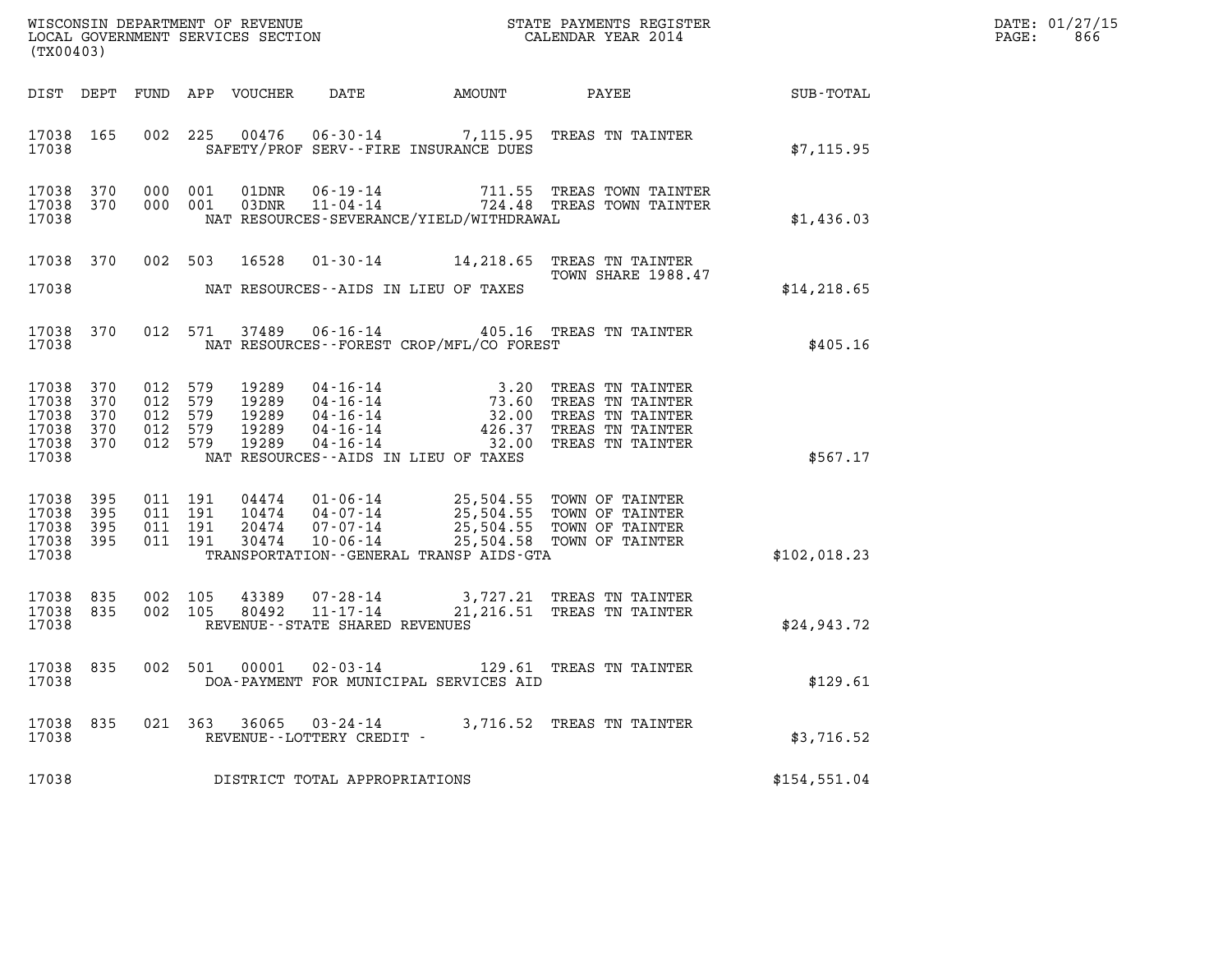| (TX00403)                            |                         |                    |                    |                                |                                              | $\tt WISCONSIM DEPARTMENT OF REVENUE$ $\tt WISCONSIMENT$ SERVICES SECTION $\tt WISCONBINENT$ SERVICES SECTION $\tt CALENDAR$ YEAR 2014                                       |                                                    | DATE: 01/27/15<br>$\mathtt{PAGE:}$<br>867 |
|--------------------------------------|-------------------------|--------------------|--------------------|--------------------------------|----------------------------------------------|------------------------------------------------------------------------------------------------------------------------------------------------------------------------------|----------------------------------------------------|-------------------------------------------|
|                                      |                         |                    |                    |                                |                                              |                                                                                                                                                                              | DIST DEPT FUND APP VOUCHER DATE AMOUNT PAYEE TOTAL |                                           |
| 17040 165<br>17040                   |                         |                    |                    |                                | SAFETY/PROF SERV--FIRE INSURANCE DUES        | 002 225 00477 06-30-14 1,437.56 TREAS TN TIFFANY                                                                                                                             | \$1,437.56                                         |                                           |
| 17040                                | 17040 370               |                    |                    |                                | NAT RESOURCES-SEVERANCE/YIELD/WITHDRAWAL     | 000 001 03DNR 11-04-14 2,629.64 TREAS TOWN TIFFANY                                                                                                                           | \$2,629.64                                         |                                           |
| 17040                                |                         |                    |                    |                                | NAT RESOURCES--FOREST CROP/MFL/CO FOREST     | 17040 370 012 571 37490 06-16-14 343.72 TREAS TN TIFFANY                                                                                                                     | \$343.72                                           |                                           |
| 17040 370<br>17040                   | 17040 370 012 579       |                    | 012 579            |                                | NAT RESOURCES--AIDS IN LIEU OF TAXES         | 19290  04-16-14  25.56 TREAS TN TIFFANY<br>19290  04-16-14  6.60 TREAS TN TIFFANY                                                                                            | \$32.16                                            |                                           |
| 17040 395<br>17040<br>17040<br>17040 | 395<br>395<br>17040 395 | 011 191<br>011 191 | 011 191<br>011 191 |                                | TRANSPORTATION - - GENERAL TRANSP AIDS - GTA | 04475 01-06-14 19,232.94 TOWN OF TIFFANY<br>10475 04-07-14 19,232.94 TOWN OF TIFFANY<br>20475 07-07-14 19,232.94 TOWN OF TIFFANY<br>30475 10-06-14 19,232.96 TOWN OF TIFFANY | \$76,931.78                                        |                                           |
| 17040                                | 17040 395               |                    |                    |                                | TRANSPORTATION--LRIP/TRIP/MSIP GRANTS        | 011 278 28960 10-24-14 17,883.42 TREAS TN TIFFANY                                                                                                                            | \$17,883.42                                        |                                           |
| 17040                                | 17040 465               |                    |                    |                                | MILITARY AFFAIRS - - EMERGENCY MANAGEMENT    | 072 365 00066 11-03-14 10,445.86 TREAS TN TIFFANY                                                                                                                            | \$10,445.86                                        |                                           |
| 17040 835<br>17040                   | 17040 835               | 002 105<br>002 105 |                    | REVENUE--STATE SHARED REVENUES |                                              | 43390  07-28-14  8,173.98  TREAS TN TIFFANY<br>80493  11-17-14  46,316.86  TREAS TN TIFFANY                                                                                  | \$54,490.84                                        |                                           |
| 17040                                | 17040 835               |                    |                    | REVENUE--EXEMPT COMPUTER AID   |                                              | 002 109 02438 07-28-14 42.00 TREAS TN TIFFANY                                                                                                                                | \$42.00                                            |                                           |
| 17040                                | 17040 835               |                    |                    | REVENUE--LOTTERY CREDIT -      |                                              | 021  363  36066  03-24-14  585.84  TREAS TN TIFFANY                                                                                                                          | \$585.84                                           |                                           |
| 17040                                |                         |                    |                    | DISTRICT TOTAL APPROPRIATIONS  |                                              |                                                                                                                                                                              | \$164,822.82                                       |                                           |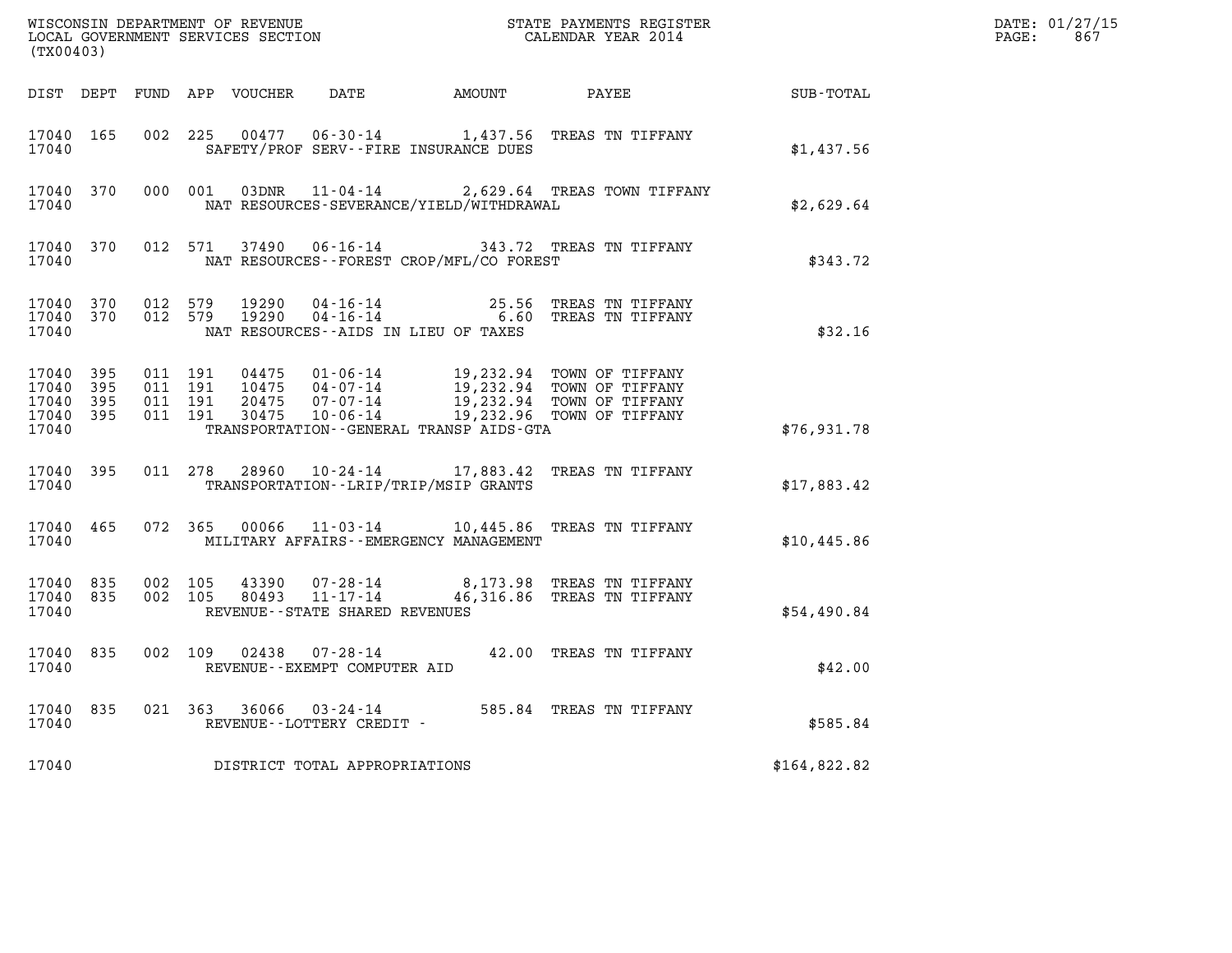| (TX00403)                                     |                   |                                  |            | WISCONSIN DEPARTMENT OF REVENUE<br>LOCAL GOVERNMENT SERVICES SECTION |                                   | STATE PAYMENTS REGISTER<br>CALENDAR YEAR 2014                                                                                                                                                             |                                                                                        |                 | DATE: 01/27/15<br>$\mathtt{PAGE}$ :<br>868 |
|-----------------------------------------------|-------------------|----------------------------------|------------|----------------------------------------------------------------------|-----------------------------------|-----------------------------------------------------------------------------------------------------------------------------------------------------------------------------------------------------------|----------------------------------------------------------------------------------------|-----------------|--------------------------------------------|
|                                               |                   |                                  |            | DIST DEPT FUND APP VOUCHER DATE                                      |                                   | AMOUNT                                                                                                                                                                                                    |                                                                                        | PAYEE SUB-TOTAL |                                            |
| 17042 165<br>17042                            |                   |                                  |            |                                                                      |                                   | SAFETY/PROF SERV--FIRE INSURANCE DUES                                                                                                                                                                     | 002 225 00478 06-30-14 1,527.41 TREAS TN WESTON                                        | \$1,527.41      |                                            |
| 17042 370<br>17042                            |                   | 012 571                          |            |                                                                      |                                   | NAT RESOURCES - - FOREST CROP/MFL/CO FOREST                                                                                                                                                               | 37491  06-16-14  965.25  TREAS TN WESTON                                               | \$965.25        |                                            |
| 17042 395<br>17042<br>17042<br>17042<br>17042 | 395<br>395<br>395 | 011 191<br>011<br>011<br>011 191 | 191<br>191 | 10476<br>20476<br>30476                                              |                                   | 04476  01-06-14  21,789.22  TOWN OF WESTON<br>04-07-14 21,789.22 TOWN OF WESTON<br>07-07-14 21,789.22 TOWN OF WESTON<br>10-06-14 21,789.23 TOWN OF WESTON<br>TRANSPORTATION - - GENERAL TRANSP AIDS - GTA |                                                                                        | \$87,156.89     |                                            |
| 17042 835<br>17042 835<br>17042               |                   | 002 105<br>002 105               |            |                                                                      | REVENUE - - STATE SHARED REVENUES |                                                                                                                                                                                                           | 43391  07-28-14  4,503.01  TREAS TN WESTON<br>80494 11-17-14 25,523.91 TREAS TN WESTON | \$30,026.92     |                                            |
| 17042 835<br>17042                            |                   |                                  |            |                                                                      | REVENUE--EXEMPT COMPUTER AID      |                                                                                                                                                                                                           | 002 109 02439 07-28-14 10.00 TREAS TN WESTON                                           | \$10.00         |                                            |
| 17042 835<br>17042                            |                   |                                  |            |                                                                      | REVENUE--LOTTERY CREDIT -         |                                                                                                                                                                                                           | 021 363 36067 03-24-14 438.22 TREAS TN WESTON                                          | \$438.22        |                                            |
| 17042                                         |                   |                                  |            |                                                                      | DISTRICT TOTAL APPROPRIATIONS     |                                                                                                                                                                                                           |                                                                                        | \$120, 124.69   |                                            |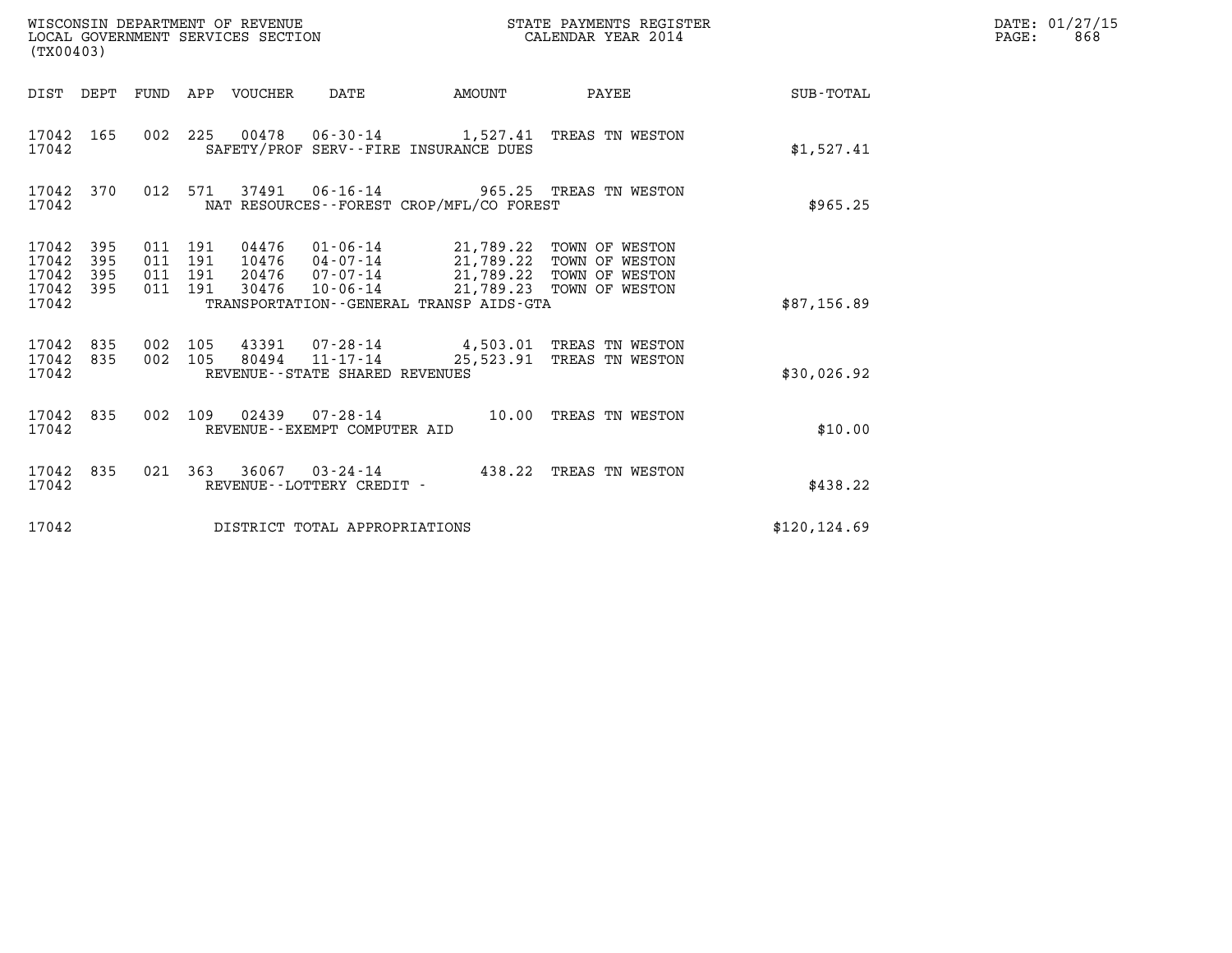| WISCONSIN DEPARTMENT OF REVENUE   | STATE PAYMENTS REGISTER | DATE: 01/27/15 |
|-----------------------------------|-------------------------|----------------|
| LOCAL GOVERNMENT SERVICES SECTION | CALENDAR YEAR 2014      | 869<br>PAGE:   |

| (TX00403)                                                             |                                                                                                                                                                                                                                                                                         |               |
|-----------------------------------------------------------------------|-----------------------------------------------------------------------------------------------------------------------------------------------------------------------------------------------------------------------------------------------------------------------------------------|---------------|
| DIST<br>DEPT<br>FUND                                                  | VOUCHER<br><b>DATE</b><br>PAYEE<br>APP<br>AMOUNT                                                                                                                                                                                                                                        | SUB-TOTAL     |
| 165<br>17044<br>17044                                                 | 002<br>225<br>00479<br>$06 - 30 - 14$<br>1,114.11 TREAS TN WILSON<br>SAFETY/PROF SERV--FIRE INSURANCE DUES                                                                                                                                                                              | \$1, 114.11   |
| 17044<br>370<br>370<br>17044<br>370<br>17044<br>17044                 | 000<br>001<br>01DNR<br>$06 - 19 - 14$<br>1,216.28<br>TREAS TOWN WILSON<br>000<br>001<br>$09 - 11 - 14$<br>02DNR<br>669.00<br>TREAS TOWN WILSON<br>$11 - 04 - 14$<br>200.58<br>001<br>TREAS TOWN WILSON<br>000<br>03DNR<br>NAT RESOURCES-SEVERANCE/YIELD/WITHDRAWAL                      | \$2,085.86    |
| 370<br>17044<br>17044                                                 | 012<br>571<br>$06 - 16 - 14$<br>37492<br>940.44 TREAS TN WILSON<br>NAT RESOURCES - - FOREST CROP/MFL/CO FOREST                                                                                                                                                                          | \$940.44      |
| 17044<br>395<br>17044<br>395<br>17044<br>395<br>17044<br>395<br>17044 | 011<br>191<br>04477 01-06-14<br>22,217.91<br>TOWN OF WILSON<br>011<br>191<br>22,217.91 TOWN OF WILSON<br>20477 07-07-14<br>011<br>191<br>22,217.91<br>TOWN OF WILSON<br>22,217.93<br>011<br>191<br>30477<br>$10 - 06 - 14$<br>TOWN OF WILSON<br>TRANSPORTATION--GENERAL TRANSP AIDS-GTA | \$88,871.66   |
| 835<br>17044<br>17044<br>835<br>17044                                 | 002<br>105<br>43392 07-28-14 4,986.64 TREAS TN WILSON<br>002<br>$11 - 17 - 14$<br>105<br>80495<br>28,257.61<br>TREAS TN WILSON<br>REVENUE - - STATE SHARED REVENUES                                                                                                                     | \$33,244.25   |
| 835<br>17044<br>17044                                                 | 021<br>363<br>36068<br>667.79<br>$03 - 24 - 14$<br>TREAS TN WILSON<br>REVENUE - - LOTTERY CREDIT -                                                                                                                                                                                      | \$667.79      |
| 17044                                                                 | DISTRICT TOTAL APPROPRIATIONS                                                                                                                                                                                                                                                           | \$126, 924.11 |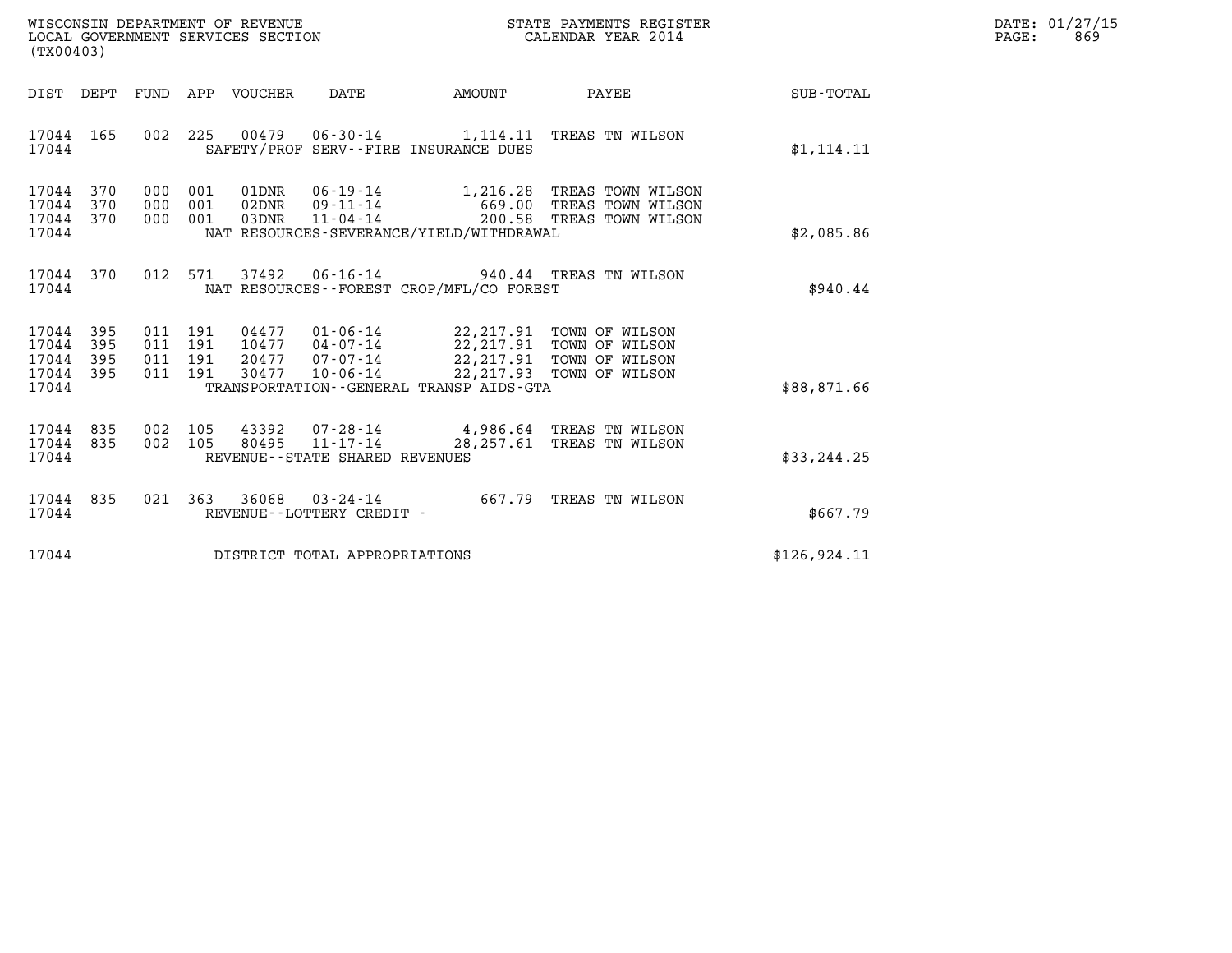| ${\tt WISCONSIM\ DEPARTMENT\ OF\ REVENUE}\ {\tt NICCALENDAR\ NEGISTER}\label{thm:2014}$ LOCAL GOVERNMENT SERVICES SECTION ${\tt CALEINDAR\ YEAR\ 2014}$<br>(TX00403) |                        |                   |         |                         |                                      |                                             |                                                                                                       | $\mathcal{L}(\mathcal{L}^{\mathcal{L}}_{\mathcal{L}})$ and $\mathcal{L}^{\mathcal{L}}_{\mathcal{L}}$ and $\mathcal{L}^{\mathcal{L}}_{\mathcal{L}}$ and $\mathcal{L}^{\mathcal{L}}_{\mathcal{L}}$ | DATE: 01/27/15<br>$\mathtt{PAGE:}$<br>870 |
|----------------------------------------------------------------------------------------------------------------------------------------------------------------------|------------------------|-------------------|---------|-------------------------|--------------------------------------|---------------------------------------------|-------------------------------------------------------------------------------------------------------|--------------------------------------------------------------------------------------------------------------------------------------------------------------------------------------------------|-------------------------------------------|
|                                                                                                                                                                      |                        |                   |         |                         |                                      |                                             | DIST DEPT FUND APP VOUCHER DATE AMOUNT PAYEE PATE SUB-TOTAL                                           |                                                                                                                                                                                                  |                                           |
| 17106                                                                                                                                                                | 17106 165              |                   |         |                         |                                      | SAFETY/PROF SERV--FIRE INSURANCE DUES       | 002 225 00480 06-30-14 1,725.08 TREAS VIL BOYCEVILLE                                                  | \$1,725.08                                                                                                                                                                                       |                                           |
| 17106                                                                                                                                                                |                        |                   |         | 17106 370 012 571 37493 |                                      | NAT RESOURCES - - FOREST CROP/MFL/CO FOREST | 06-16-14 12.60 TREAS VIL BOYCEVILLE                                                                   | \$12.60                                                                                                                                                                                          |                                           |
| 17106 395<br>17106<br>17106 395<br>17106                                                                                                                             | 395<br>17106 395       |                   |         |                         |                                      | TRANSPORTATION--GENERAL TRANSP AIDS-GTA     |                                                                                                       | \$45,847.08                                                                                                                                                                                      |                                           |
| 17106                                                                                                                                                                |                        |                   |         |                         |                                      | TRANSPORTATION - - LRIP/TRIP/MSIP GRANTS    | 17106 395 011 278 02727 01-31-14 22,044.93 TREAS VIL BOYCEVILLE                                       | \$22,044.93                                                                                                                                                                                      |                                           |
| 17106                                                                                                                                                                | 17106 435              |                   |         |                         |                                      | HS--AMBULANCE FUNDING ASSISTANCE GRANTS     | 005 162 01HSD 09-08-14 4, 207.95 TREAS VIL BOYCEVILLE                                                 | \$4,207.95                                                                                                                                                                                       |                                           |
| 17106                                                                                                                                                                | 17106 435              |                   |         |                         |                                      | HS--PREPAID MEDICAL TRANSPORT REIMBURSE     | 005 163 01LGS 11-17-14 2,000.00 BOYCEVILLE COMM AMBULANCE                                             | \$2,000.00                                                                                                                                                                                       |                                           |
| 17106                                                                                                                                                                | 17106 455              |                   |         |                         | JUSTICE - - LAW ENFORCEMENT TRAINING |                                             | 002 231 01123 02-11-14 320.00 TREAS VIL BOYCEVILLE                                                    | \$320.00                                                                                                                                                                                         |                                           |
| 17106                                                                                                                                                                | 17106 835              | 17106 835 002 105 | 002 105 |                         | REVENUE--STATE SHARED REVENUES       |                                             | 43393  07-28-14  69,692.65  TREAS VIL BOYCEVILLE<br>80496  11-17-14  392,925.00  TREAS VIL BOYCEVILLE | \$462,617.65                                                                                                                                                                                     |                                           |
| 17106                                                                                                                                                                | 17106 835<br>17106 835 | 002 109           | 002 109 |                         | REVENUE--EXEMPT COMPUTER AID         |                                             | 02440  07-28-14   183.00 TREAS VIL BOYCEVILLE<br>05101  07-28-14   21.00 TREAS VIL BOYCEVILLE         | \$204.00                                                                                                                                                                                         |                                           |
| 17106                                                                                                                                                                |                        |                   |         |                         | REVENUE--LOTTERY CREDIT -            |                                             | 17106 835 021 363 36069 03-24-14 4,210.80 TREAS VIL BOYCEVILLE                                        | \$4,210.80                                                                                                                                                                                       |                                           |
| 17106                                                                                                                                                                |                        |                   |         |                         | DISTRICT TOTAL APPROPRIATIONS        |                                             |                                                                                                       | \$543,190.09                                                                                                                                                                                     |                                           |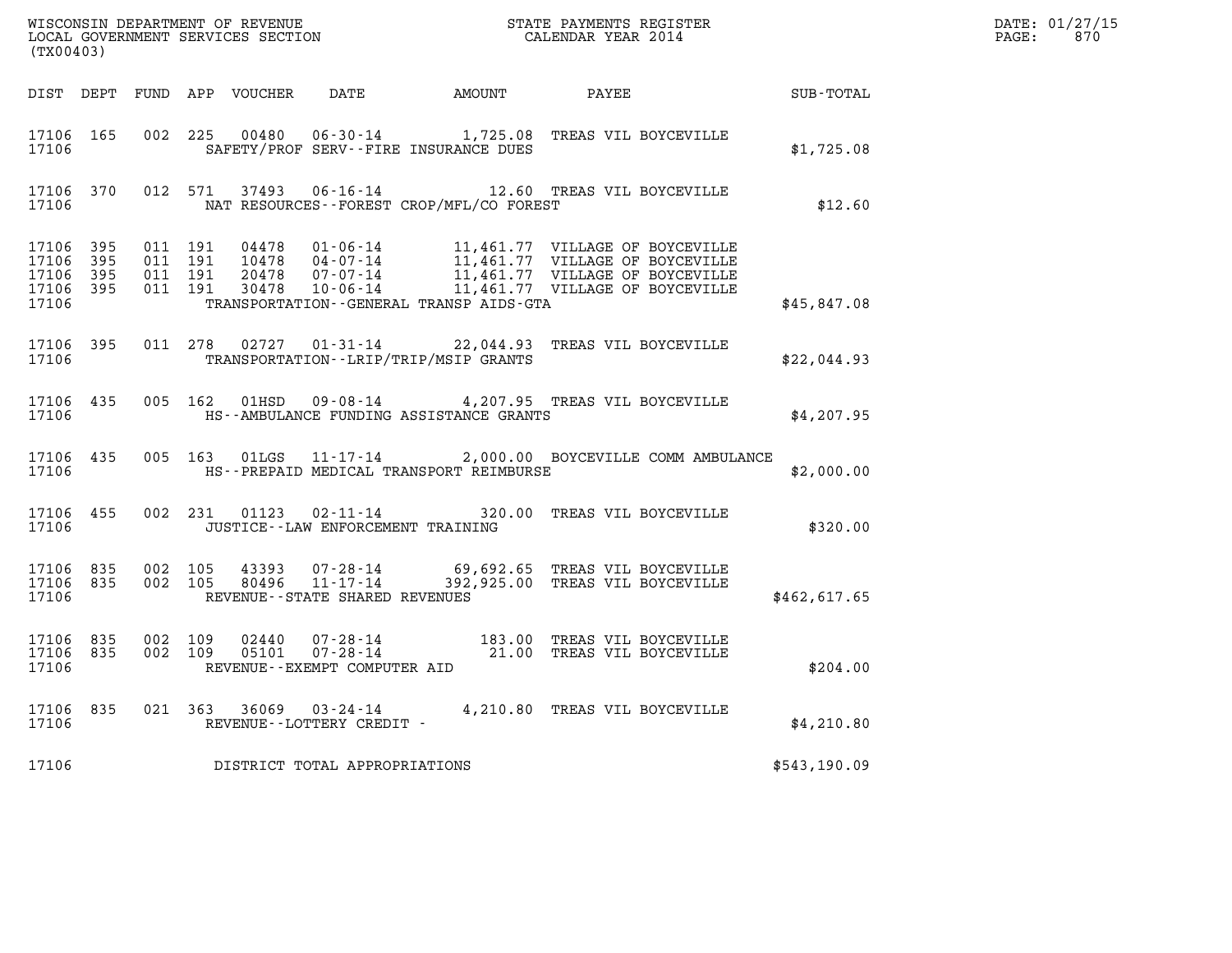| WISCONSIN DEPARTMENT OF REVENUE   | STATE PAYMENTS REGISTER | DATE: 01/27/15 |
|-----------------------------------|-------------------------|----------------|
| LOCAL GOVERNMENT SERVICES SECTION | CALENDAR YEAR 2014      | 871<br>PAGE:   |

| (TX00403) |       |  |                                       |                                                  | WISCONSIN DEPARTMENT OF REVENUE<br>LOCAL GOVERNMENT SERVICES SECTION<br>(TWAR 1991) CALENDAR YEAR 2014                                                                                                                                                                                                                                       | $\mathbf{F} \mathbf{E} \mathbf{R}$                           | DATE: 01/27/15<br>PAGE: 871 |
|-----------|-------|--|---------------------------------------|--------------------------------------------------|----------------------------------------------------------------------------------------------------------------------------------------------------------------------------------------------------------------------------------------------------------------------------------------------------------------------------------------------|--------------------------------------------------------------|-----------------------------|
|           |       |  |                                       |                                                  |                                                                                                                                                                                                                                                                                                                                              | DIST DEPT FUND APP VOUCHER DATE AMOUNT PAYEE PAYER SUB-TOTAL |                             |
|           |       |  |                                       |                                                  | 17111 165 002 225 00481 06-30-14 2,012.59 TREAS VIL COLFAX<br>17111 SAFETY/PROF SERV--FIRE INSURANCE DUES                                                                                                                                                                                                                                    | \$2,012.59                                                   |                             |
|           |       |  |                                       | 17111 TRANSPORTATION - GENERAL TRANSP AIDS - GTA | $\begin{array}{cccccccc} 17111 & 395 & 011 & 191 & 04479 & 01\texttt{-}06\texttt{-}14 & & 14\texttt{,}853.42 & \text{VILLAGE OF COLFAX} \\ 17111 & 395 & 011 & 191 & 10479 & 04\texttt{-}07\texttt{-}14 & & 14\texttt{,}853.42 & \text{VILLAGE OF COLFAX} \\ 17111 & 395 & 011 & 191 & 20479 & 07\texttt{-}07\texttt{-}14 & & 14\texttt{,}8$ | \$59,413.69                                                  |                             |
|           |       |  |                                       | 17111 HS--AMBULANCE FUNDING ASSISTANCE GRANTS    | 17111 435 005 162 01HSD 09-08-14 4,691.52 TREAS VILL COLFAX                                                                                                                                                                                                                                                                                  | \$4,691.52                                                   |                             |
|           |       |  |                                       | 17111 HS--PREPAID MEDICAL TRANSPORT REIMBURSE    | 17111 435 005 163 01LGS 11-17-14 8,600.00 COLFAX RES SQUAD AMBULANCE                                                                                                                                                                                                                                                                         | \$8,600.00                                                   |                             |
|           |       |  |                                       | 17111 JUSTICE -- LAW ENFORCEMENT TRAINING        | $\begin{array}{cccccc} 17111 & 455 & 002 & 231 & 01304 & 02 \cdot 18 \cdot 14 & & & 320.00 & \text{TREAS VIL COLFAX} \\ 17111 & 455 & 002 & 231 & 02953 & 12 \cdot 04 \cdot 14 & & & 160.00 & \text{TREAS VIL COLFAX} \end{array}$                                                                                                           | \$480.00                                                     |                             |
|           | 17111 |  | REVENUE--STATE SHARED REVENUES        |                                                  | 17111 835 002 105 43394 07-28-14 62,518.08 TREAS VIL COLFAX 17111 835 002 105 80497 11-17-14 226,238.89 TREAS VIL COLFAX                                                                                                                                                                                                                     | \$288,756.97                                                 |                             |
|           |       |  | 17111 REVENUE - - EXEMPT COMPUTER AID |                                                  | $\begin{array}{cccc} 17111 & 835 & 002 & 109 & 02441 & 07\,\text{-}\,28\,\text{-}\,14 & & & & 348\,\text{-}\,00 & \text{TREAS VIL COLFAX} \\ 17111 & 835 & 002 & 109 & 05102 & 07\,\text{-}\,28\,\text{-}\,14 & & & 2\,\text{,}622\,\text{-}\,00 & \text{TREAS VIL COLFAX} \end{array}$                                                      | \$2,970.00                                                   |                             |
|           |       |  | 17111 REVENUE - - LOTTERY CREDIT -    |                                                  | 17111 835 021 363 36070 03-24-14 2,632.32 TREAS VIL COLFAX                                                                                                                                                                                                                                                                                   | \$2,632.32                                                   |                             |
|           |       |  | 17111 DISTRICT TOTAL APPROPRIATIONS   |                                                  |                                                                                                                                                                                                                                                                                                                                              | \$369,557.09                                                 |                             |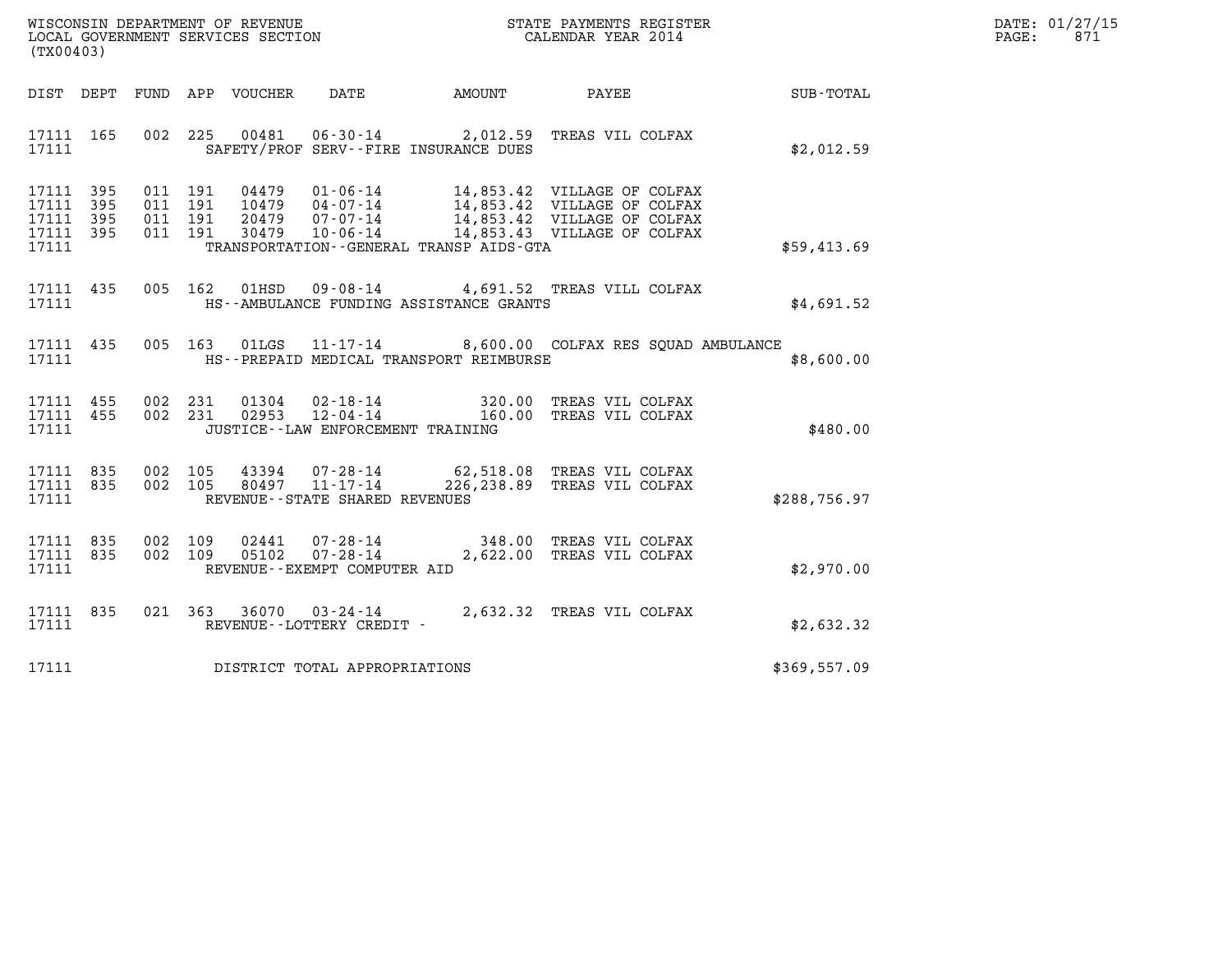| (TX00403)                                     |                   |                                      |         | WISCONSIN DEPARTMENT OF REVENUE<br>LOCAL GOVERNMENT SERVICES SECTION |                                   |                                                                                                                                           | STATE PAYMENTS REGISTER<br>CALENDAR YEAR 2014              | DATE: 01/27/15<br>PAGE:<br>872 |  |
|-----------------------------------------------|-------------------|--------------------------------------|---------|----------------------------------------------------------------------|-----------------------------------|-------------------------------------------------------------------------------------------------------------------------------------------|------------------------------------------------------------|--------------------------------|--|
|                                               |                   |                                      |         | DIST DEPT FUND APP VOUCHER                                           | DATE                              | AMOUNT                                                                                                                                    | PAYEE                                                      | SUB-TOTAL                      |  |
| 17116                                         | 17116 165         |                                      |         |                                                                      |                                   | 002  225  00482  06-30-14  413.30  TREAS VIL DOWNING<br>SAFETY/PROF SERV--FIRE INSURANCE DUES                                             |                                                            | \$413.30                       |  |
| 17116                                         | 17116 370         |                                      | 012 571 |                                                                      | 37494 06-16-14                    | NAT RESOURCES - - FOREST CROP/MFL/CO FOREST                                                                                               | 4.60 TREAS VIL DOWNING                                     | \$4.60                         |  |
| 17116 395<br>17116<br>17116<br>17116<br>17116 | 395<br>395<br>395 | 011 191<br>011<br>011 191<br>011 191 | 191     |                                                                      | 20480  07-07-14<br>30480 10-06-14 | 04480  01-06-14  2,434.55  VILLAGE OF DOWNING<br>10480  04-07-14  2,434.55  VILLAGE OF DOWNING<br>TRANSPORTATION--GENERAL TRANSP AIDS-GTA | 2,434.55 VILLAGE OF DOWNING<br>2,434.55 VILLAGE OF DOWNING | \$9,738.20                     |  |
| 17116 835<br>17116<br>17116                   | 835               | 002 105<br>002 105                   |         |                                                                      | REVENUE - - STATE SHARED REVENUES | 43395 07-28-14 3,463.46 TREAS VIL DOWNING<br>80498 11-17-14 19,626.29 TREAS VIL DOWNING                                                   |                                                            | \$23,089.75                    |  |
| 17116 835<br>17116                            |                   | 002                                  | 109     |                                                                      | REVENUE--EXEMPT COMPUTER AID      |                                                                                                                                           | 7.00 TREAS VIL DOWNING                                     | \$7.00                         |  |
| 17116                                         |                   |                                      |         |                                                                      | DISTRICT TOTAL APPROPRIATIONS     |                                                                                                                                           |                                                            | \$33, 252.85                   |  |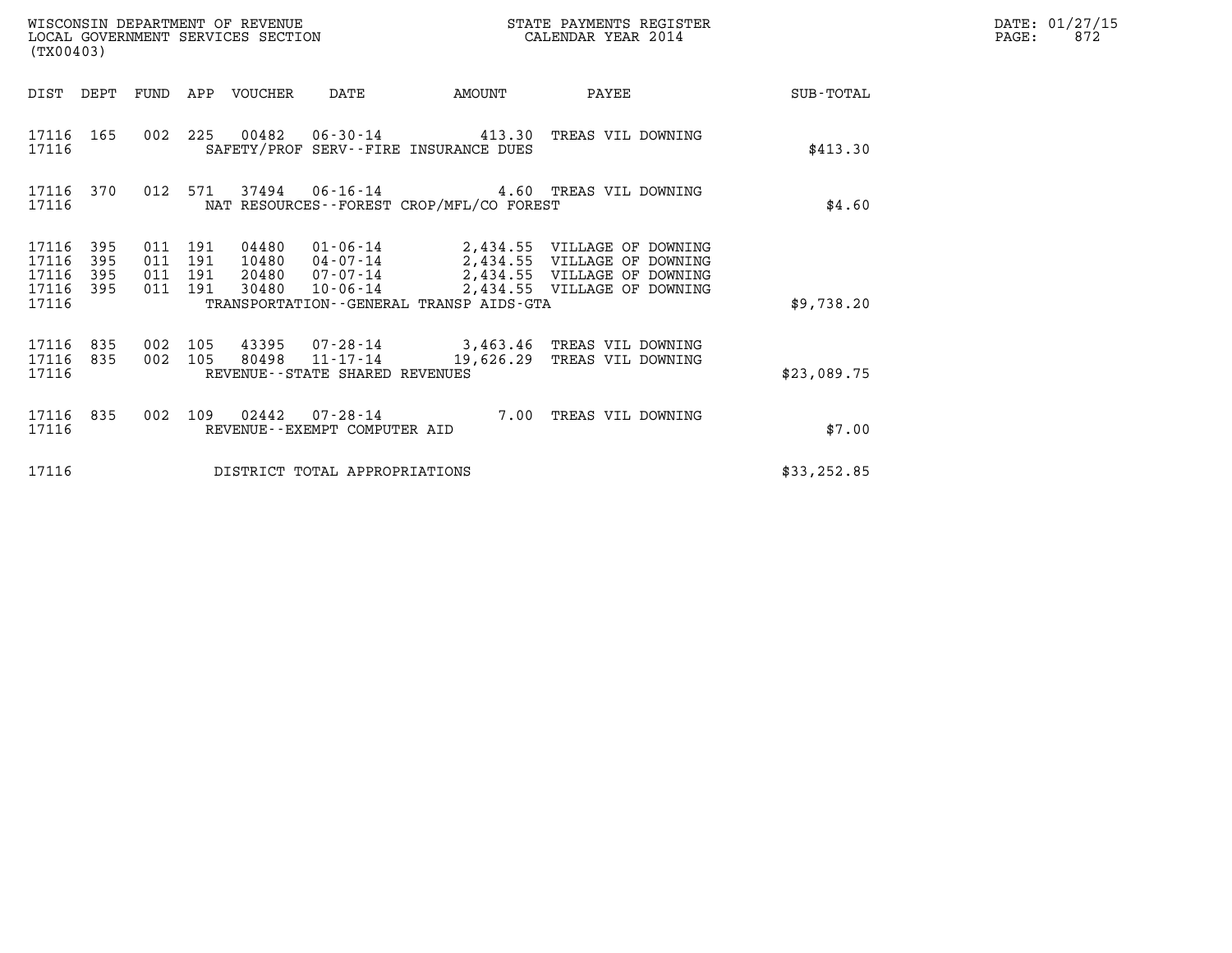| WISCONSIN DEPARTMENT OF REVENUE   | STATE PAYMENTS REGISTER | DATE: 01/27/15 |
|-----------------------------------|-------------------------|----------------|
| LOCAL GOVERNMENT SERVICES SECTION | CALENDAR YEAR 2014      | 873<br>PAGE:   |

| (TX00403)                                                             |                                                                     |                                                                             |        |                                                                                                                                               |                  |
|-----------------------------------------------------------------------|---------------------------------------------------------------------|-----------------------------------------------------------------------------|--------|-----------------------------------------------------------------------------------------------------------------------------------------------|------------------|
| DIST<br>DEPT                                                          | APP VOUCHER<br>FUND                                                 | DATE                                                                        | AMOUNT | PAYEE                                                                                                                                         | <b>SUB-TOTAL</b> |
| 165<br>17121<br>17121                                                 | 002<br>225                                                          | SAFETY/PROF SERV--FIRE INSURANCE DUES                                       |        | 00483  06-30-14  1,527.41  TREAS VIL ELK MOUND                                                                                                | \$1,527.41       |
| 17121<br>395<br>17121<br>395<br>17121<br>395<br>17121<br>395<br>17121 | 04481<br>011<br>191<br>011<br>191<br>011 191<br>011<br>30481<br>191 | $01 - 06 - 14$<br>20481 07-07-14<br>TRANSPORTATION--GENERAL TRANSP AIDS-GTA |        | 11,545.55 VILLAGE OF ELK MOUND<br>11,545.55 VILLAGE OF ELK MOUND<br>11,545.55 VILLAGE OF ELK MOUND<br>10-06-14 11,545.55 VILLAGE OF ELK MOUND | \$46, 182.20     |
| 395<br>17121<br>17121                                                 | 011<br>278<br>33222                                                 | TRANSPORTATION - - LRIP/TRIP/MSIP GRANTS                                    |        | 12-05-14 12,000.00 TREAS VIL ELK MOUND                                                                                                        | \$12,000.00      |
| 17121<br>455<br>17121                                                 | 002<br>231                                                          | $01358$ $02 - 18 - 14$ 160.00<br>JUSTICE - - LAW ENFORCEMENT TRAINING       |        | TREAS VIL ELK MOUND                                                                                                                           | \$160.00         |
| 835<br>17121<br>835<br>17121<br>17121                                 | 002<br>105<br>002<br>105                                            | REVENUE - - STATE SHARED REVENUES                                           |        | 43396 07-28-14 41,478.37 TREAS VIL ELK MOUND<br>80499  11-17-14  193,188.71  TREAS VIL ELK MOUND                                              | \$234,667.08     |
| 17121<br>835<br>835<br>17121<br>17121                                 | 002<br>109<br>02443<br>002<br>109<br>05103                          | $07 - 28 - 14$<br>REVENUE--EXEMPT COMPUTER AID                              |        | 1,244.00 TREAS VIL ELK MOUND                                                                                                                  | \$1,381.00       |
| 17121<br>835<br>17121                                                 | 021<br>363                                                          | $36071$ 03-24-14<br>REVENUE - - LOTTERY CREDIT -                            |        | 794.56 TREAS VIL ELK MOUND                                                                                                                    | \$794.56         |
| 17121                                                                 |                                                                     | DISTRICT TOTAL APPROPRIATIONS                                               |        |                                                                                                                                               | \$296, 712.25    |

(TX00403)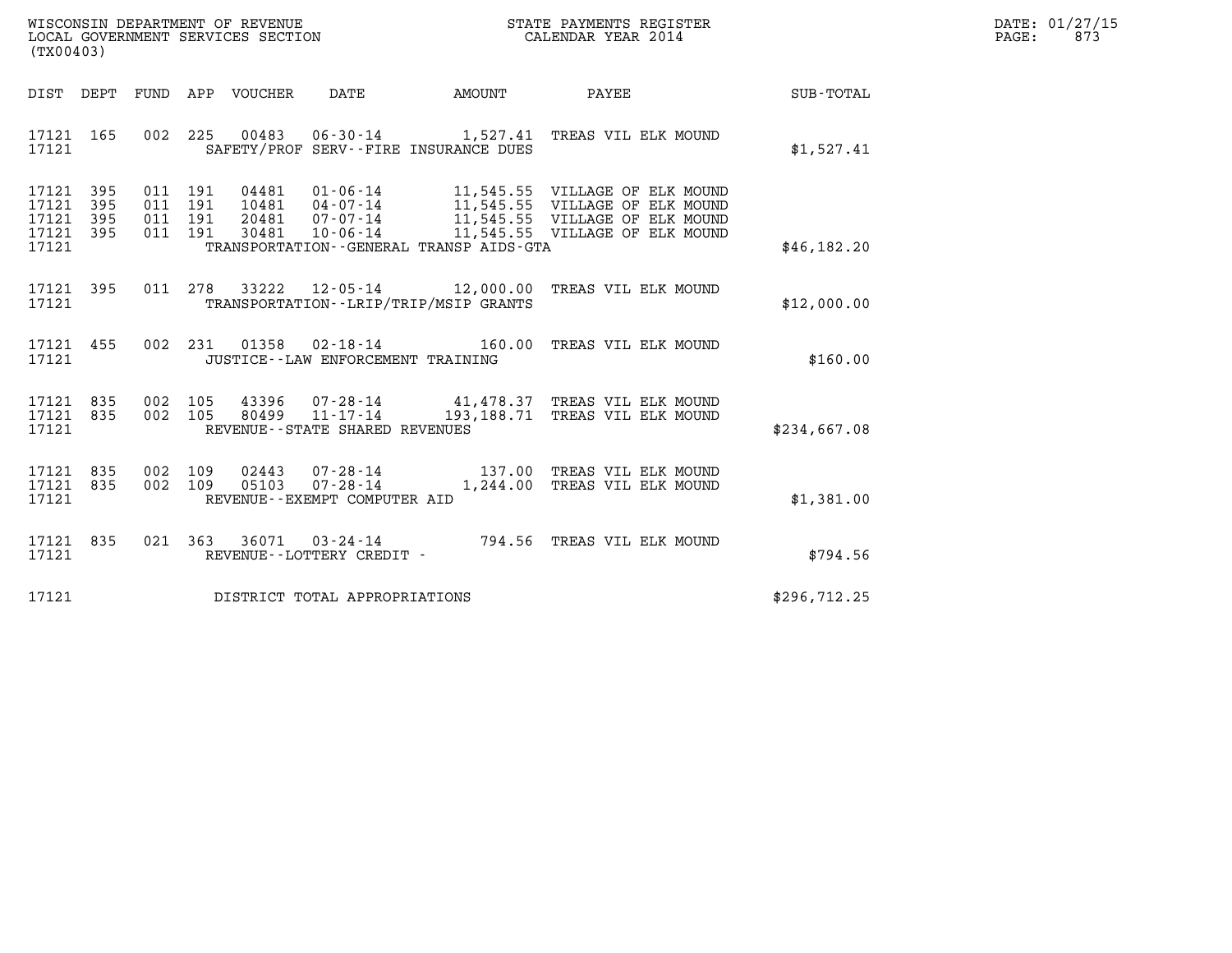| (TX00403)                                         |            |                               |         |                                                     | ${\tt WISCONSIM\ DEPARTMENT\ OF\ REVENUE}\qquad \qquad {\tt STATE\ PAYMENTS\ REGISTER}\nonumber\\ {\tt LOCAL\ GOVERNMENT\ SERVICES\ SECTION}\qquad \qquad {\tt CALENDAR\ YEAR\ 2014}$ |                  | DATE: 01/27/15<br>$\mathtt{PAGE:}$<br>874 |
|---------------------------------------------------|------------|-------------------------------|---------|-----------------------------------------------------|---------------------------------------------------------------------------------------------------------------------------------------------------------------------------------------|------------------|-------------------------------------------|
|                                                   |            |                               |         | DIST DEPT FUND APP VOUCHER DATE AMOUNT PAYEE        |                                                                                                                                                                                       | <b>SUB-TOTAL</b> |                                           |
| 17141 165<br>17141                                |            |                               |         | SAFETY/PROF SERV--FIRE INSURANCE DUES               | 002 225 00484 06-30-14 934.42 TREAS VIL KNAPP                                                                                                                                         | \$934.42         |                                           |
| 17141 370<br>17141                                |            |                               |         | NAT RESOURCES - - RU RECYCLING GRANT                | 074 670 41474 05-23-14 2,920.14 TREAS VIL KNAPP                                                                                                                                       | \$2,920.14       |                                           |
| 17141 395<br>17141<br>17141<br>17141 395<br>17141 | 395<br>395 | 011 191<br>011 191<br>011 191 | 011 191 | TRANSPORTATION--GENERAL TRANSP AIDS-GTA             | 04482 01-06-14 3,302.52 VILLAGE OF KNAPP<br>10482 04-07-14 3,302.52 VILLAGE OF KNAPP<br>20482  07-07-14  3,302.52  VILLAGE OF KNAPP<br>30482  10-06-14  3,302.52  VILLAGE OF KNAPP    | \$13,210.08      |                                           |
| 17141 395<br>17141                                |            |                               |         | TRANSPORTATION - - LRIP/TRIP/MSIP GRANTS            | 011  278  05706  03-04-14  14,892.74  TREAS VIL KNAPP                                                                                                                                 | \$14,892.74      |                                           |
| 17141 835<br>17141 835<br>17141                   |            | 002 105                       |         | 80500 11-17-14<br>REVENUE - - STATE SHARED REVENUES | 002 105 43397 07-28-14 18,087.34 TREAS VIL KNAPP<br>103,223.92 TREAS VIL KNAPP                                                                                                        | \$121.311.26     |                                           |
| 17141 835<br>17141 835<br>17141                   |            | 002 109<br>002 109            |         | REVENUE--EXEMPT COMPUTER AID                        | 02444  07-28-14   136.00 TREAS VIL KNAPP<br>05104  07-28-14   344.00 TREAS VIL KNAPP                                                                                                  | \$480.00         |                                           |
| 17141 835<br>17141                                |            |                               |         | REVENUE--LOTTERY CREDIT -                           | 021 363 36072 03-24-14 2,513.56 TREAS VIL KNAPP                                                                                                                                       | \$2,513.56       |                                           |
| 17141                                             |            |                               |         | DISTRICT TOTAL APPROPRIATIONS                       |                                                                                                                                                                                       | \$156, 262.20    |                                           |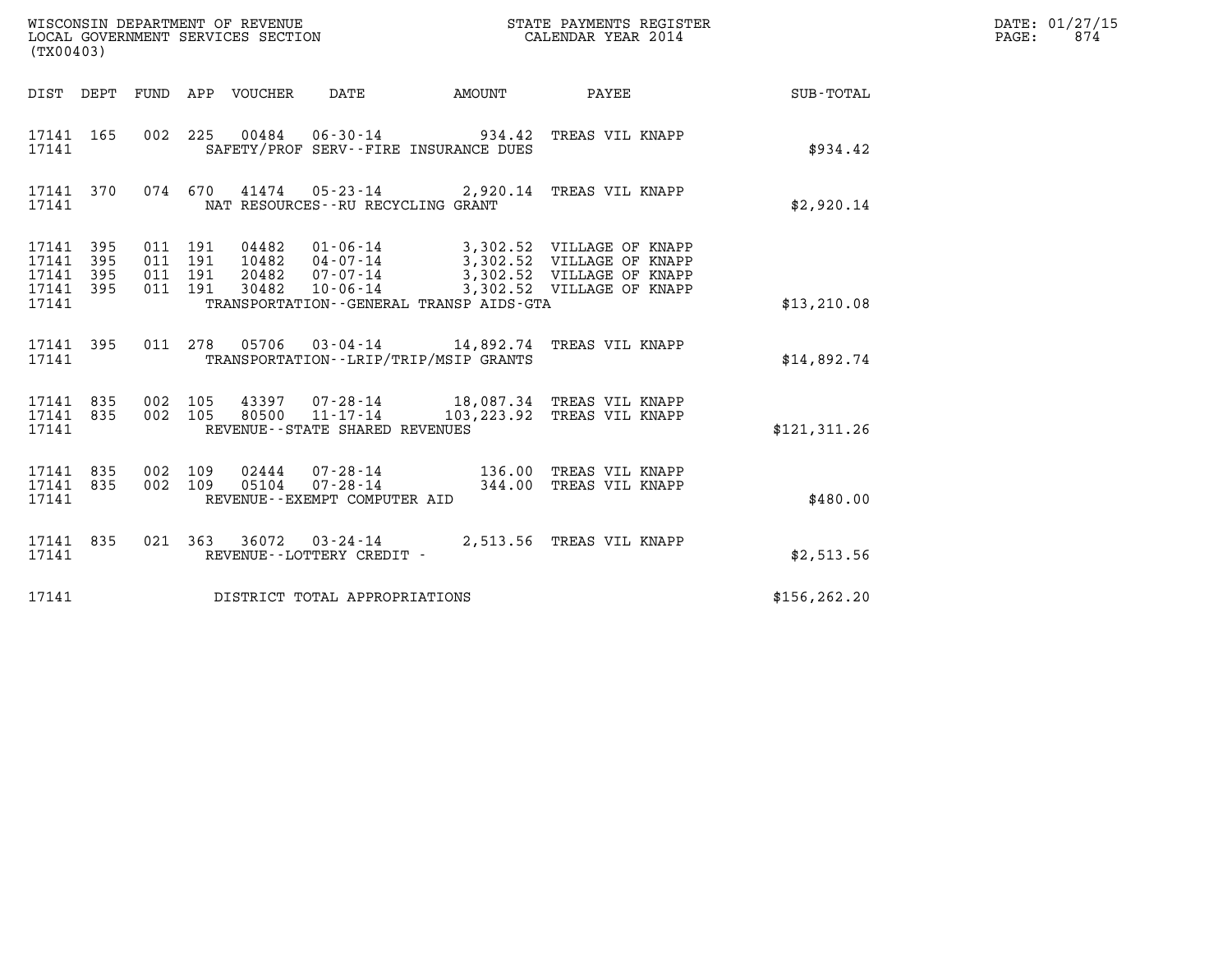| WISCONSIN DEPARTMENT OF REVENUE   | STATE PAYMENTS REGISTER | DATE: 01/27/15 |
|-----------------------------------|-------------------------|----------------|
| LOCAL GOVERNMENT SERVICES SECTION | CALENDAR YEAR 2014      | 875<br>PAGE:   |

| WISCONSIN DEPARTMENT OF REVENUE<br>LOCAL GOVERNMENT SERVICES SECTION<br>(TX00403) |                          |                          |                          |                                  |                                                               |                                                                 | STATE PAYMENTS REGISTER<br>CALENDAR YEAR 2014                                                                  |              | DATE: 01/27/15<br>PAGE:<br>875 |
|-----------------------------------------------------------------------------------|--------------------------|--------------------------|--------------------------|----------------------------------|---------------------------------------------------------------|-----------------------------------------------------------------|----------------------------------------------------------------------------------------------------------------|--------------|--------------------------------|
| DIST                                                                              | DEPT                     | FUND                     | APP                      | VOUCHER                          | DATE                                                          | AMOUNT                                                          | PAYEE                                                                                                          | SUB-TOTAL    |                                |
| 17176 165<br>17176                                                                |                          | 002                      | 225                      | 00485                            | 06-30-14                                                      | 664.87<br>SAFETY/PROF SERV--FIRE INSURANCE DUES                 | TREAS VIL RIDGELAND                                                                                            | \$664.87     |                                |
| 17176<br>17176<br>17176<br>17176<br>17176                                         | 395<br>395<br>395<br>395 | 011<br>011<br>011<br>011 | 191<br>191<br>191<br>191 | 04483<br>10483<br>20483<br>30483 | $01 - 06 - 14$<br>04-07-14<br>07-07-14<br>10-06-14            | 1,933.87<br>1,933.87<br>TRANSPORTATION--GENERAL TRANSP AIDS-GTA | 1,933.87 VILLAGE OF RIDGELAND<br>VILLAGE OF RIDGELAND<br>VILLAGE OF RIDGELAND<br>1,933.87 VILLAGE OF RIDGELAND | \$7,735.48   |                                |
| 17176<br>17176<br>17176                                                           | 835<br>835               | 002<br>002               | 105<br>105               | 43398<br>80501                   | 07-28-14<br>11-17-14<br>REVENUE--STATE SHARED REVENUES        | 9,917.37<br>56,198.43                                           | TREAS VIL RIDGELAND<br>TREAS VIL RIDGELAND                                                                     | \$66, 115.80 |                                |
| 17176<br>17176<br>17176                                                           | 835<br>835               | 002<br>002               | 109<br>109               | 02445<br>05105                   | 07-28-14<br>$07 - 28 - 14$<br>REVENUE - - EXEMPT COMPUTER AID | 28.00<br>348.00                                                 | TREAS VIL RIDGELAND<br>TREAS VIL RIDGELAND                                                                     | \$376.00     |                                |
| 17176<br>DISTRICT TOTAL APPROPRIATIONS                                            |                          |                          |                          |                                  |                                                               |                                                                 |                                                                                                                | \$74,892.15  |                                |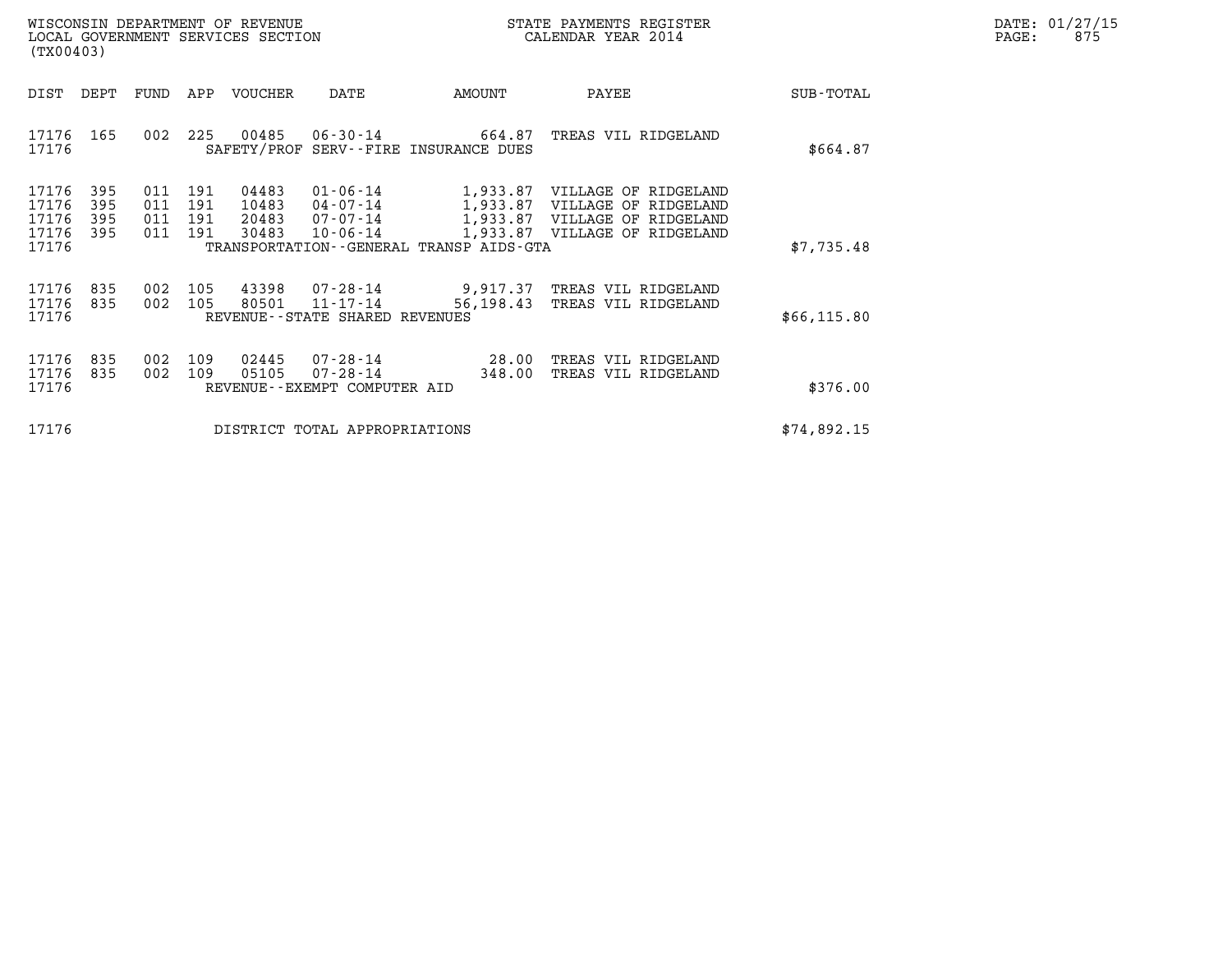|       | DATE: 01/27/15 |
|-------|----------------|
| PAGE: | 876            |

| WISCONSIN DEPARTMENT OF REVENUE<br>LOCAL GOVERNMENT SERVICES SECTION<br>(TX00403)                                                                                 |                                                                                                                                                                                                                                | STATE PAYMENTS REGISTER<br>CALENDAR YEAR 2014 |              | DATE: 01/27/15<br>876<br>PAGE: |
|-------------------------------------------------------------------------------------------------------------------------------------------------------------------|--------------------------------------------------------------------------------------------------------------------------------------------------------------------------------------------------------------------------------|-----------------------------------------------|--------------|--------------------------------|
| DEPT<br>APP VOUCHER<br>DIST<br>FUND                                                                                                                               | AMOUNT<br>DATE                                                                                                                                                                                                                 | PAYEE                                         | SUB-TOTAL    |                                |
| 00486<br>17191 165<br>225<br>002<br>17191                                                                                                                         | 06-30-14 359.39<br>SAFETY/PROF SERV--FIRE INSURANCE DUES                                                                                                                                                                       | TREAS VIL WHEELER                             | \$359.39     |                                |
| 04484<br>17191<br>395<br>191<br>011<br>17191<br>395<br>011<br>191<br>10484<br>17191<br>011<br>20484<br>395<br>191<br>17191<br>395<br>011<br>30484<br>191<br>17191 | 01-06-14<br>2,300.35 VILLAGE OF WHEELER<br>2,300.35 VILLAGE OF WHEELER<br>04-07-14<br>07-07-14<br>2,300.35 VILLAGE OF WHEELER<br>2,300.36 VILLAGE OF WHEELER<br>$10 - 06 - 14$<br>TRANSPORTATION - - GENERAL TRANSP AIDS - GTA | \$9,201.41                                    |              |                                |
| 17191<br>835<br>105<br>43399<br>002<br>002<br>105<br>80502<br>17191<br>835<br>17191                                                                               | 07-28-14 18,133.64 TREAS VIL WHEELER<br>11-17-14<br>102,893.28<br>REVENUE--STATE SHARED REVENUES                                                                                                                               | TREAS VIL WHEELER                             | \$121,026.92 |                                |
| 002 109 02446<br>17191 835<br>17191                                                                                                                               | 07-28-14<br>122.00<br>REVENUE--EXEMPT COMPUTER AID                                                                                                                                                                             | TREAS VIL WHEELER                             | \$122.00     |                                |
| 17191                                                                                                                                                             | DISTRICT TOTAL APPROPRIATIONS                                                                                                                                                                                                  |                                               | \$130,709.72 |                                |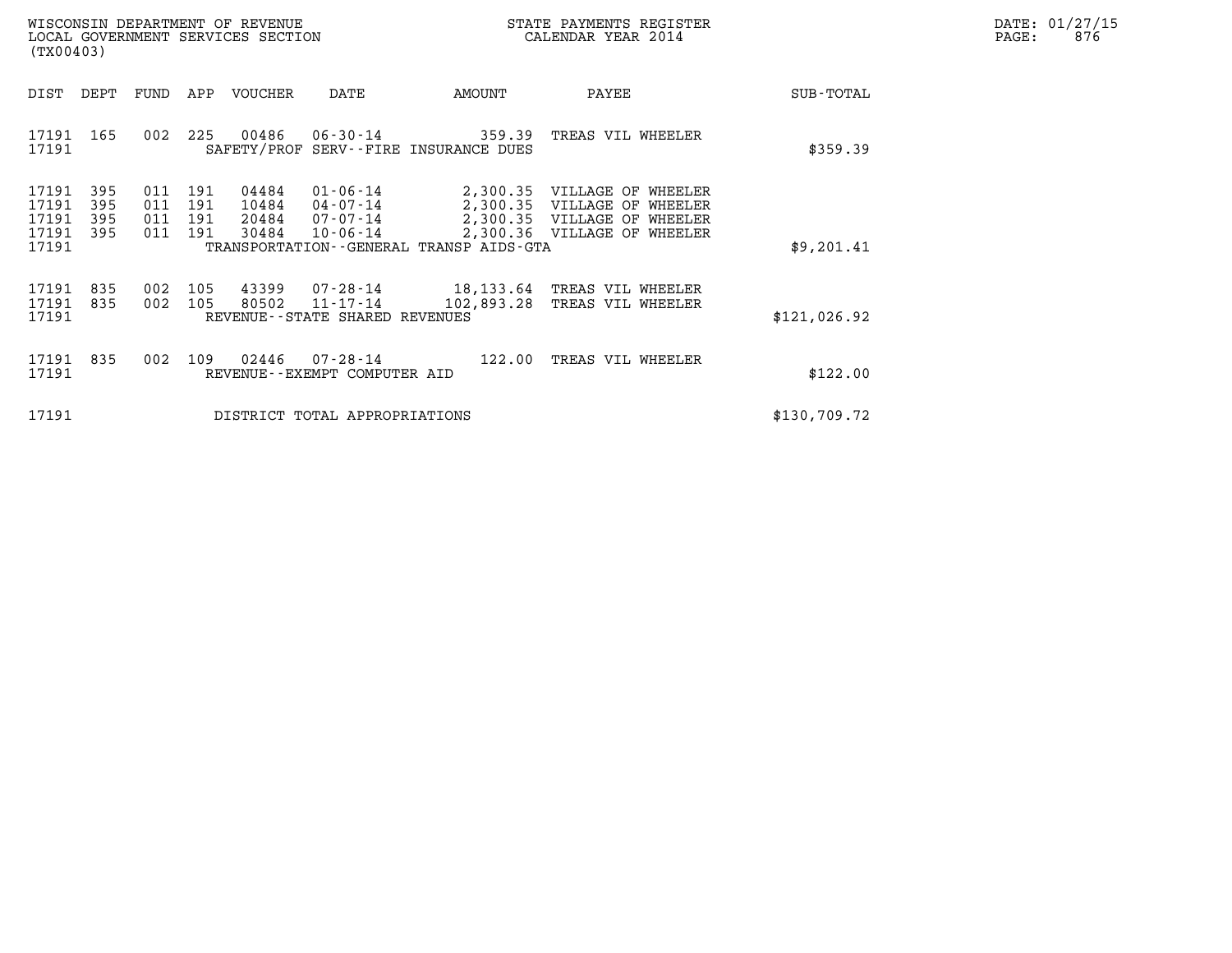| (TX00403)                                                 |                           |                          |                                     |                                           |                                                                                        |                                                                                         |                                                                                                                                                                                                      | DATE: 01/27/15<br>$\mathtt{PAGE}$ :<br>877 |  |
|-----------------------------------------------------------|---------------------------|--------------------------|-------------------------------------|-------------------------------------------|----------------------------------------------------------------------------------------|-----------------------------------------------------------------------------------------|------------------------------------------------------------------------------------------------------------------------------------------------------------------------------------------------------|--------------------------------------------|--|
|                                                           |                           |                          |                                     | DIST DEPT FUND APP VOUCHER                | DATE                                                                                   | AMOUNT                                                                                  | PAYEE                                                                                                                                                                                                | SUB-TOTAL                                  |  |
| 17251 165<br>17251                                        |                           |                          |                                     |                                           |                                                                                        | SAFETY/PROF SERV--FIRE INSURANCE DUES                                                   | 002 225 00487 06-30-14 39,119.73 TREAS CITY MENOMONIE                                                                                                                                                | \$39,119.73                                |  |
| 17251 370<br>17251                                        |                           |                          |                                     | 012 579 19292                             |                                                                                        | NAT RESOURCES--AIDS IN LIEU OF TAXES                                                    | 04-16-14 227.89 TREAS CITY MENOMONIE                                                                                                                                                                 | \$227.89                                   |  |
| 17251 395<br>17251<br>17251 395<br>17251 395<br>17251     | 395                       | 011 162<br>011 162       | 011 162<br>011 162                  |                                           |                                                                                        | TRANSPORTATION--CONNECTING HIGHWAY AIDS                                                 | 06023  01-06-14  33,647.21  CITY OF MENOMONIE<br>12023  04-07-14  33,647.21  CITY OF MENOMONIE<br>22023  07-07-14  33,647.21  CITY OF MENOMONIE<br>32023  10-06-14  33,647.23  CITY OF MENOMONIE     | \$134,588.86                               |  |
| 17251 395<br>17251                                        |                           |                          | 011 185                             | 25921                                     |                                                                                        | TRANSPORTATION - - HIGHWAY SAFETY - FEDERAL                                             | 10-01-14 3,954.00 MENOMONIE POLICE DEPT                                                                                                                                                              | \$3,954.00                                 |  |
| 17251 395<br>17251 395<br>17251 395<br>17251 395<br>17251 |                           | 011 191<br>011 191       | 011 191<br>011 191                  |                                           |                                                                                        | TRANSPORTATION--GENERAL TRANSP AIDS-GTA                                                 | 04485  01-06-14  134,539.58  CITY OF MENOMONIE<br>10485  04-07-14  134,539.58  CITY OF MENOMONIE<br>20485  07-07-14  134,539.58  CITY OF MENOMONIE<br>30485  10-06-14  134,539.58  CITY OF MENOMONIE | \$538,158.32                               |  |
| 17251 435<br>17251                                        |                           |                          | 005 162                             | 01HSD                                     |                                                                                        | HS--AMBULANCE FUNDING ASSISTANCE GRANTS                                                 | 09-08-14 4,388.76 TREAS CITY MENOMONIE                                                                                                                                                               | \$4,388.76                                 |  |
| 17251 435<br>17251                                        |                           |                          |                                     |                                           |                                                                                        | HS--PREPAID MEDICAL TRANSPORT REIMBURSE                                                 | 005 163 01LGS 11-17-14 43,700.00 CITY OF MENOMONIE DEPARTMENT                                                                                                                                        | \$43,700.00                                |  |
| 17251 455<br>17251                                        |                           |                          |                                     |                                           | JUSTICE - - LAW ENFORCEMENT TRAINING                                                   |                                                                                         | 002 231 01564 02-21-14 4,160.00 TREAS CITY MENOMONIE                                                                                                                                                 | \$4,160.00                                 |  |
| 17251 465<br>17251<br>17251<br>17251<br>17251<br>17251    | 465<br>-465<br>465<br>465 | 002<br>002<br>002<br>002 | 002 306<br>306<br>306<br>306<br>306 | 00051<br>00606<br>00792<br>00990<br>01393 | $10 - 29 - 14$<br>$01 - 09 - 14$<br>$02 - 25 - 14$<br>$04 - 14 - 14$<br>$07 - 25 - 14$ | 3,887.36<br>3,887.36<br>3,887.36<br>3,887.36<br>MILITARY AFFAIRS-EMER MGMT--HAZMAT AIDS | 3,887.36 TREAS CITY MENOMONIE<br>TREAS CITY MENOMONIE<br>TREAS CITY MENOMONIE<br>TREAS CITY MENOMONIE<br>TREAS CITY MENOMONIE                                                                        | \$19,436.80                                |  |
| 17251 505<br>17251<br>17251                               | 505                       | 002 743<br>002 743       |                                     | 03921<br>06099                            | $12 - 15 - 14$<br>$02 - 25 - 14$<br>DOA--HOUSING ASSISTANCE GRANTS                     | 56,146.92                                                                               | 82,292.00 TREAS CITY MENOMONIE<br>TREAS CITY MENOMONIE                                                                                                                                               | \$138,438.92                               |  |
| 17251 835<br>17251 835                                    |                           | 002 105<br>002 105       |                                     | 43400<br>80503                            | $07 - 28 - 14$<br>$11 - 17 - 14$                                                       |                                                                                         | 621,537.98 TREAS CITY MENOMONIE<br>2,679,202.86 TREAS CITY MENOMONIE                                                                                                                                 |                                            |  |